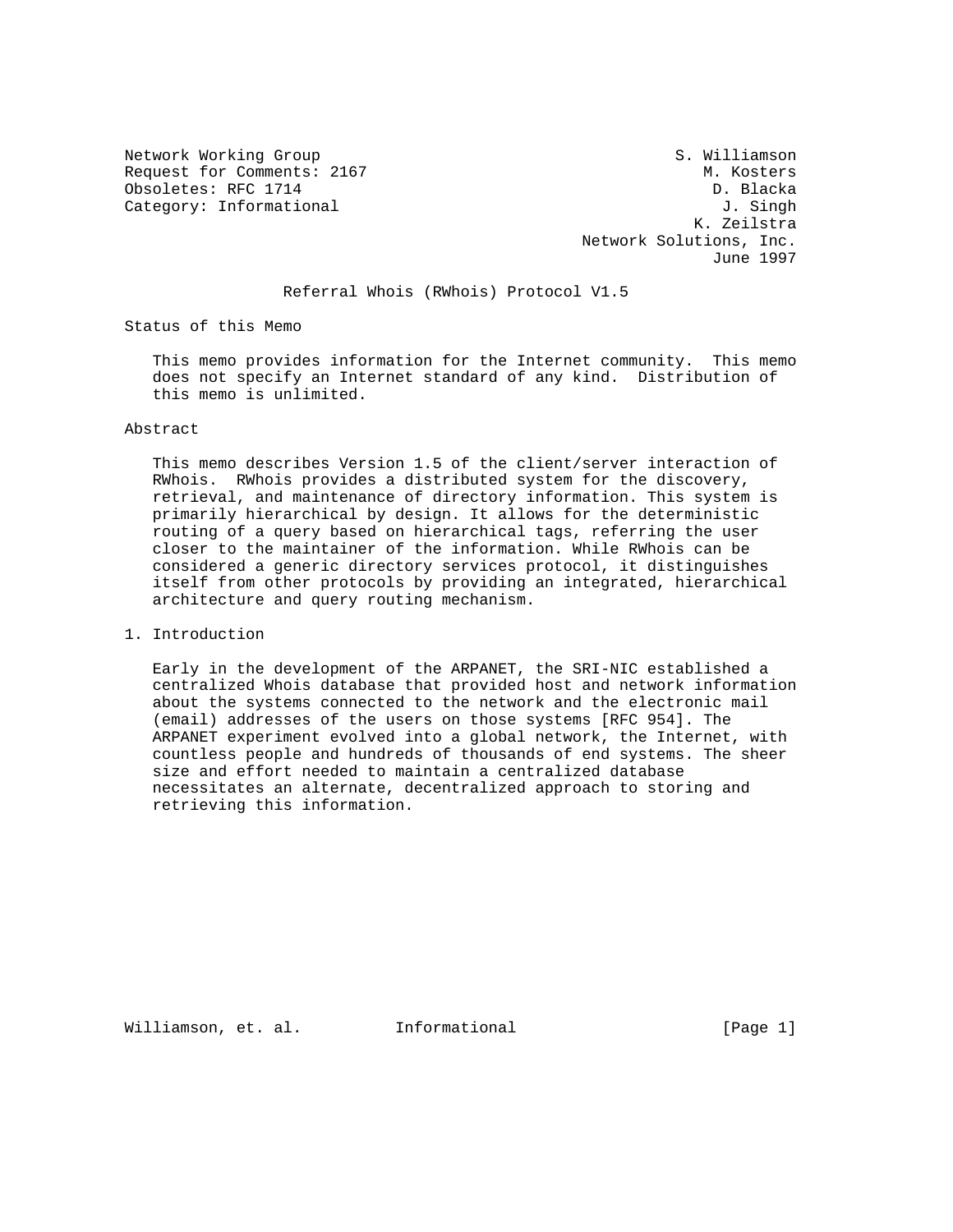The original Whois function was to be a central directory of resources and people on ARPANET. However, it could not adequately meet the needs of the expanded Internet. RWhois extends and enhances the Whois concept in a hierarchical and scaleable fashion. In accordance with this, RWhois focuses primarily on the distribution of "network objects", or the data representing Internet resources or people, and uses the inherently hierarchical nature of these network objects (domain names, Internet Protocol (IP) networks, email addresses) to more accurately discover the requested information.

 RWhois synthesizes concepts from other, established Internet protocols. The RWhois protocol and architecture derive a great deal of structure from the Domain Name System (DNS) [RFC 1034] and borrow directory service concepts from other directory service efforts, primarily [X.500]. The protocol is also influenced by earlier established Internet protocols, such as the Simple Mail Transport Protocol (SMTP) [RFC 821].

 This RWhois specification defines both a directory access protocol and a directory architecture. The directory access protocol specifically describes the syntax of the client/server interaction. It describes how an RWhois client can search for data on an RWhois server, or how the client can modify data on the server. It also describes how the server is to interpret input from the client, and how the client should interpret the results returned by the server. The architecture portion of this document describes the conceptual framework behind the RWhois protocol. It details the concepts upon which the protocol is based and describes its structural elements. The protocol implements the architecture.

 This document uses language like SHOULD and SHALL that have special meaning as specified in "Key words for use in RFCs to Indicate Requirement Levels". [RFC2119]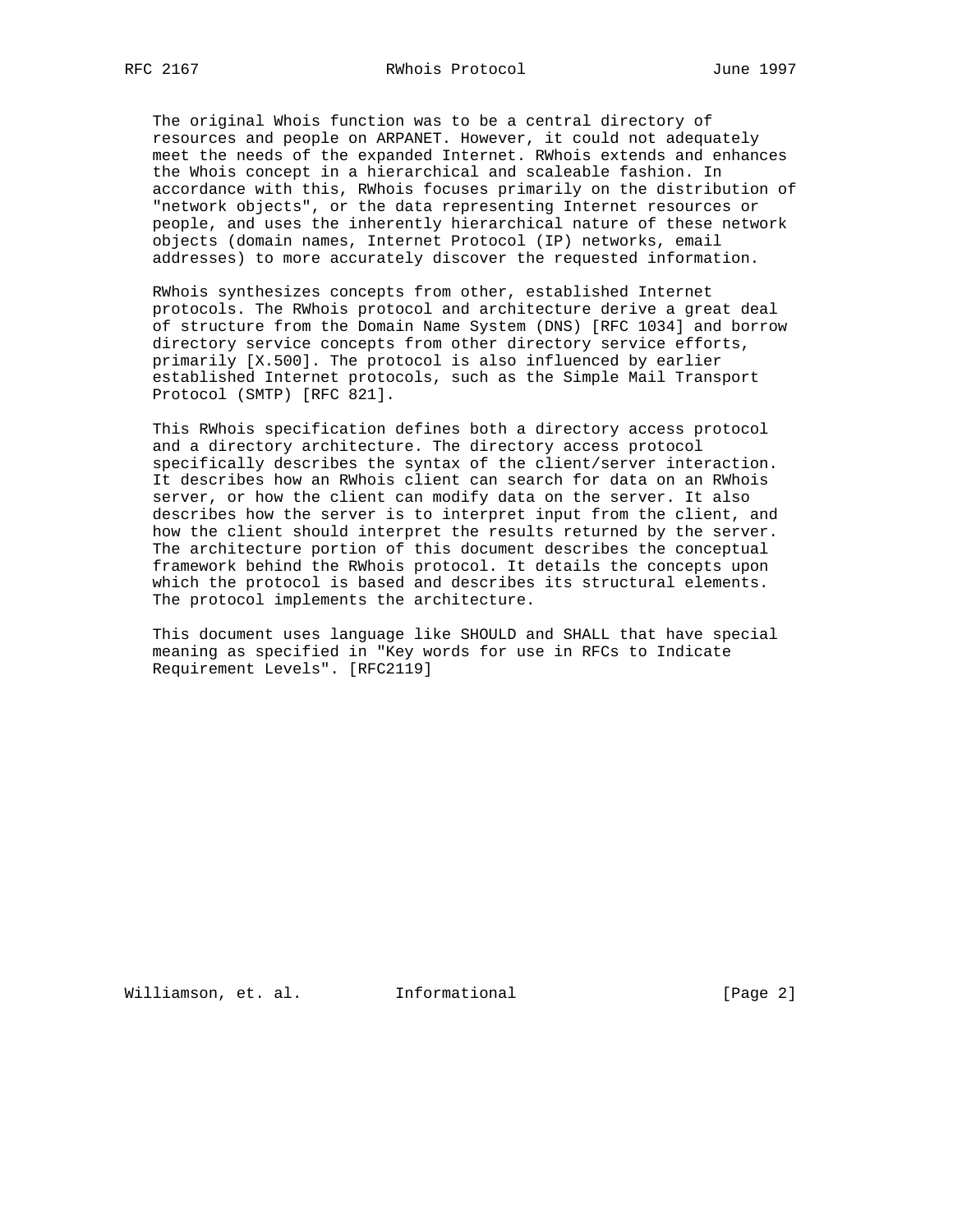# 2. Architecture

### 2.1 Overview

 As a directory service, RWhois is a distributed database, where data is split across multiple servers to keep database sizes manageable. The architecture portion of this document details the concepts upon which the protocol is based and describes its structural elements. Specifically, the architecture is concerned with how the data is split across the different servers. The basis of this splitting is the lexically hierarchical label (or tag), which is a text string whose position in a hierarchy can be determined from the structure of the string itself.

 All data can follow some sort of hierarchy, even if the hierarchy seems somewhat arbitrary. For example, person names can be arranged into hierarchical groups via geography. If all the people in particular towns are grouped into town groups, then all of the town groups can be grouped into state (or province) groups, and then all of the state groups can be grouped into a country group. Then, a particular name would belong in a town group, a state group, and a country group. However, just given a name, it would be impossible to determine where in the hierarchy it belongs. Therefore, a person name is not lexically hierarchical.

 However, there are certain types of data whose position in the hierarchy can be determined by deciphering the data itself, for example, phone numbers. A phone number is grouped according to country code, area code, local exchange, and local extension. By looking at a phone number, it is possible to determine to which of all these groups the number belongs: 1-303-555-2367 is in country code 1, area code 303, local exchange 555, and has a local extension of 2367. Therefore, a phone number is lexically hierarchical.

 On the Internet, two such types of data are widely used: domain names and IP networks. Domain names are organized via a label-dot system, reading from a more specific label to a more general label left to right; for example, war.west.netsol.com is a part of west.netsol.com, which is a part of netsol.com, which is a part of com. IP networks are also lexically hierarchical labels using the Classless Inter- Domain Routing (CIDR) notation, but their hierarchy is not easily determined with simple text manipulation; for example, 198.41.0.0/22 is a part of 198.41.0.0/16, which is a part of 198.40.0.0/15. Instead, an IP network's hierarchy is determined by converting the network to binary notation and applying successively shorter bit masks.

Williamson, et. al. Informational [Page 3]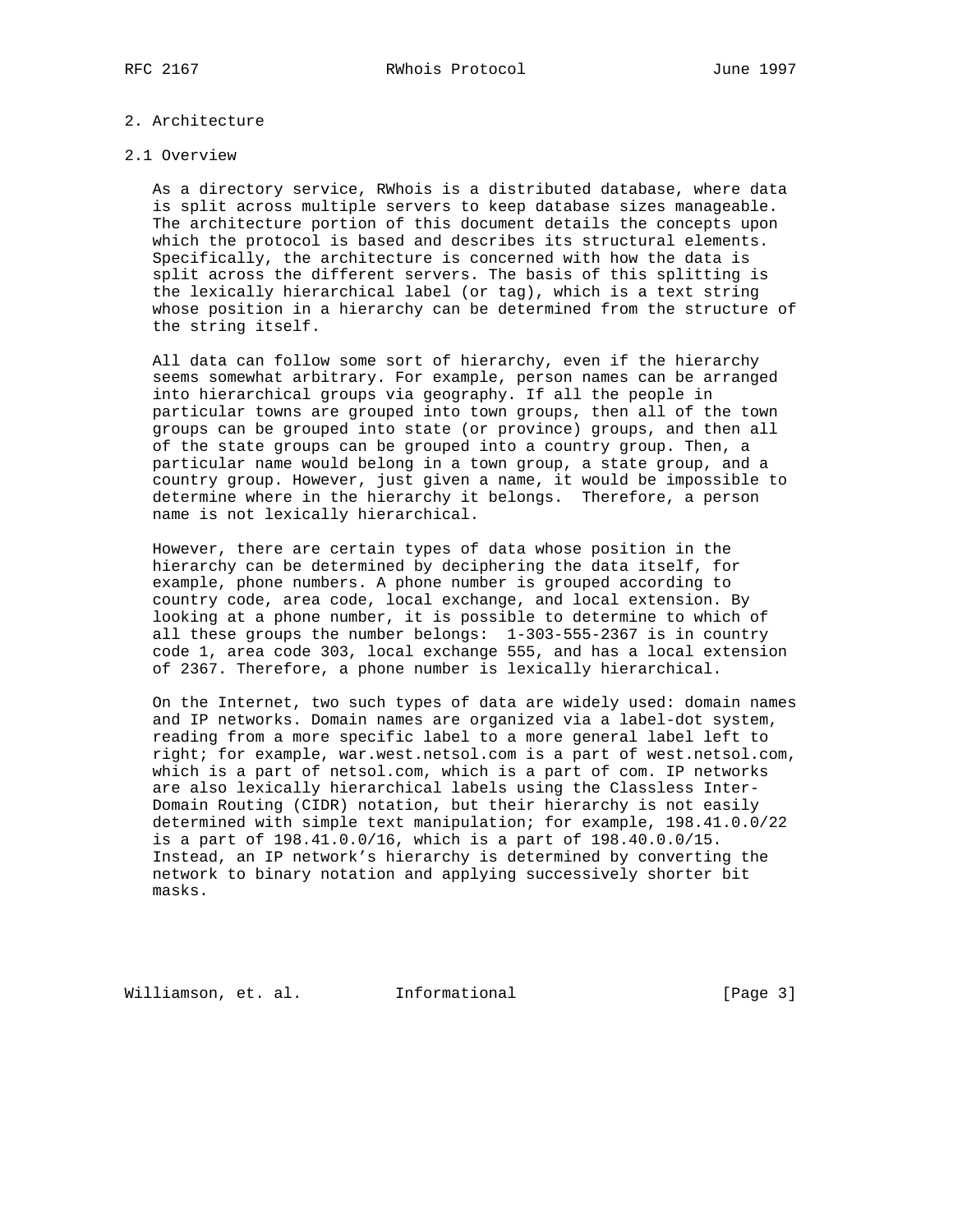It is important to note that, while very little real data is lexically hierarchical in nature, people often create label systems (or namespaces) to help manage the data and provide an element of uniqueness, for example, Social Security Numbers, ISBNs, or the Dewey Decimal System. RWhois leverages lexically hierarchical labels, domain names and IP networks, for its data splitting using the concepts of authority areas and referrals. An authority area is associated with an RWhois server and a lexically hierarchical label, which is considered to be its name. An authority area is a piece of the distributed database that speaks with authority about its assigned part of the hierarchy. All data associated with a particular lexically hierarchical tag should be located within that authority area's database. Authority areas are further explained in Section 2.4.

 RWhois directs clients toward the appropriate authority area by generating referrals. Referrals are pointers to other servers that are presumed to be closer to the desired data. The client uses this referral to contact the next server and ask the same question. The next server may respond with data, an error, or another referral (or referrals). By following this chain of referrals, the client will eventually reach the server with the appropriate authority area. In the RWhois architecture, referrals are generated by identifying a lexically hierarchical label and deciphering the label to determine the next server. Referrals are further explained in Section 2.5.

 When a number of RWhois servers containing authority areas are brought on line and informed about each other, they form an RWhois tree. The tree has a root authority area, which is the group that contains all other groups. The root authority area must keep pointers to the servers and authority areas that form the first level of the hierarchy. The authority areas in the first level of the hierarchy are then responsible for keeping pointers to the authority areas below them and for keeping a pointer to the root.

2.2 Design Philosophy

The design goals for the RWhois protocol are as follows.

- \* It should be a directory access protocol. The server should be able to access and update the data residing on it.
- \* It should facilitate query routing. An unresolved query should be redirected to a server that is presumed to be closer to the desired data.
- \* It should enable data replication. The server should be able to duplicate its data on another server.
- \* The server should be lightweight and delegate more functions to the client.

Williamson, et. al. 1nformational 1999 [Page 4]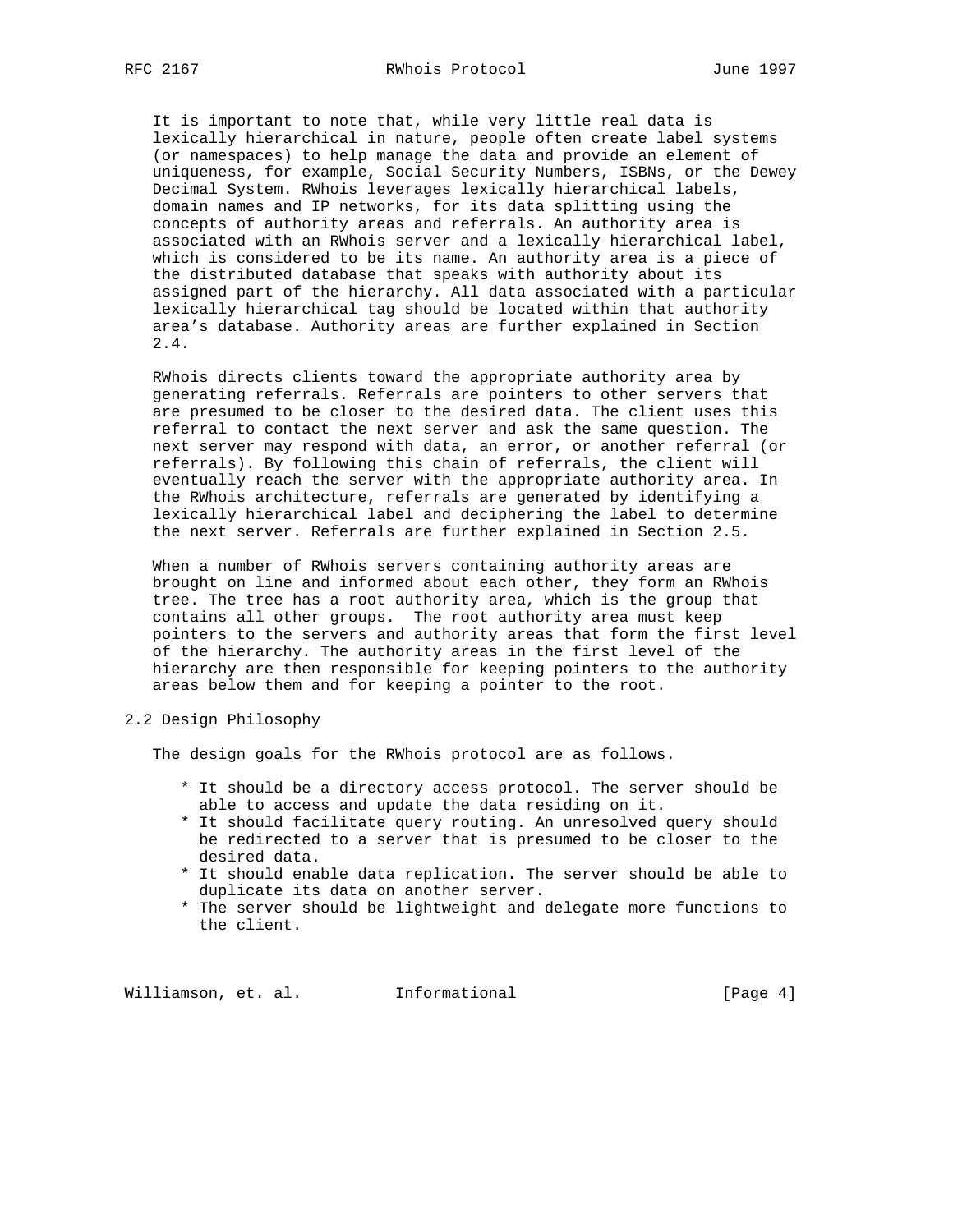The concepts used to achieve these design goals are explained in the remaining document.

2.3 Schema Model

 As a directory service, RWhois uses various database schema to store and represent data. Schema, in this document, has two definitions. First, it refers to the entire structure of a database, all the tables and fields forming a complete database. When schema is used in this context, it is called the "database schema". Database schema consists of attributes, classes, and objects. Schema may also refer to a single piece of the database, a single table with fields. When schema is used in this context, it is just called "schema" or it is preceded by the name of the particular piece: contact schema or domain schema, for example. In this usage, schema is equivalent to "class", defined below.

 There is no standard database schema in the RWhois architecture. Each authority area is presumed to be able to define its own local schema. However, an authority area that is part of a larger RWhois tree is expected to have some part of its schema pertain to the lexically hierarchical label upon which the RWhois tree is based. An authority area schema may not change throughout much of an RWhois tree.

## 2.3.1 Attributes

 An attribute is a named field and is the smallest typed unit in the database schema. It is equivalent to a relational database's field. An attribute is not considered to be data by itself; it is simply used to give data a type. When a piece of data has been typed by an attribute, it is typically referred to as a value and is represented as an attribute-value pair. The RWhois syntax for the attribute-value pair is to separate them with a colon, for example:

First-Name:Bill

 Attributes have a number of properties, some mandated by the RWhois protocol and some that are implementation dependent. These properties are usually a reflection of the database system used by the server. The following is a list of the protocol-mandated properties and their descriptions.

Attribute This is the name of the attribute.

 Description This is a natural language description of the attribute.

Williamson, et. al. Informational [Page 5]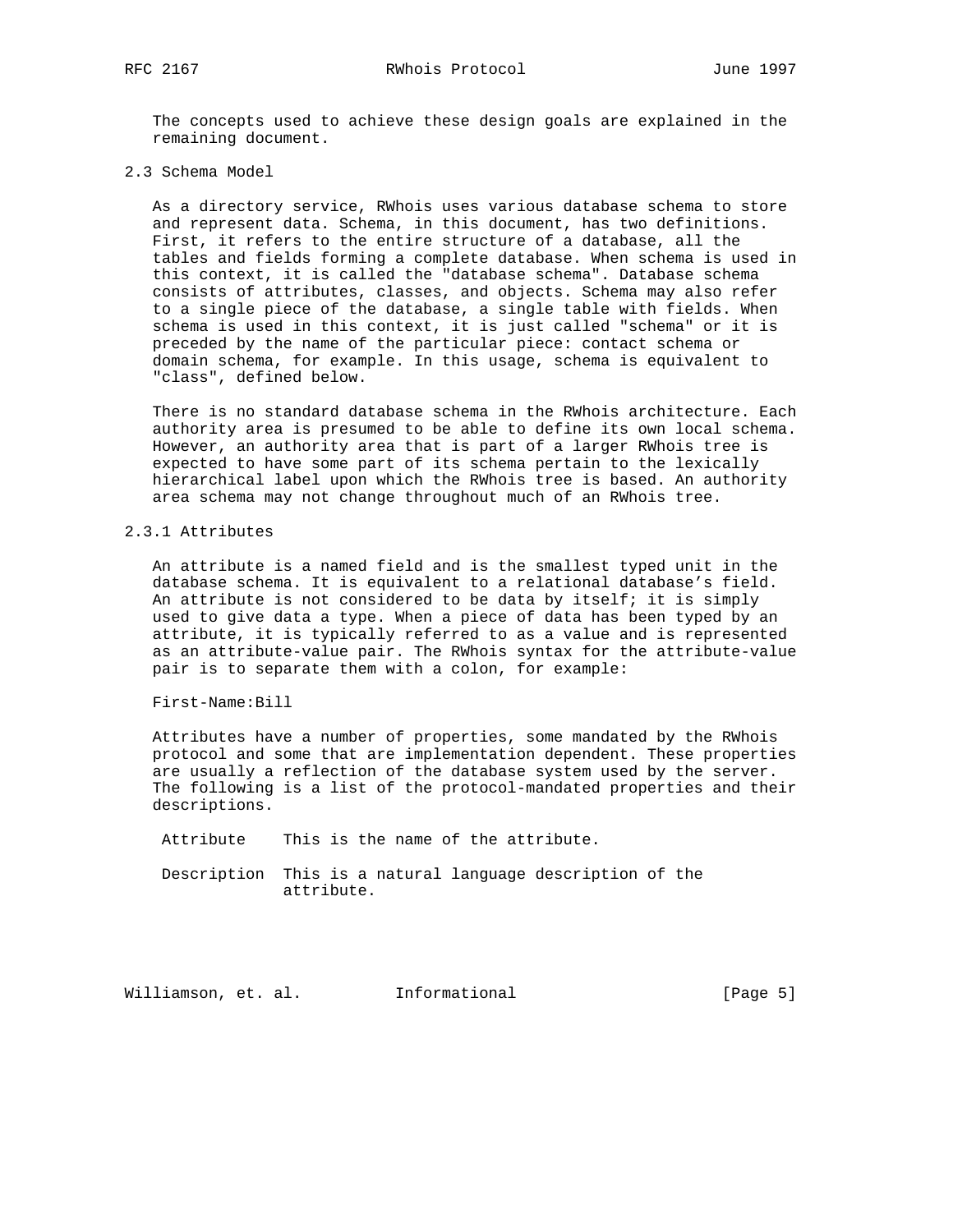- Type This is a parameter that broadly indicates the use of the attribute to the protocol. There are three standard types: TEXT, ID, and SEE-ALSO. The default is TEXT, which indicates that the value is a text string. ID indicates that the attribute contains the ID of another RWhois object. This type of attribute is used for database normalization. SEE-ALSO indicates that the attribute contains a pointer (a Uniform Resource Identifier (URI)) to some other kind of external data; for example, a World Wide Web page or FTP site.
- Format This is an interpretable string that describes the acceptance format of the value. The server (and optionally the client) should match the value to the format string to determine if the value is acceptable. The format of this property is a keyword indicating the syntax of the format string, followed by a colon, followed by the format string itself. Currently, the only keyword recognized is "re" for POSIX.2 extended regular expressions.
- Indexed This is a true or false flag indicating that this attribute should be indexed (and therefore able to be searched).
- Required This is a true or false flag indicating that this attribute must have a value in an instance of the class.
- Multi-Line This is a true or false flag indicating that this attribute may have multiple instances in a class, but all of the instances are to be considered as multiple lines of the same attribute instance. This allows normal line terminators to terminate values.
- Repeatable This is a true or false flag indicating that there may be multiple instances of this attribute in a class and each instance is to be interpreted as a separate instance (in contrast to Multi-Line). This flag is mutually exclusive with Multi-Line: if Multi-Line is true, then Repeatable must be false and vice versa.

Williamson, et. al. Informational [Page 6]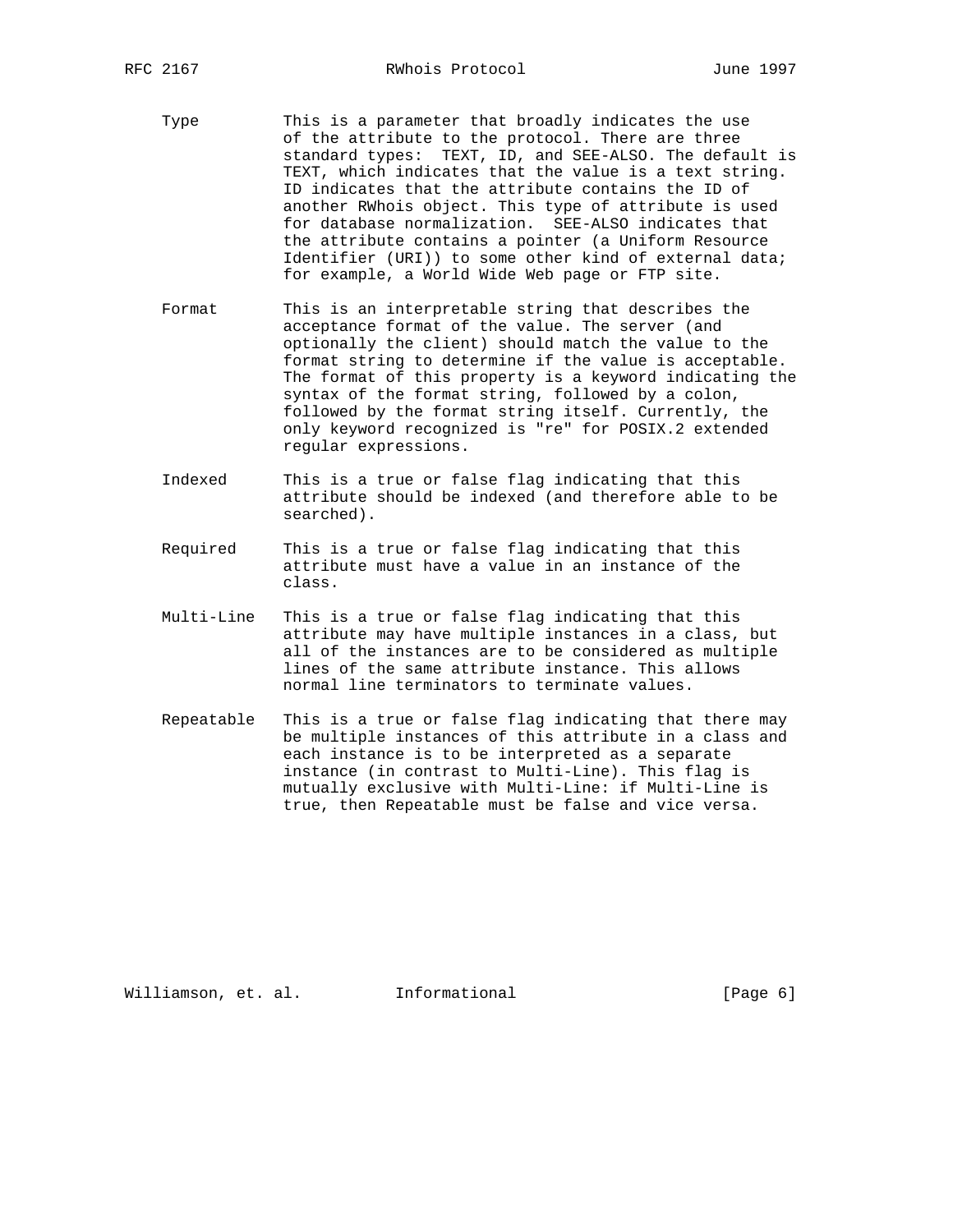- Primary This is a true or false flag that indicates that this attribute is a primary key. If more than one attribute in a class is marked as primary, then these attributes together form a single primary key. The primary key is intended to be used to force uniqueness among class instances. Therefore, there can be only one instance of a primary key in a database. The Primary flag implies that the attribute is also required.
- Hierarchical This is a true or false flag that indicates that this attribute is lexically hierarchical.
- Private This is a true or false flag that indicates whether or not this attribute is private (that is, publicly not viewable). It defaults to false. If it is true, then only the clients that satisfy the authentication/encryption requirements of a guardian (described below) are able to view the attribute-value pair.

## 2.3.2 Class

 A class is a collection of attributes; it is a structure, not data. The concept is equivalent to that of a relational database table. It is also equivalent to the second definition of schema, above.

 A class also has some properties that are sometimes referred to as its "meta" information. These properties are listed below.

 Version This is a time/date stamp that is used to quickly detect when a class definition has been changed.

Description This is a natural language description of the class.

2.3.3 Object

 An object is an instance of a class. It is data with a type of <class>.

## 2.3.4 Base Class

 While RWhois does not have or advocate using a specific, standardized schema, it does impose a few requirements. It requires that all defined classes inherit attributes from a particular base class (or base schema). The RWhois specification does not require the actual implementation of inheritance. Instead, all classes must include the attributes defined in the base class.

Williamson, et. al. Informational [Page 7]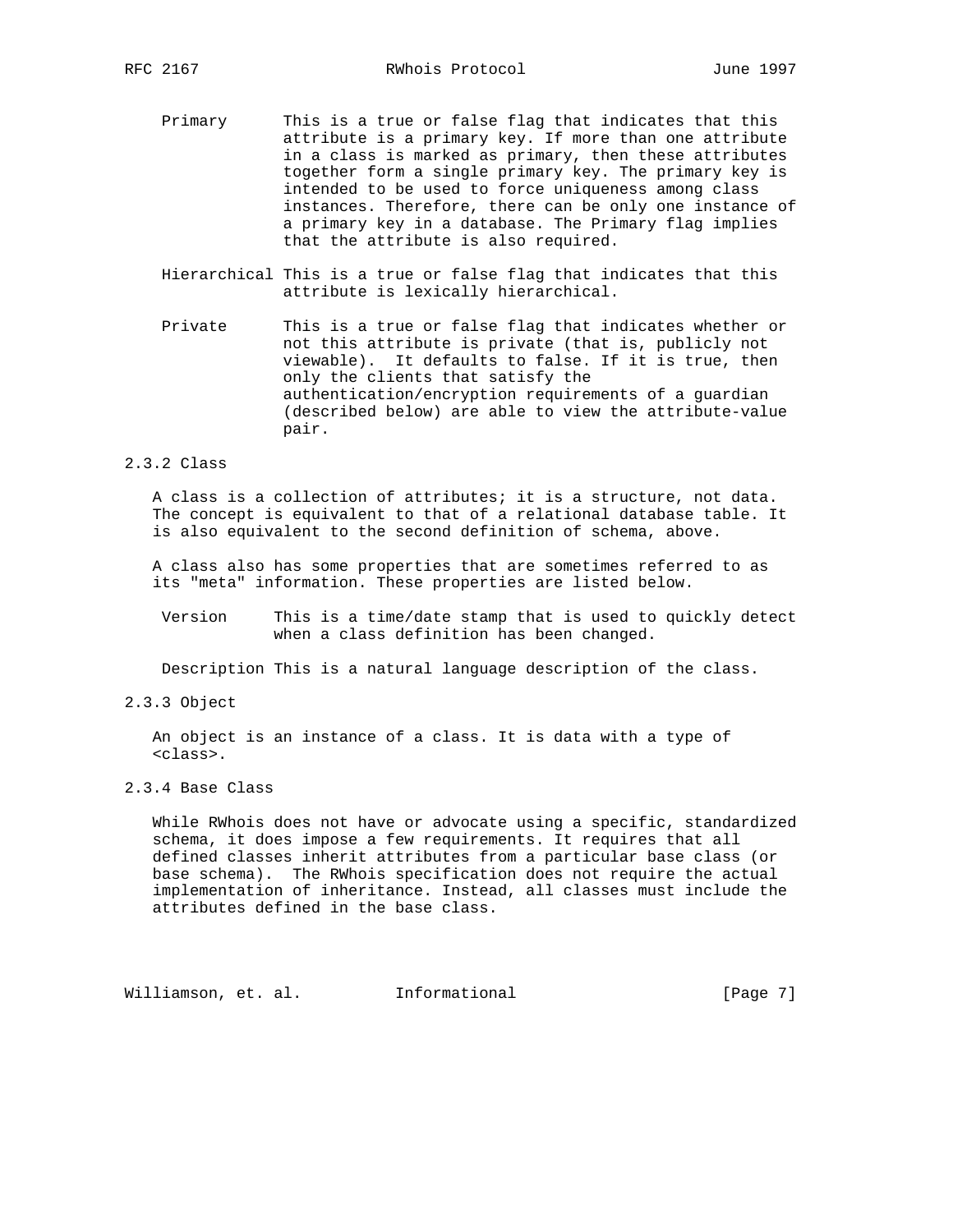The base class has the following attributes.

- Class-Name This attribute contains the name of the class to which the object belongs. It is the type of the object itself. It is of type TEXT and is required.
- Auth-Area This attribute contains the name of the authority area to which the object belongs. It, along with Class- Name, definitively defines the type of the object. It is of type TEXT and is required.
- ID This attribute is a universal identifier for the object. It is formed by choosing a string that is unique within an authority area and appending the authority area to it, separating the local string from the authority area name with a period. The only restrictions on the local string are that it must be unique within the authority area and not contain the period character. This attribute is hierarchical in nature. It is always generated by the server (for example, during a register operation). It is of type TEXT and is required.
- Updated This attribute is a time/date stamp that indicates the time of last modification of the object. It is both informational and a form of record locking. It prevents two clients from modifying the same object at the same time. It is of type TEXT and is required.
- Guardian This attribute is a link to a guardian object (described below). Its value is the ID of a guardian object. It is of type ID and is optional. It is repeatable, since an object may have multiple guardians.
- Private This attribute is a true or false flag that indicates whether or not an object is private (that is, publicly not viewable). It defaults to false. If it is true, then only the clients that satisfy the authentication/encryption requirements of one of the object's guardians are able to view the object. If the object is publicly viewable, then the Private attribute property of each of its attributes still applies.

Williamson, et. al. Informational [Page 8]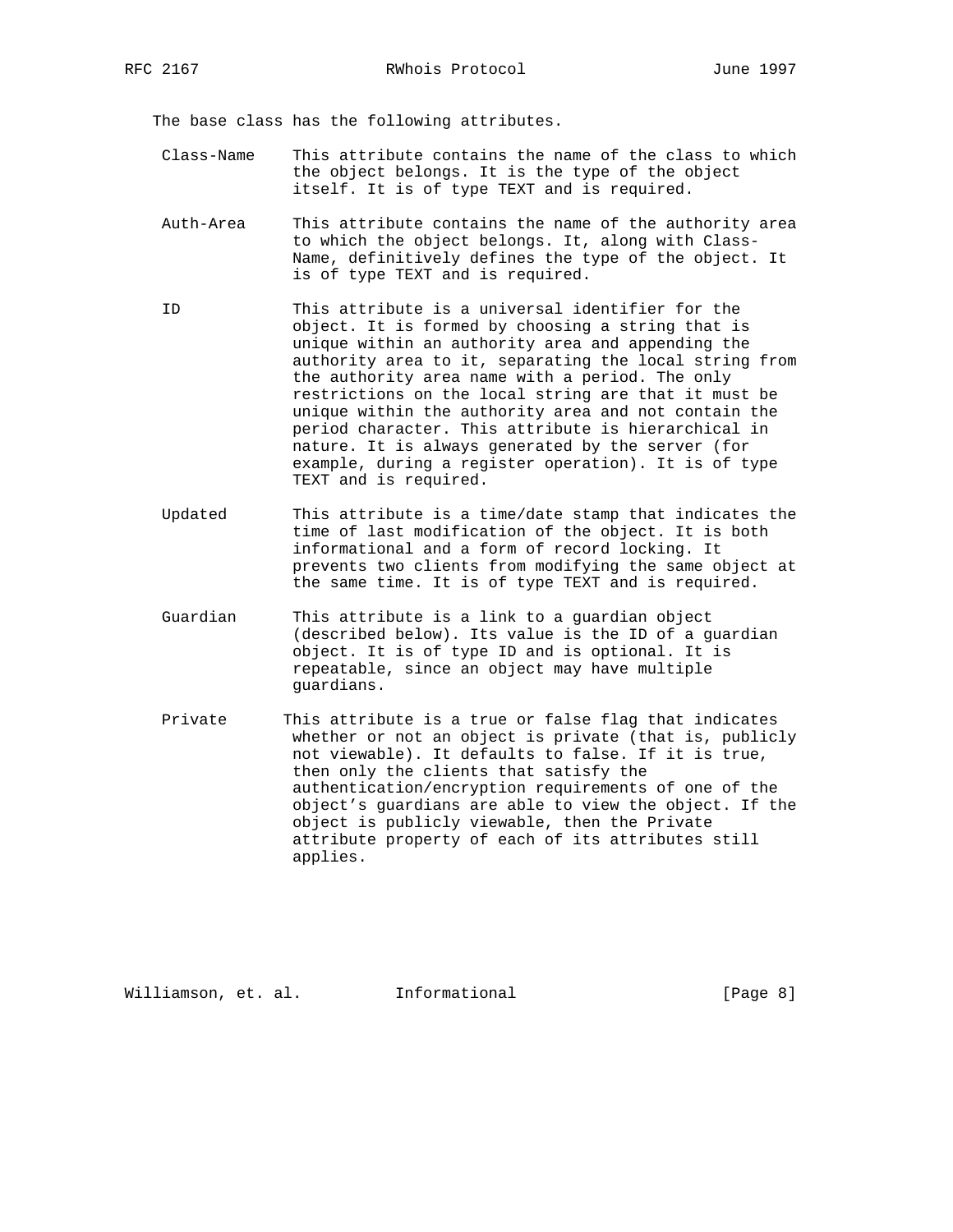TTL This attribute is the "time-to-live" of a given object. It is included only if an object has a different time-to-live than the default given in the Start of Authority information. Its value is specified in seconds. It is of type TEXT and is optional.

 The RWhois specification defines two standard classes that should be included in all implementations: the referral and guardian classes.

2.3.5 Referral Class

 The referral class is defined to hold referral information (typically for link referrals). It consists of attributes defined as part of the base class, the protocol-specific attributes described below, and any installation-specific attributes.

- Referred-Auth-Area This attribute contains the name of the authority area to which the referral points. It is used as a search key during the query routing. It is of type TEXT and is required. It is repeatable, since referrals can point to servers hosting more than one authority area.
- Referral This attribute contains the referral itself. It is an RWhois URL. It is of type TEXT and is required. It is repeatable, since more than one server can host a Referred-Auth-Area.
- 2.3.6 Guardian Class

 The guardian class is defined to hold security information. The fundamental concept behind the guardian class is that an object (or another structure) is "guarded" by containing a pointer to a guardian object [Guardian]. To modify, delete, or possibly view the guarded object, the authentication (or encryption, or both) scheme must be satisfied. Guardians are intended to not have rank: if an object is guarded by more than one guardian object, satisfying any one of those guardians is sufficient. A guardian object that does not have any Guardian attribute linking it to other guardians guards itself. That is, the authentication scheme in the guardian object itself must be satisfied to modify, delete, or possibly view it.

 Guardian objects are typically linked to actual database objects with the Guardian attribute found in the base class. However, a guardian may also be linked to an entire authority area, in which case the guardian becomes implicitly linked to all of the objects contained within the authority area.

Williamson, et. al. Informational [Page 9]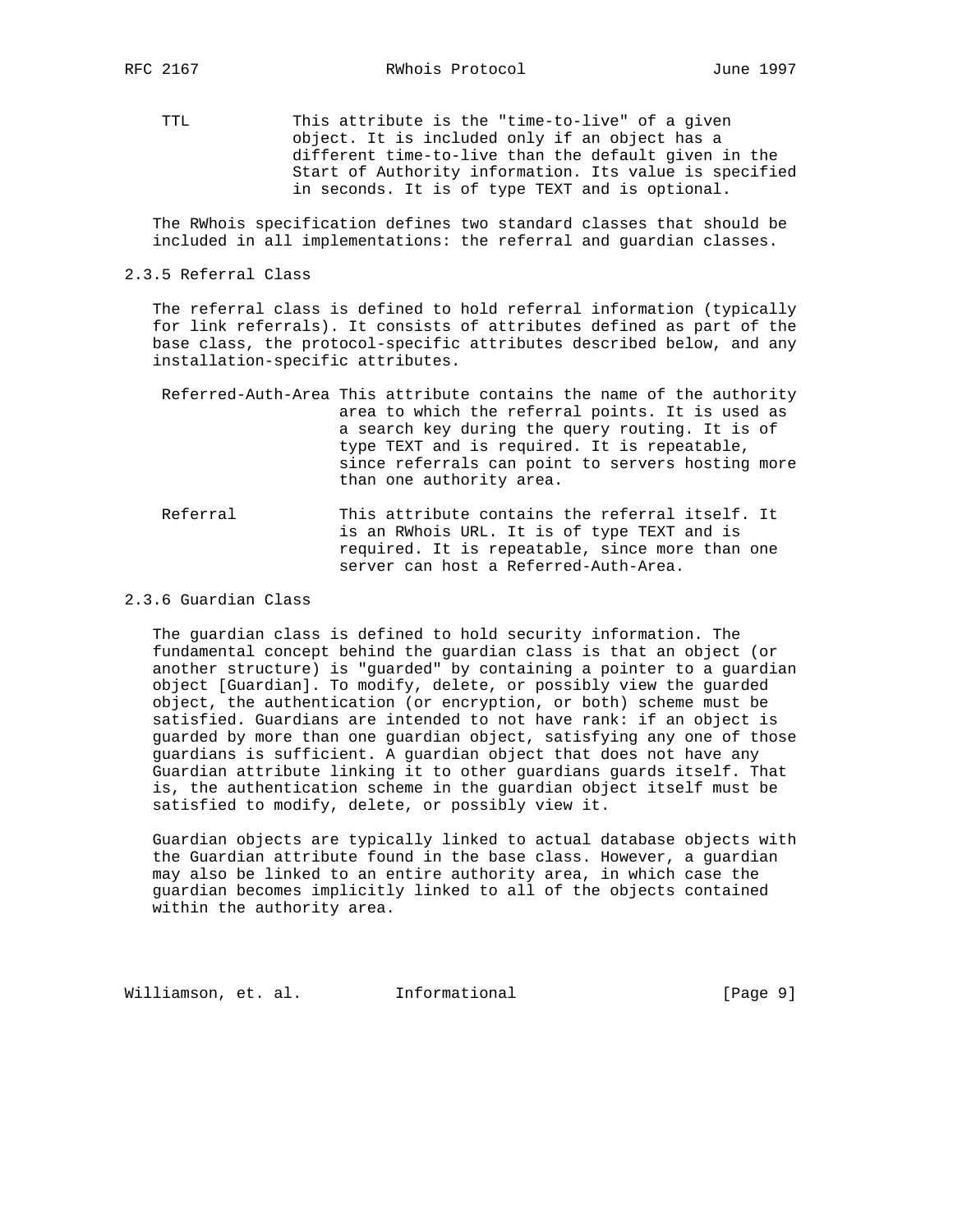The guardian class consists of the base class, the protocol-specific attributes described below, and any installation-specific attributes.

- Guard-Scheme This attribute contains a keyword indicating the authentication methodology. Its value must be understood by both the client and server, and its value dictates the contents of the Guard-Info attribute. It is of type TEXT and is required.
- Guard-Info This attribute contains that data that is used by the Guard-Scheme to verify the authentication. Its actual format is dictated by the Guard-Scheme, for example, it could contain a password or Pretty Good Privacy (PGP) public key id [RFC 1991]. For security reasons, it should not be displayed, and its Private attribute property should be set to true. It is of type TEXT and is required.

### 2.4 Authority Areas

 The concept of authority areas is pivotal to the RWhois architecture. When an RWhois tree is created for a particular lexically hierarchical namespace, the different pieces of the hierarchy are mapped to authority areas. The most important concept behind an authority area is the ability for a portion of the RWhois tree to definitively control that portion of the hierarchy. This means that an authority area is able to state whether or not a hierarchical tag is in the whole RWhois tree. It does this either by returning the object containing this tag, returning a referral to a sub-authority area, or returning a response indicating that no objects were found.

 This structure enables efficient routing of queries based on the hierarchical label to the piece of the hierarchy responsible for it. For example, in the domain name namespace as served by RWhois, the root of the tree would be an authority area named ".", which would delegate a "us" sub-authority area, which would delegate "va", "co", "md", and "ca" authority areas, and so forth. When the server with the "va.us" authority area is asked about "loudoun.va.us", it will be able to authoritatively state that either no "loudoun.va.us" exists or it will provide an object for or a referral to "loudoun.va.us". Further, if the server is asked about "howard.md.us", it cannot answer authoritatively, so it must provide a referral to its hierarchical parent ("us" or the root).

 This use of authority area strongly indicates where data should be stored within an RWhois tree. Because RWhois uses a specific query routing model, data needs to be placed under the proper authority area. It is certainly possible to place a piece of data under the

Williamson, et. al. 1nformational [Page 10]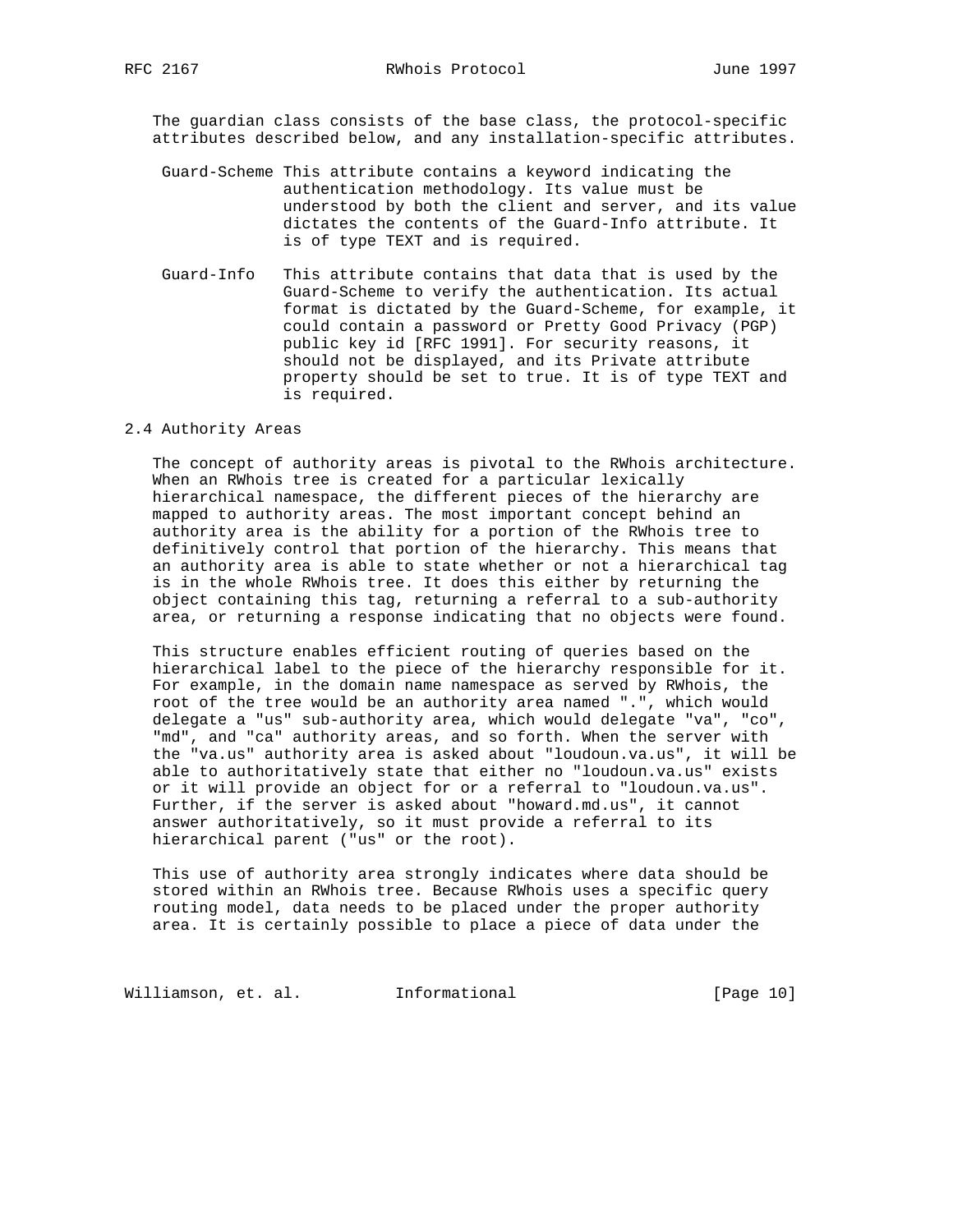wrong authority area, for example, putting an object for "howard.md.us" under the "va.us" authority area. In such cases, the data is considered to be misplaced and unable to be found within the RWhois tree. However, while data should be placed under the lowest (most specific) authority area, it is also possible that it could be placed in a higher (least specific) authority area, for example, putting an object for "loudoun.va.us" under the "us" authority. This may be acceptable since, in most cases, the data would be able to be found.

 In addition to controlling a part of an RWhois hierarchy, an authority area is considered to be autonomous. Each authority area is treated as a separate database by the protocol. However, it is recommended that an authority area share some core schema with the rest of the RWhois tree for interoperability reasons. Each authority area, however, is not bound by the database schema of its hierarchical parent or by any of its sub-authority areas.

### 2.5 Query Routing

 RWhois is not only a directory access protocol but it can also route queries. Routing a query involves redirecting the query to another server that is presumed to be closer to the desired data. To route a query, the server first determines the location of the next server. It then either forwards the query to that server and returns the result to the client or returns the location of that server to the client. The location of the server must contain its host name (or IP address), port number, and authority area.

 The location of the server to which a query is routed is called a referral. There are two types of referrals: punt and link referrals. A punt referral is a pointer to a server that is further up an RWhois tree, and a link referral is a pointer to a server that is further down the tree. For example, in Figure 1, when the server for the "va.us" authority area routes a query up to the server for the "us" authority area, it generates a punt referral. Alternatively, when it routes a query down to the server for the "loudon.va.us" authority area, it generates a link referral.

 Query routing depends on whether or not the search value in a query is lexically hierarchical. If the search value is hierarchical, the server can generate punt or link referrals using the association of authority areas with lexically hierarchical labels. Otherwise, the server may send the query to a special index server that gathers the indexing information for both hierarchical and non-hierarchical data from the directory servers and returns referrals to these servers [CIP]. If the server receives one or more referrals from the index server, it should return them to the client.

Williamson, et. al. 1nformational 1999 [Page 11]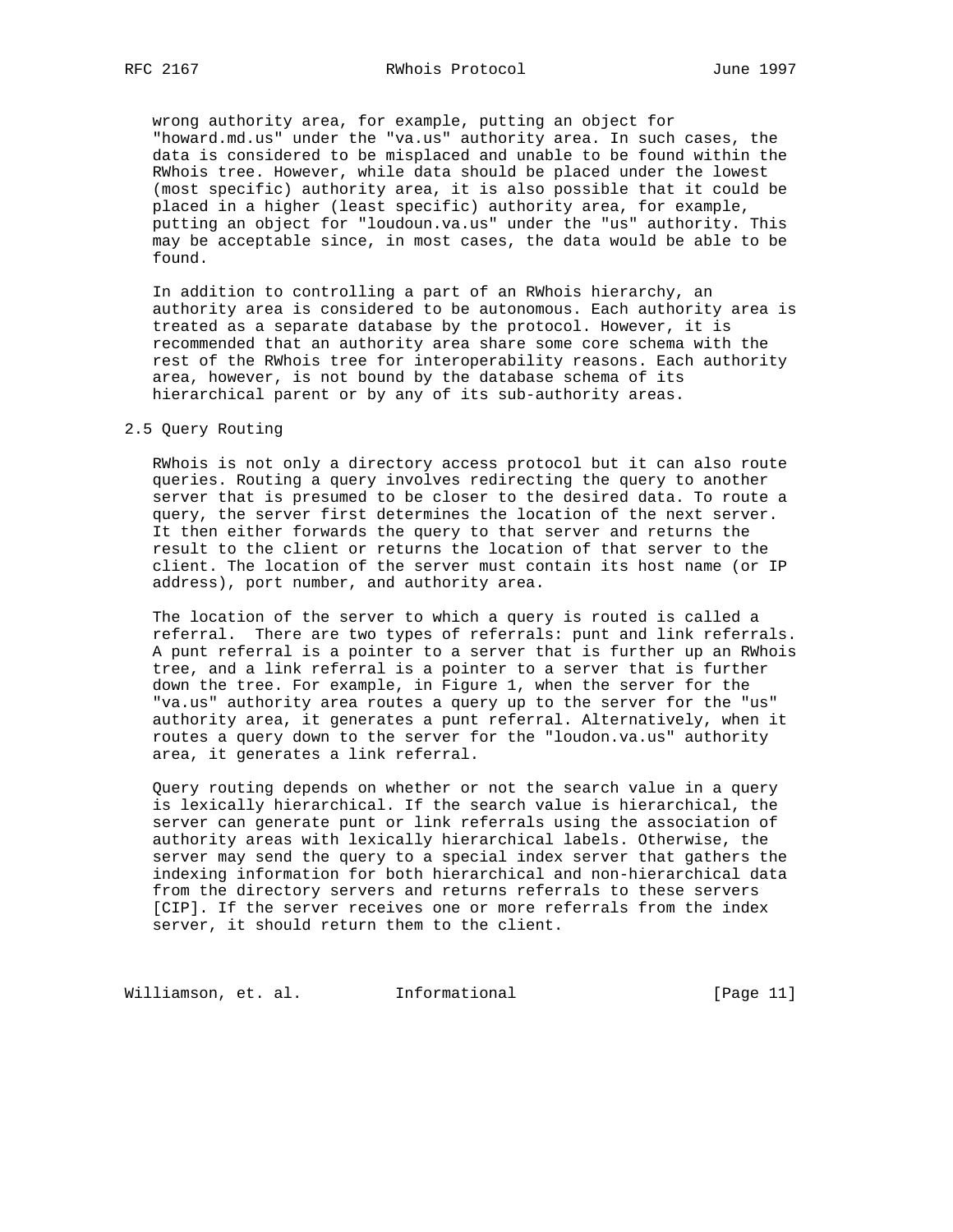It is important to note that the server may route a query whether it could resolve the query or not. Even if a query has been resolved locally, the server may also return referrals to the client by sending the query to the index server. For example, if the server for the "com" authority area receives the "domain Org-Name=IBM" query, it may return all the domain objects for IBM within the "com" authority area. In addition, it may also return referrals to the server for the "nl" authority area if that server contains domain objects for IBM in the Netherlands and has fed the corresponding indexing information to the index server. This way the client can get back information for both "ibm.com" and "ibm.nl" domains.

# 2.5.1 Query Routing Rules

 An RWhois server routes a query based on certain rules. The objective is to determine the location of a server to which to route the query. A query may contain one or more query terms. The query routing rules are applied on each query term until a referral is found. The rules are listed below.

- \* Is the search value in the query term hierarchical? If not, go to the next query term.
- \* Parse the hierarchical portion of the search value. Is it is within one of the authority areas? If not, go to the next query term.
- \* Does the found authority area have any referral objects (instances of the referral class)? If not, return the "230 No objects found" error to the client.
- \* Is the hierarchical portion of the search value within the Referred-Auth-Area attribute of one of the referral objects? If it is, return the value of the Referral attribute of the found referral object as a link referral to the client.
- \* Are the search values of some of the query terms hierarchical but not within any of the authority areas? If they are, return a punt referral to the client.
- \* Are the search values of all the query terms non-hierarchical? If they are, send the query to a special index server that gathers the indexing information for both hierarchical and non hierarchical data from the directory servers and returns referrals to these servers. If the server receives one or more referrals from the index server, return them to the client.

 Note that there can be more than one referral returned to the client. These referrals may point to servers serving different authority areas. The client may follow them in any order.

Williamson, et. al. Informational [Page 12]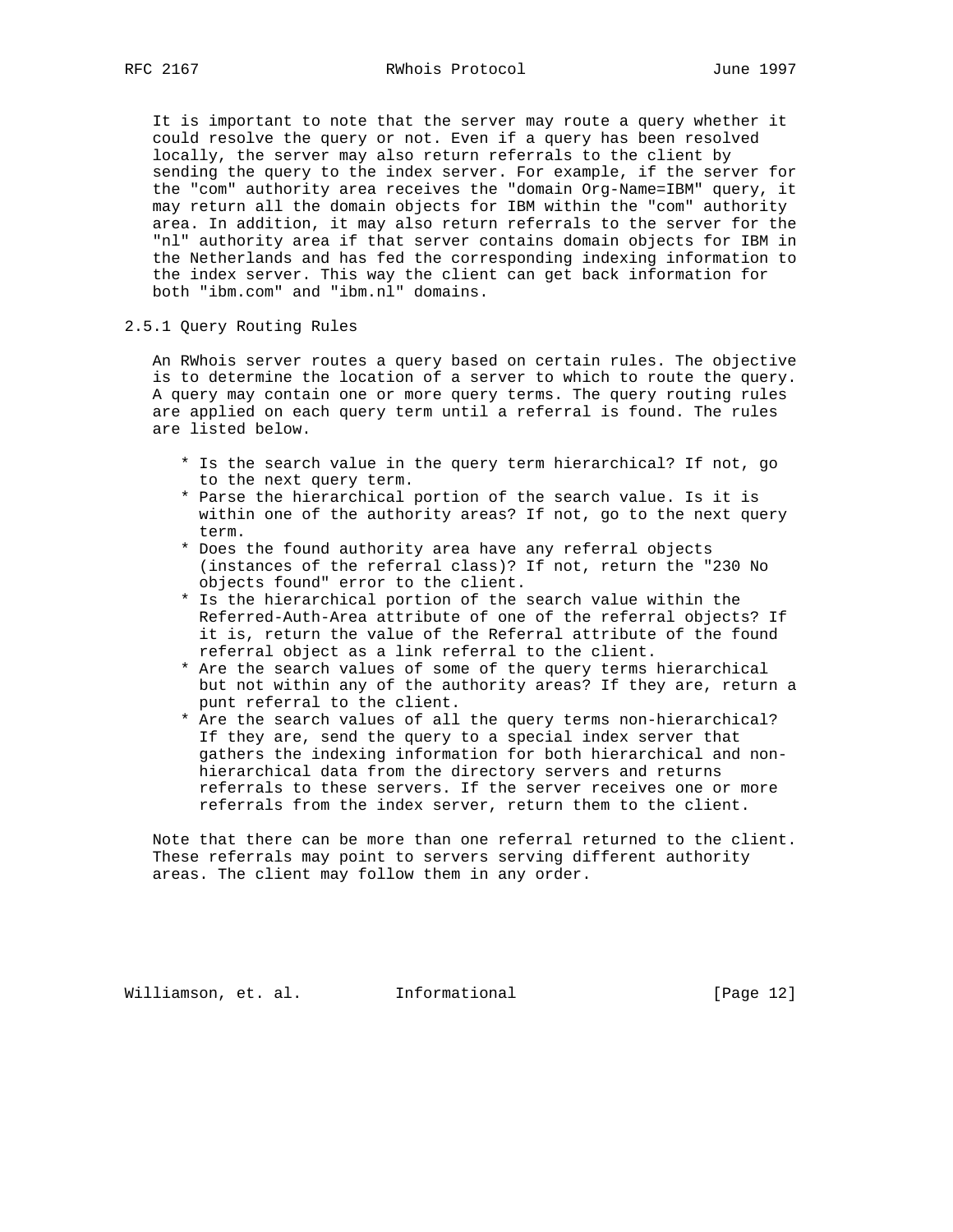The pseudo code for the above rules is: for each query term in the query if the search value in the query term is hierarchical if the search value is within one of the authority areas if the search value is within one of the referred authority areas the server sends link referral(s) else the server sends a "230 No objects found" error endif endif endif endfor if the search values of some of the query terms are hierarchical but

 not within any of the authority areas the server sends Punt referral(s) endif

 if the search values of all the query terms are non-hierarchical the server sends Referral(s) from an index server endif

## 2.6 Data Replication

 An RWhois server can replicate (duplicate) data from another RWhois server on a per-authority area basis. Data replication makes the RWhois service more reliable. Further, it increases throughput by distributing queries to more than one server.

 There can be two types of servers serving an authority area: a master server and a slave server. A master server is where data is registered for an authority area. It answers authoritatively to queries in that authority area. There must be one and only one master server for an authority area. A master server is also called a primary server.

 A slave server is where data is replicated from the master server for an authority area. It also answers authoritatively to queries in that authority area. There may be one or more slave servers for an authority area. A slave server is also called a secondary server. Note that a slave server must not register data for an authority area.

 It is recommended that the master and slave servers for an authority area be geographically separate. Therefore, network unreachability at one site will not completely shut down the RWhois service for that authority area.

Williamson, et. al. Informational [Page 13]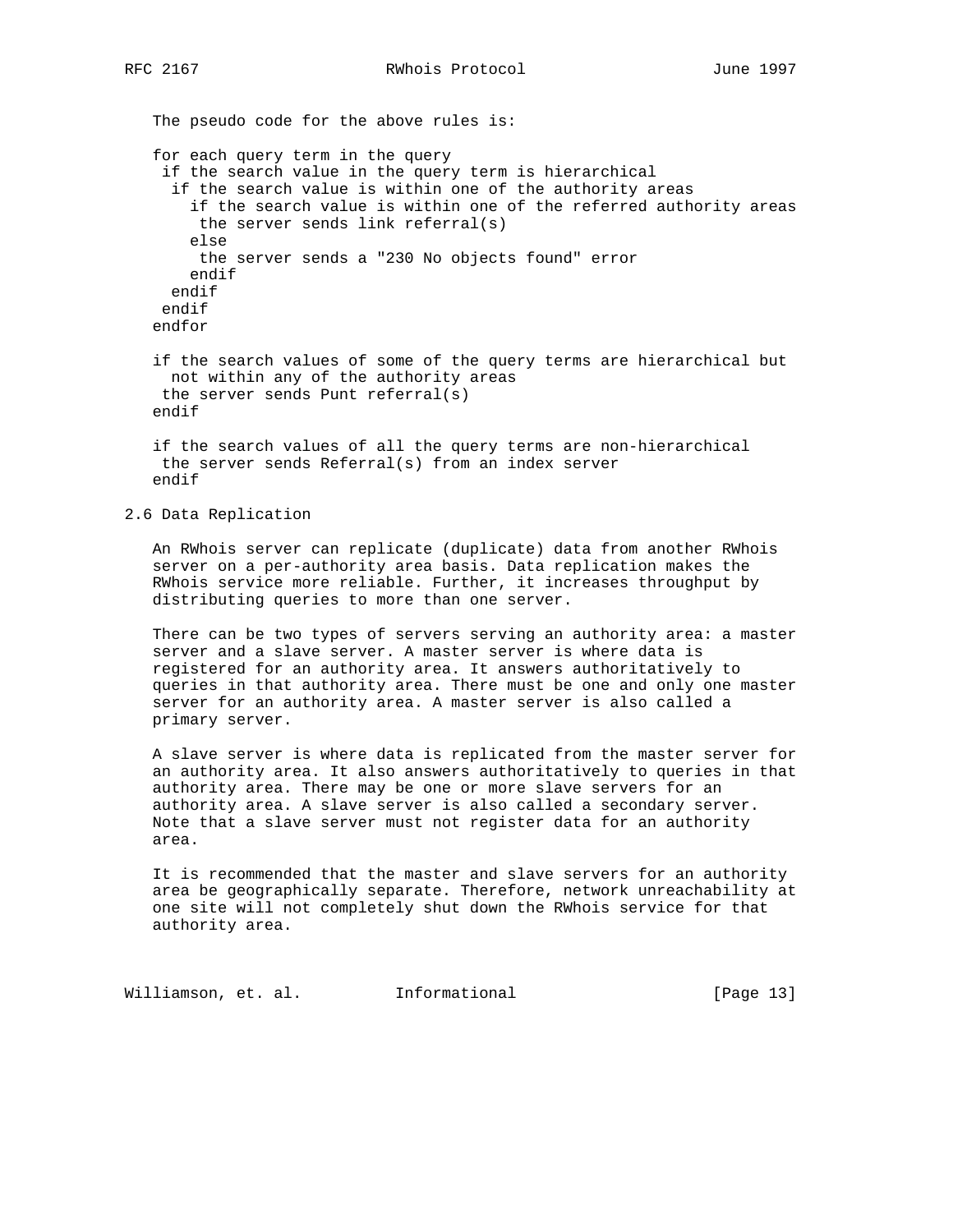2.6.1 Data to Replicate

 In RWhois, data is replicated on a per-authority area basis. The smallest type of data a slave server can replicate is an attribute of a class. Therefore, a slave server can replicate data for all the classes, some classes, or some attributes of some classes.

 The amount of data a slave server can replicate each time is either all of the data or the data that has changed since the last replication. The process of replicating all of the data is called complete replication. The process of replicating the data that has changed since the last replication is called incremental replication.

### 2.6.2 Start Of Authority Variables

 Each authority area has some administrative variables, defined at the master server, to control data replication. These variables are called the Start Of Authority (SOA) variables. They are listed below.

- Serial-Number This is the serial number of the data in an authority area. The master server should update this variable whenever the data in the authority area is changed. Its value is a time/date stamp.
- Refresh-Interval This is the time interval before a slave server checks for complete replication. Its value is specified in seconds.
- Increment-IntervalThis is the time interval before a slave server checks for incremental replication. Its value is specified in seconds.
- Retry-Interval This is the time interval before a slave server tries again to connect to a master server that appears to be out-of-service. Its value is specified in seconds.
- Time-To-Live This is the default time to live for the data in an authority area at a slave server. The slave server should not answer authoritatively to queries for such stale data. Its value is specified in seconds.
- Admin-Contact This is the email address of an individual or a role account responsible for the data integrity in an authority area at the master server.

Williamson, et. al. Informational [Page 14]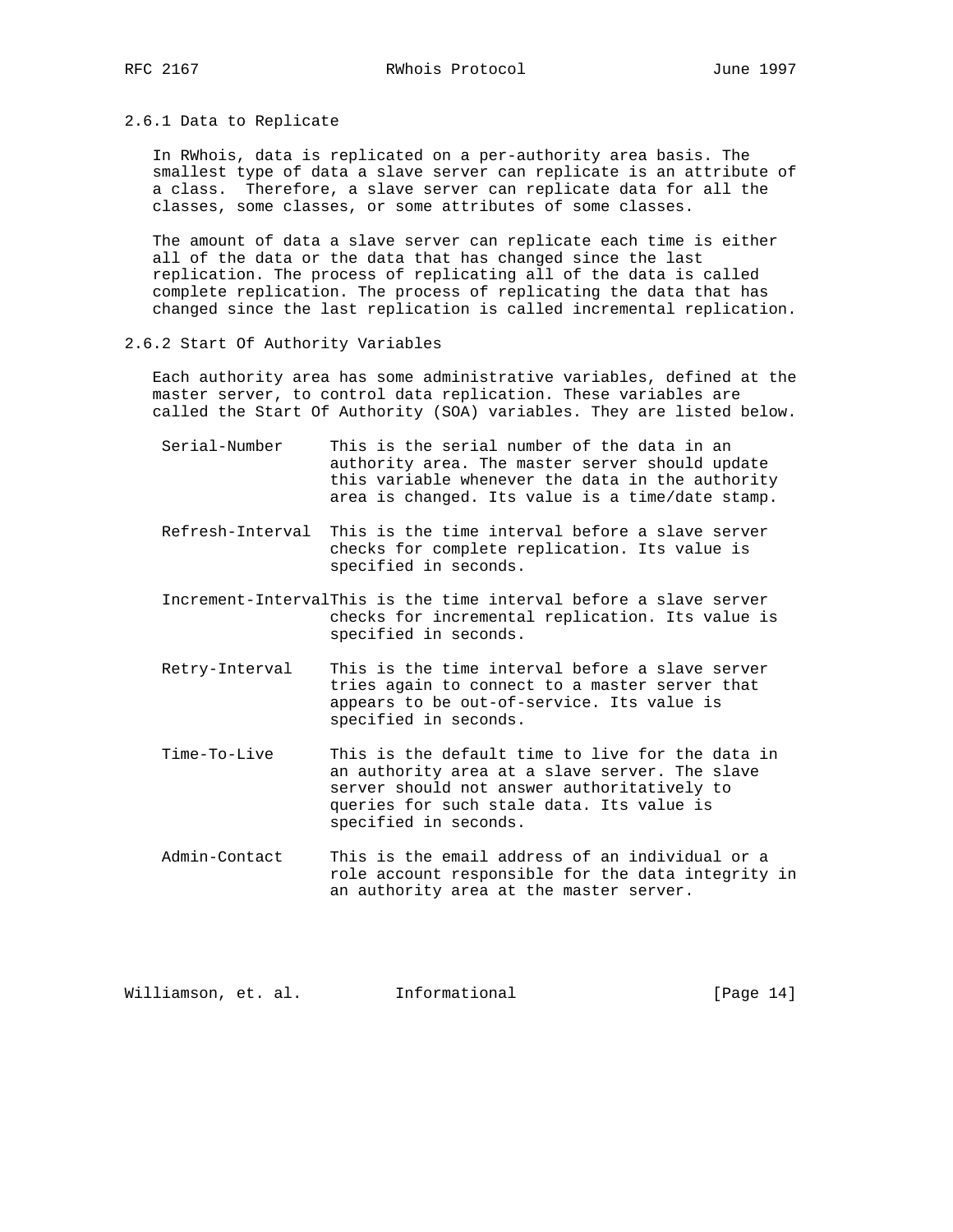Tech-Contact This is the email address of an individual or a role account responsible for the operation of the master server for an authority area.

- Hostmaster This is the email address of an individual or a role account to whom email messages to update the data in an authority area at the master server are sent.
- Primary-Server This is the location of the master server for an authority area. Its value must contain both the host name (or IP address) and port number of the master server.
- 3. Protocol
- 3.1 Overview

 The above sections describe the directory service architecture based on the RWhois protocol. The remaining sections describe the syntax of the protocol; the sequence and syntax of the information exchanged between a server and a client. There are five types of information that may be exchanged during a client/server session: directive, response, query, result, and info.

3.1.1 Directive

 A directive is a command that a client sends to a server to set a control parameter for the session, get the meta-information (class definitions and SOA information) about an authority area, or get the data in an authority area. The first character of a directive must be a "-". The server must support the "-rwhois" directive; all other directives are optional. The server must indicate in the banner which directives are implemented (see Section 3.1.9).

# 3.1.2 Response

 A response is the information that a server returns to a client for a directive. It is comprised of one or more lines, and the last line always indicates the success or failure of the directive. The first character of each response line must be a "%". If a server runs a directive successfully, the last response line must be "%ok". Otherwise, it must be "%error <error-code> <error-text>". A line with the string "%ok" or "%error" in the first position must occur only once in a server response and must always be the last line. The server may send the "%info" response for special messages.

Williamson, et. al. Informational [Page 15]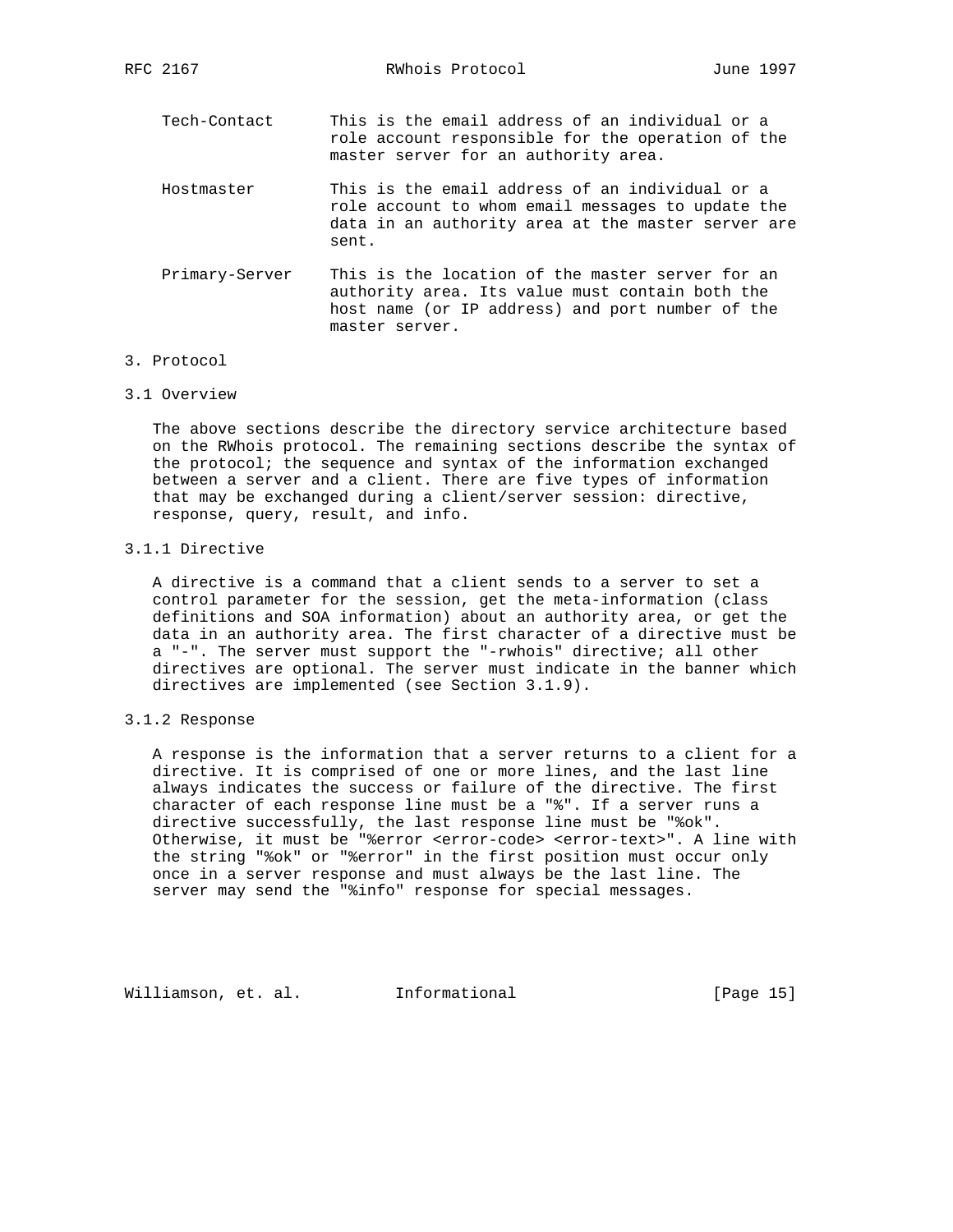A client must understand the "%ok", "%error", and "%info" responses. The client must also understand directive specific responses, if it uses the related directives to communicate with the server. For example, if the client sends the "-schema" directive to the server, the client must understand the "%schema" response.

## 3.1.3 Query

 A query is a command that a client sends to a server to access the data in an authority area. The first character of a query must not be a "-", since the server checks the first character of each command from a client to determine whether it is a directive or a query.

3.1.4 Result

 A result is the information that a server returns to a client for a query. It can be either the accessed data or referrals to other servers. It is comprised of one or more lines, and the last line always indicates the success or failure of the query. If a server returns either data or referrals for a query, the last result line must be "%ok". Otherwise, it must be "%error <error-code> <error text>".

3.1.5 Info

 An info message contains miscellaneous information that a server sends to a client. The server may use it to send special messages, for example a "message of the day" (MOTD), to the client. The first info line must be "%info on", and the last info line must be "%info off".

3.1.6 Client/Server Session

 A typical RWhois client/server session has the following sequence of messages.

- \* The client connects to the server.
- \* The server returns a banner identifying its protocol versions and capabilities.
- \* The client sends one or more directives to the server.
- \* The server returns the response to each directive.
- \* The client finally sends a query to the server.
- \* The server returns the query results.
- \* The server closes the connection, unless the client has directed it not to close the connection.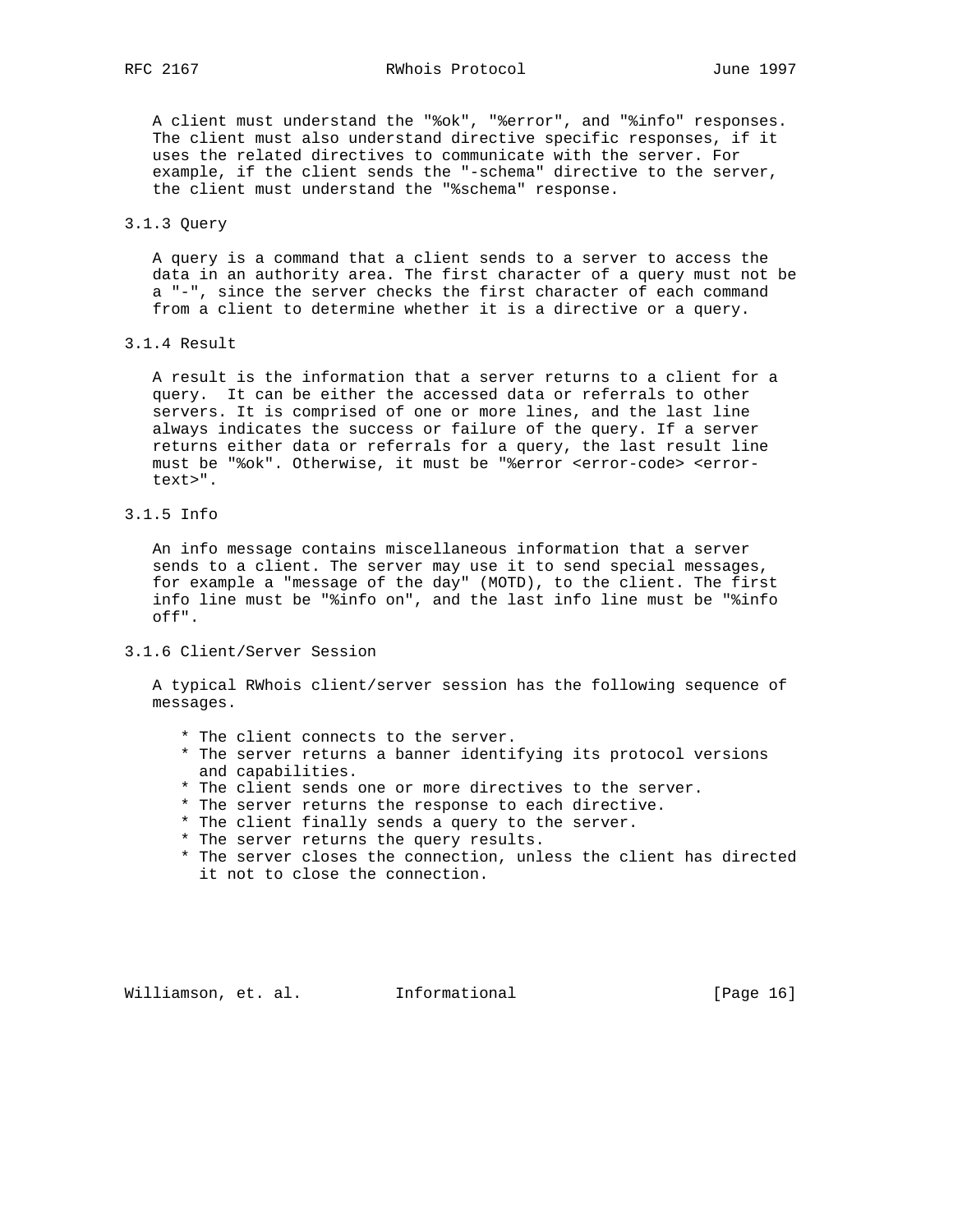3.1.7 Examples

 This section gives some common examples of the client/server interaction. The notation in the examples uses a prefix to indicate from where the information comes. A "C" indicates that the client sends the data to the server. An "S" indicates that the server sends the data to the client. The line is a comment when "#" is used. The space after the prefix is not part of the data.

The following example illustrates a successful query.

 # The client connects to the server. # The server returns a banner identifying its protocol versions and # capabilities. S %rwhois V-1.5:00ffff:00 master.rwhois.net (Network Solutions V-1.5) # The client sends a directive to limit the number of search hits # to 20. C -limit 20 # The server returns a successful response. S %ok # The client sends a query to search for rwhois.net domain. C domain rwhois.net # The server returns the data for rwhois.net domain. S domain:ID:dom-1.rwhois.net S domain:Auth-Area:rwhois.net S domain:Class-Name:domain S domain:Updated:19970107201111000 S domain:Domain:rwhois.net S domain:Server;I:hst-1.rwhois.net S domain:Server;I:hst-2.rwhois.net S S %ok # The server closes the connection. The following example illustrates the link and punt referrals. # The client connects to the server. # The server returns a banner identifying its protocol versions and # capabilities. S %rwhois V-1.5:00ffff:00 master.rwhois.net (Network Solutions V-1.5) # The client sends a directive to hold the connection until it sends # a directive to close the connection. C -holdconnect on # The server returns a successful response. S %ok # The client sends a query to search for a.b.rwhois.net domain. C domain a.b.rwhois.net # The server returns a link referral to a server serving the

Williamson, et. al. Informational [Page 17]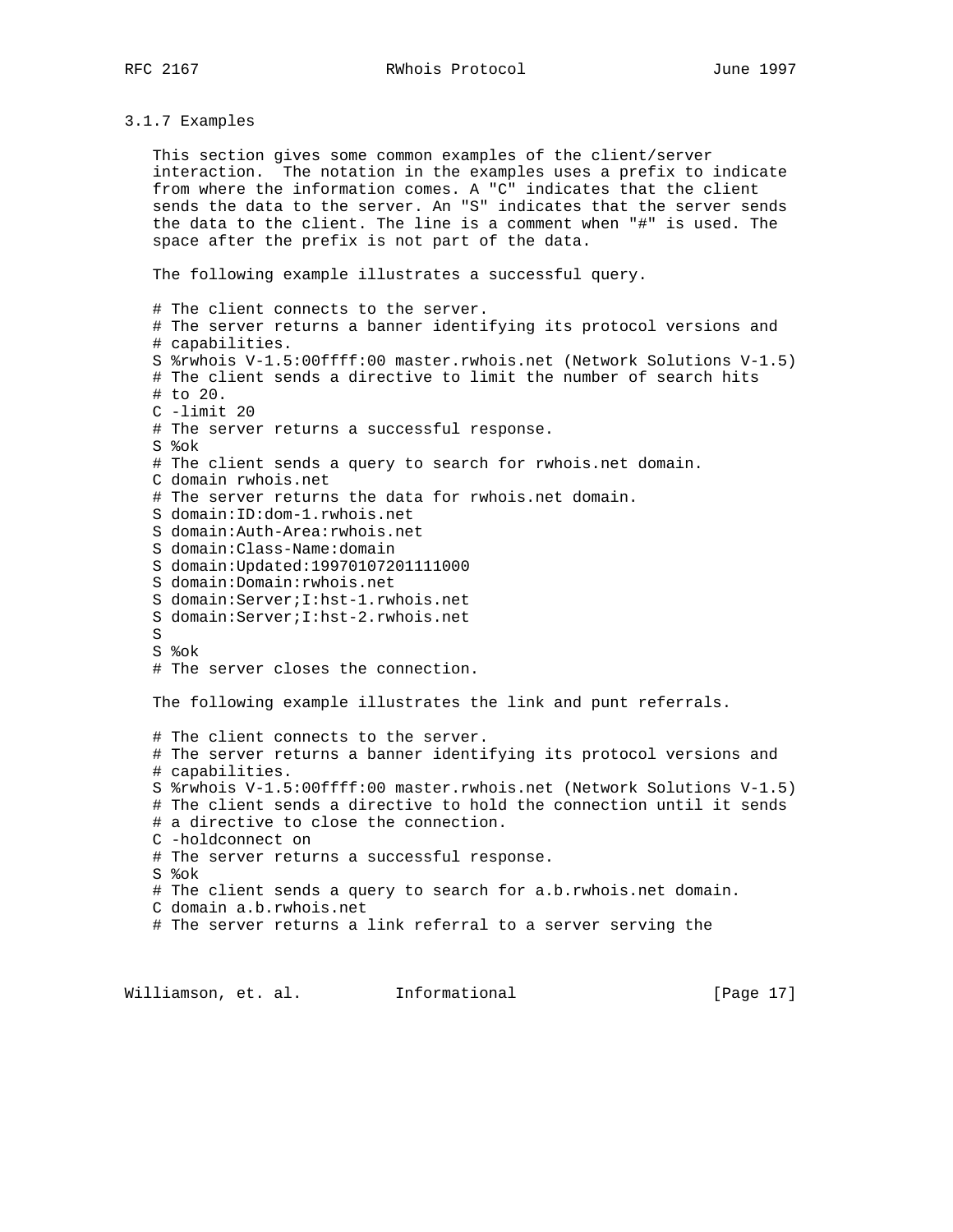# b.rwhois.net authority area. S %referral rwhois://master.b.rwhois.net:4321/auth-area=b.rwhois.net S %ok # The client sends a query to search for internic.net domain. C domain internic.net # The server returns a punt referral to a server serving the root # authority area. S %referral rwhois://rs.internic.net:4321/auth-area=. S %ok # The client sends a directive to close the connection. C -quit S %ok # The server closes the connection. The following example illustrates a query error. # The client connects to the server. # The server returns a banner identifying its protocol versions and # capabilities. S %rwhois V-1.5:00ffff:00 master.rwhois.net (Network Solutions V-1.5) # The client sends a query to search for c.rwhois.net domain. C domain c.rwhois.net # The server returns an error, since neither data nor referrals for # c.rwhois.net domain are found within the rwhois.net authority area. S %error 230 No objects found # The server closes the connection.

## 3.1.8 Notation

 The following sections use the Augmented Backus-Naur Form (ABNF) notation to describe the syntax of the protocol. For further information, see Section 2 of [RFC822]. The notation in the examples uses a prefix to indicate from where the information comes. A "C" indicates that the client sends the data to the server. An "S" indicates that the server sends the data to the client. The line is a comment when "#" is used. The space after the prefix is not part of the data.

3.1.9 General ABNF definitions

Lexical Tokens

 alpha = "a".."z" / "A".."Z" digit = "0".."9" hex-digit = digit / "a".." $f''$  / "A".. "F"  $id$ -char = alpha / digit / "\_" / "-" any-char =  $\leq$ ASCII 1..255, except LF (linefeed) and CR (carriage return)>

Williamson, et. al. Informational [Page 18]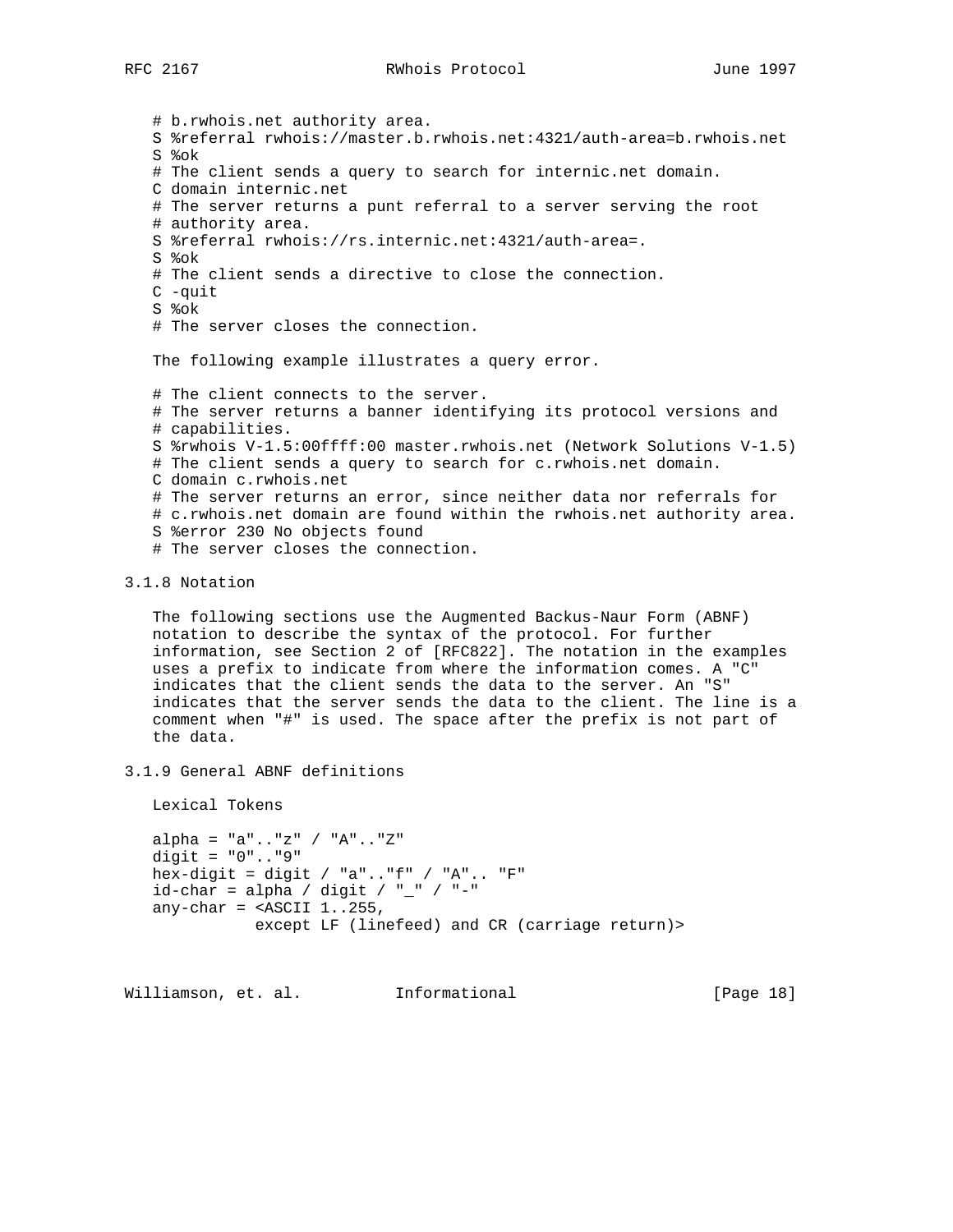dns-char = alpha / digit / "-" email-char = <see [RFC 822]> space =  $" "$  tab = <ASCII TAB (tab)> lf = <ASCII LF (linefeed)> cr = <ASCII CR (carriage return)> crlf = cr lf Grammar year = 4digit month = 2digit day = 2digit hour = 2digit minute = 2digit second = 2digit milli-second = 3digit host-name = dns-char  $*(dns-char / ".^")$  ip-address = 1\*3digit "." 1\*3digit "." 1\*3digit "." 1\*3digit email = 1\*email-char "@" host-name authority-area =  $(dns-char / "."') * (dns-char / "." / "/")$  object-id = 1\*id-char "." authority-area host-port = (host-name / ip-address) ":" 1\*5digit class-name = 1\*id-char attribute-name = 1\*id-char attribute-value = 1\*any-char time-stamp = year month day hour minute second milli-second  $on-off = "on" / "off"$  Note that the time-stamp must be in the Greenwich Mean Time (GMT) time zone. Also note that since in the above any-char is 1..255 ASCII that the RWhois protocol is an 8 bit protocol. Response The general response for every directive and query is either "%ok" or "%error". In addition, a "%info" response may be sent. response = ok-response crlf / error-response crlf / info-response ok-response = "%ok" error-response = "%error" space error-code space error-text error-code = 3digit error-text = 1\*any-char info-response = "%info" space "on" crlf \*(\*any-char crlf) "%info" space "off" crlf

Williamson, et. al. Informational [Page 19]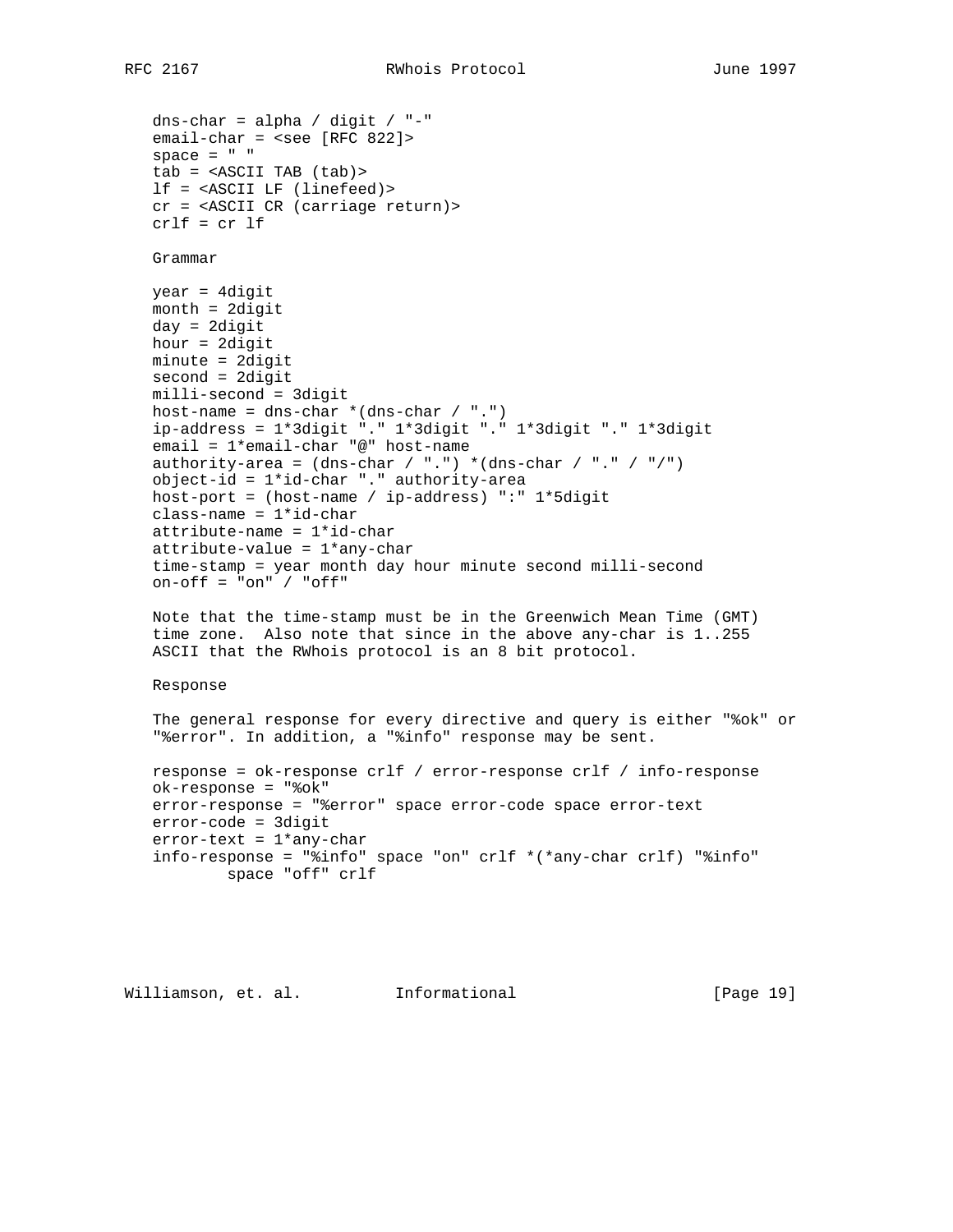Banner

 The server must send a banner to the client when the connection is opened. The banner contains the version(s) of the protocol the server supports and a capability ID of encoded bit flags that indicates which directives are implemented. If the server supports more than one version of the protocol, the lowest-numbered version must be specified first. The bits in extra-id are reserved for future use. The end of the banner should contain a free-form string indicating the name of the server implementation. A server must support at least one version of the protocol, and may accept more versions for compatibility reasons.

```
 rwhois-banner = "%rwhois" space version-list space host-name
      [space implementation] crlf
 version-list = version *("," version)
 version = version-number [":" capability-id]
       / "V-1.5" ":" capability-id
 version-number = "V-" 1*digit "." 1*digit
 capability-id = response-id ":" extra-id
 response-id = 6hex-digit
 extra-id = 2hex-digit
 implementation = 1*any-char
```
Protocol

 The entire RWhois protocol can be defined as a series of directives, responses, queries, and results.

 rwhois-protocol = client-sends / server-returns client-sends = \*(directives / rwhois-query) server-returns = \*(responses / rwhois-query-result)

# 3.2 Required Directives

The server must implement the following directives.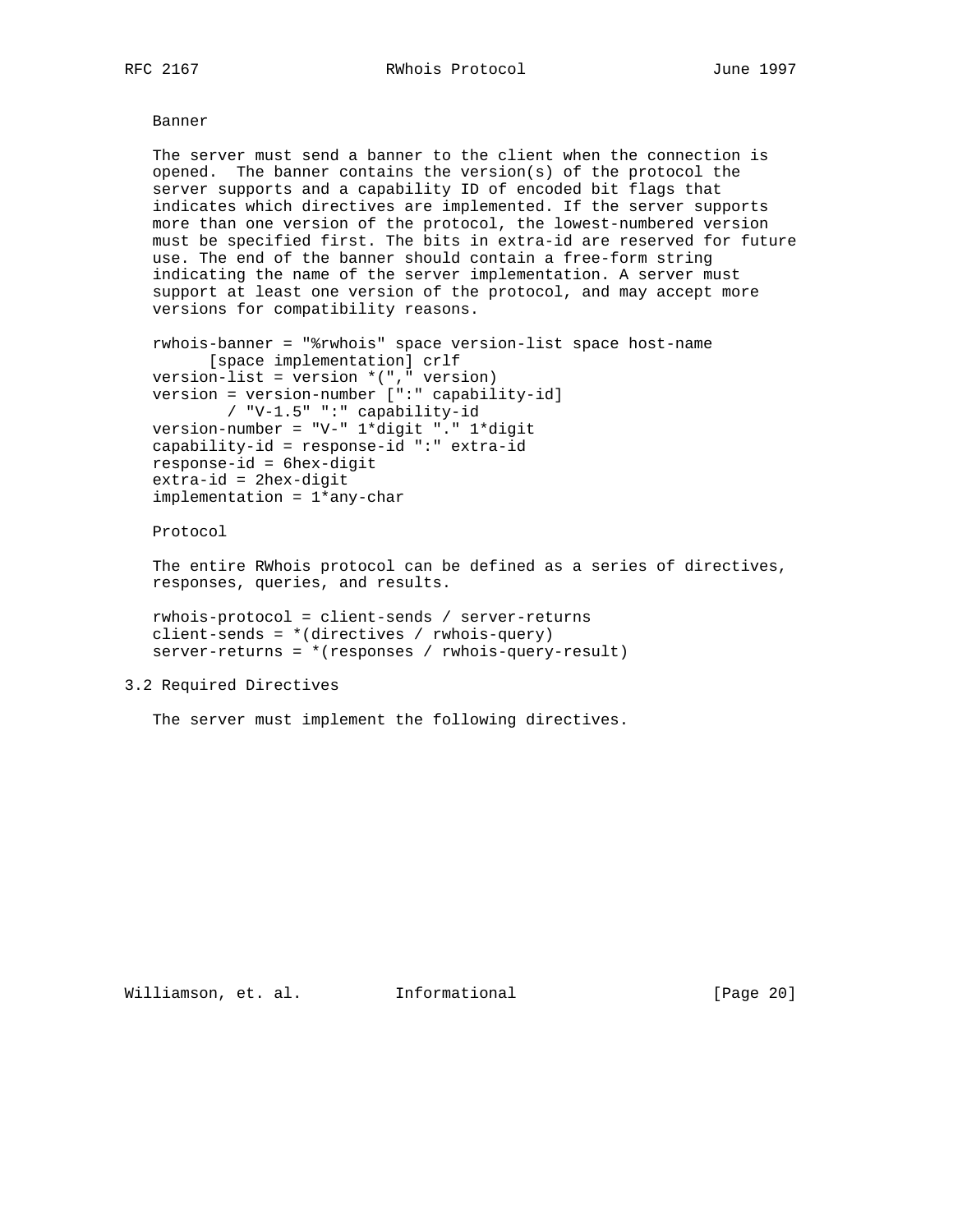# 3.2.1 rwhois

Description

 The "-rwhois" directive may be issued by the client at the start of every session . It tells the server which version of the protocol the client can handle. The server must respond with a banner containing the protocol version and directives it implements. This banner is the same banner that is sent by the server when the connection is opened, except that the server must indicate only one version number. The banner issued when opening a connection may contain more than one version number. The directive flags are encoded into three octets, which are described in Appendix D.

### ABNF

 rwhois-dir = "-rwhois" space version-number [space implementation] crlf rwhois-response = "%rwhois" space version space host-name [space implementation] crlf

Errors

 300 Not compatible with version 338 Invalid directive syntax

Examples

 # When a connection is opened, the server issues the banner. S %rwhois V-1.0,V-1.5:00ffff:00 rs.internic.net (NSI Server 1.5.4) # The client sends the rwhois directive. C -rwhois V-1.5 NSI Client 1.2.3 S %rwhois V-1.5:00ffff:00 rs.internic.net (NSI Server 1.5.4) S %ok

# 3.3 Optional Directives

The server should implement the following directives.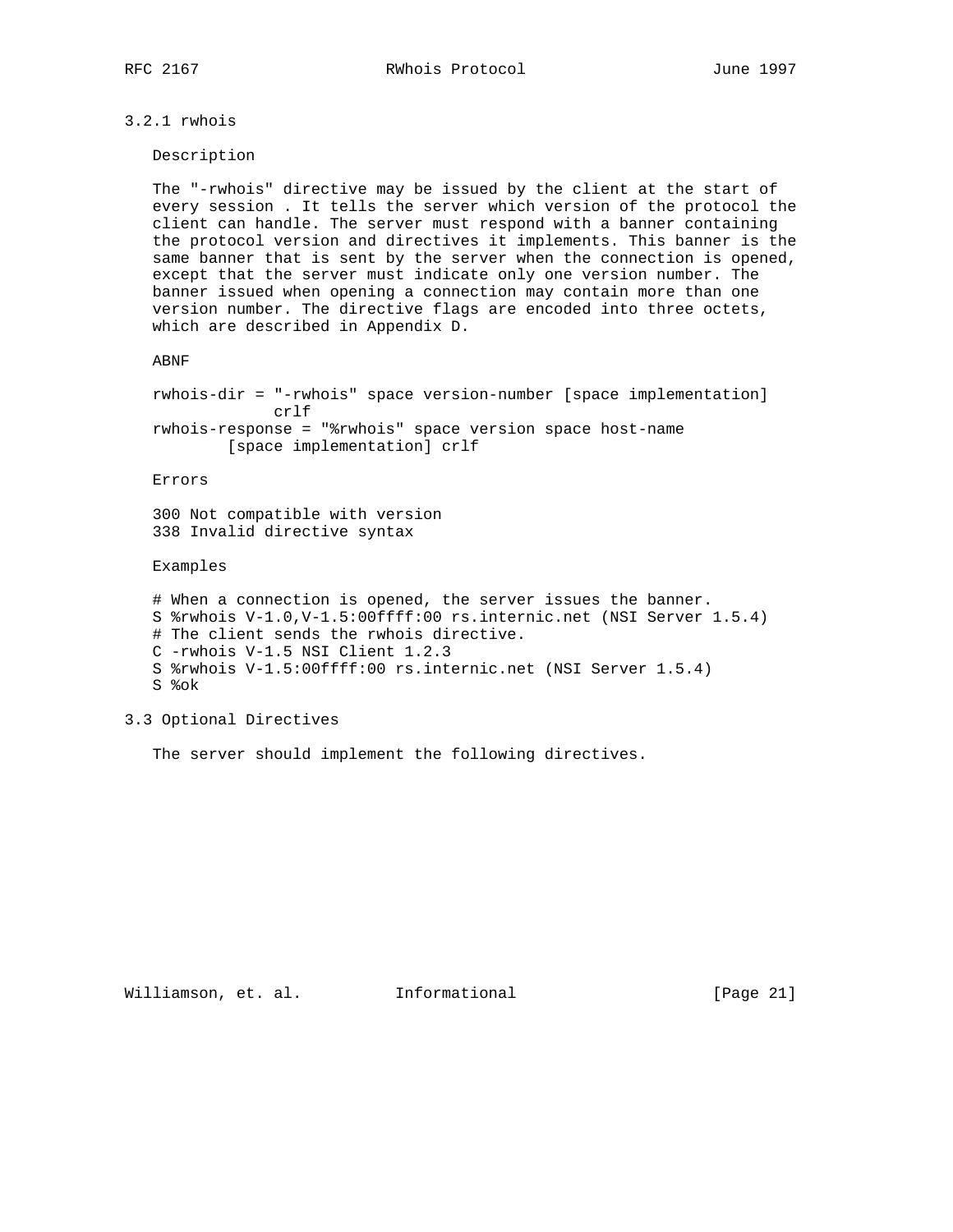3.3.1 class

Description

 The "-class" directive can be used by the client to get the meta information for one or more classes in an authority area. The response must contain the description and version number of each specified class and may be expanded in the future with additional attributes. When no class name is given, the server must return the meta-information for all the classes in the authority area. Every class record must end with an empty "%class" line.

```
 ABNF
```

```
 class-dir = "-class" space authority-area *(space class-name) crlf
 class-response = *class-record response
 class-record = *class-line "%class" crlf
 class-line = "%class" space class-name ":" "description" ":"
              1*any-char crlf
    / "%class" space class-name ":" "version" ":" time-stamp crlf
    / "%class" space class-name ":" meta-field ":" meta-value crlf
meta-field = 1*id-charmeta-value = 1*any-char The following fields are required.
  meta-field meta-value Description
  description 1*any-char Class description.
                         Time/date stamp indicating version of class,
  version time-stamp must be updated after class definition is
                           changed.
 Errors
 338 Invalid directive syntax
 340 Invalid authority area
 341 Invalid class
 400 Directive not available
 401 Not authorized for directive
 Examples
 C -class rwhois.net domain host
```
 S %class domain:description:Domain information S %class domain:version:19970103101232000

S %class

Williamson, et. al. Informational [Page 22]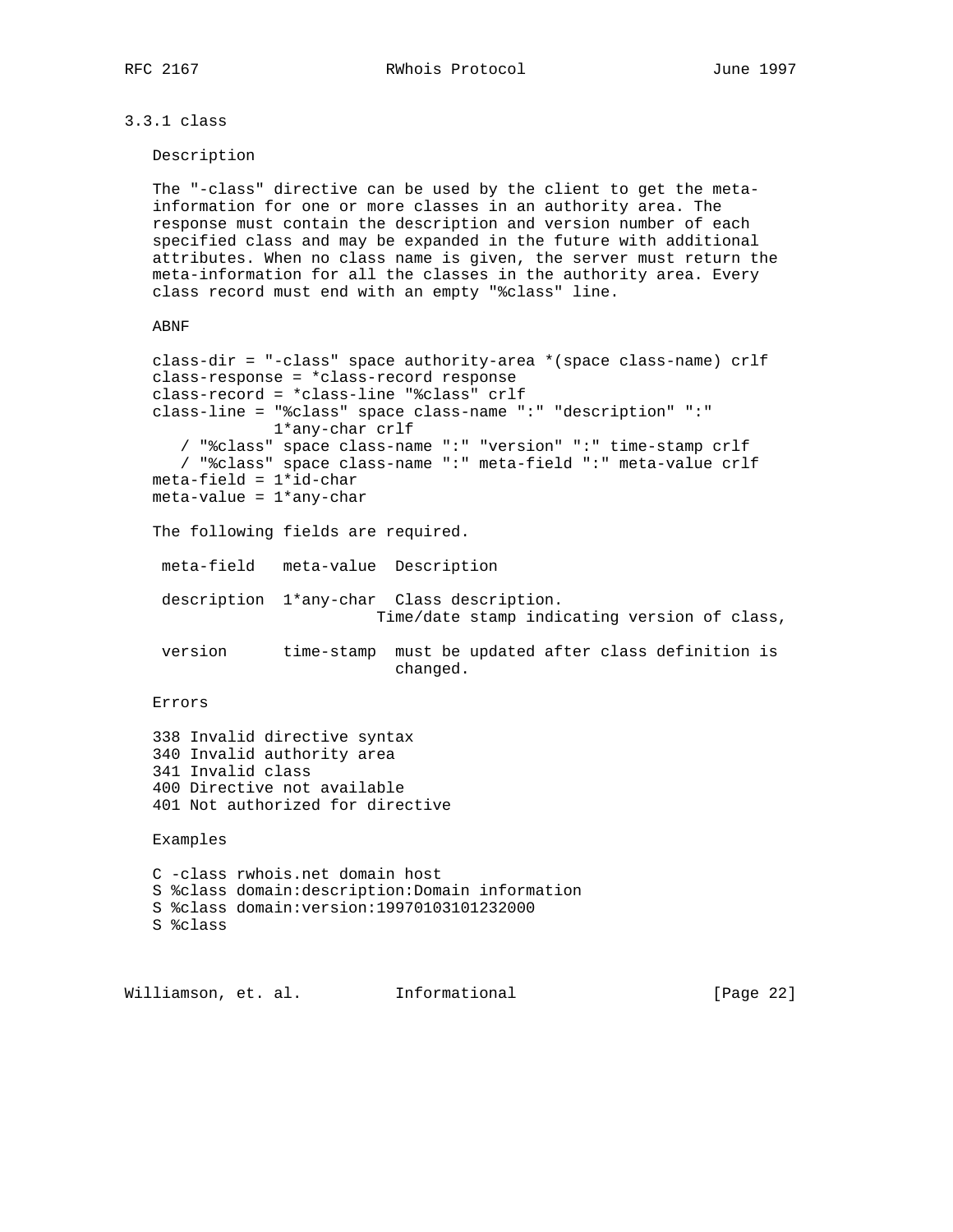S %class host:description:Host information S %class host:version:19970214213241000 S %class S %ok

3.3.2 directive

Description

 The "-directive" directive can be used by the client to get information about the directives that the server supports. The response must contain the name and description of each specified directive and may be expanded in the future with additional attributes. When no directive name is given, the server must return information about all the directives. Every directive record must end with an empty "%directive" line.

ABNF

```
 directive-dir = "-directive" *(space directive-name) crlf
 directive-name = 1*id-char
 directive-response = *directive-record response
 directive-record = "%directive" space "directive" ":" directive-name
                   crlf *directive-line "%directive" crlf
 directive-line = "%directive" space "description" ":" 1*any-char crlf
        / "%directive" space attribute-name ":" attribute-value crlf
```
Errors

 338 Invalid directive syntax 400 Directive not available 401 Not authorized for directive

Examples

Without parameters:

```
 C -directive
 S %directive directive:rwhois
 S %directive description:RWhois directive
 S %directive
 S %directive directive:quit
 S %directive description:Quit connection
 S %directive
 S %ok
```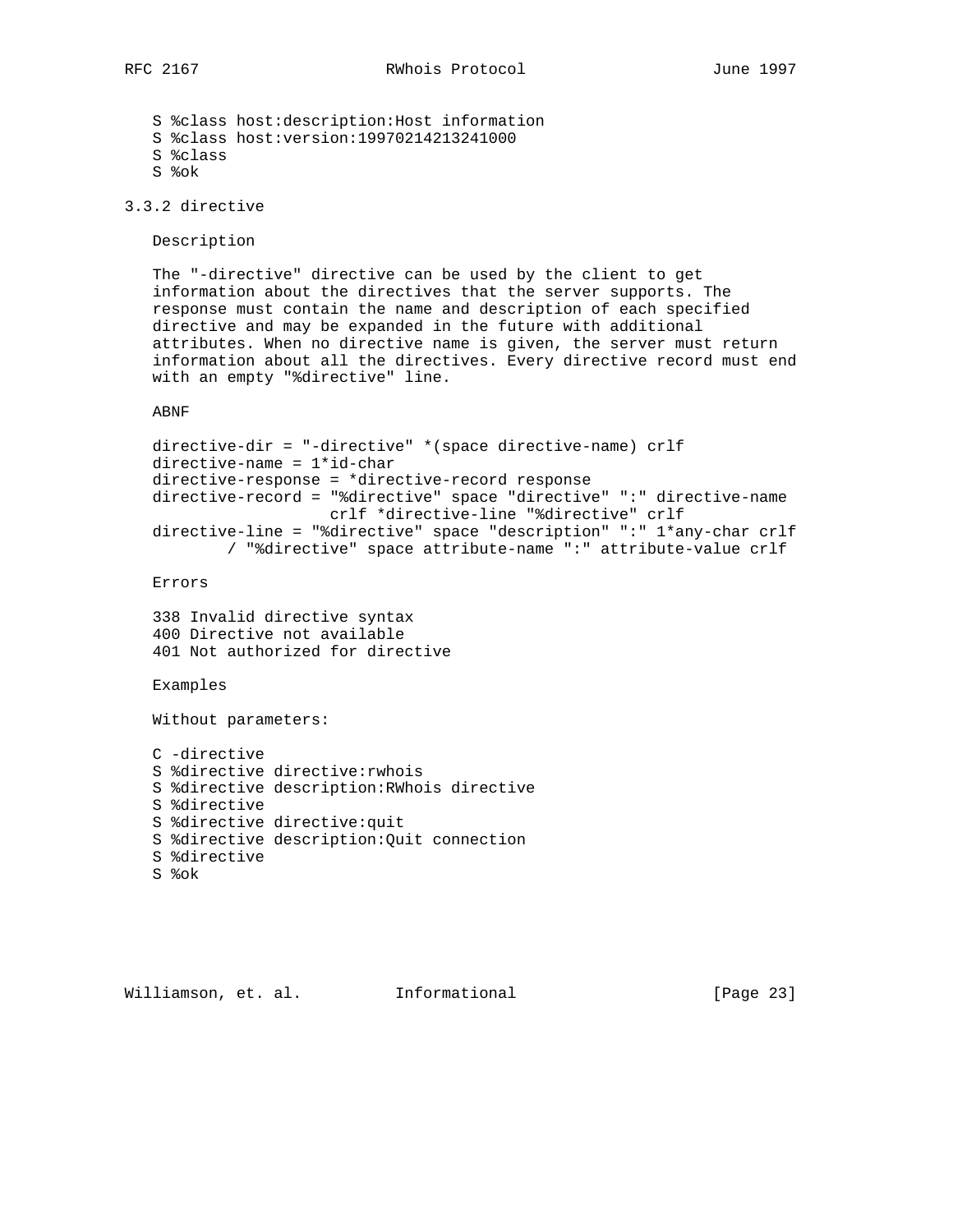With parameters:

 C -directive quit S %directive directive:quit S %directive description:Quit connection S %directive S %ok

3.3.3 display

Description

 By default, the server uses the dump format for the output of a query result. The output format can be changed with the "-display" directive. When no parameter is given, the server must list all the display formats it supports. Every display record must end with an empty "%display" line.

 Currently, only the dump format is standard and must be supported by the server. Other output formats may be added in the future. See Section 3.4 for the definition of the dump format.

ABNF

```
 display-dir = "-display" crlf
     / "-display" space display-name crlf
display-name = 1*id-char
 display-response = *(display-record) response
 display-record = "%display" space "name" ":" display-name crlf
 *display-line "%display" crlf
 display-line = "%display" space attribute-name ":"
               attribute-value crlf
```
Errors

 338 Invalid directive syntax 400 Directive not available 401 Not authorized for directive 436 Invalid display format

Examples

```
 # Get the available display formats.
 C -display
 S %display name:dump
 S %display
 S %ok
```
Williamson, et. al. Informational [Page 24]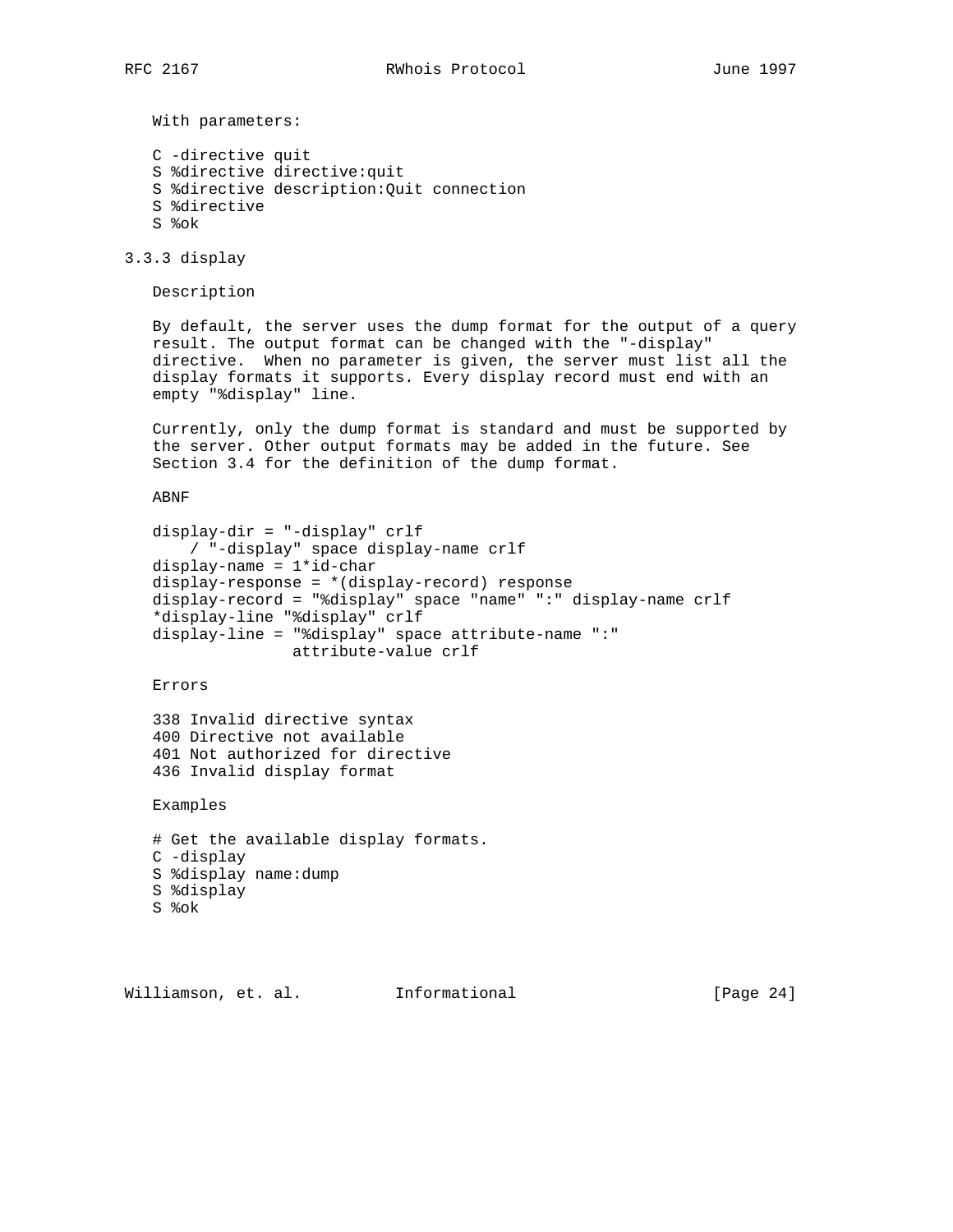# Change the active display format.

- C -display dump
- S %ok

3.3.4 forward

Description

 The "-forward" directive instructs the server to follow all the referrals and return the results to the client. This directive can be used to run an RWhois server as a proxy server. The default value must be "off". When the value is set to "on", the server must not return referrals.

ABNF

 forward-dir = "-forward" space on-off crlf forward-response = response

Errors

 338 Invalid directive syntax 400 Directive not available 401 Not authorized for directive

Examples

- C -forward on S %ok C -forward off
- S %ok

3.3.5 holdconnect

Description

 Normally, the server closes the connection after each query. This behavior is controlled by the holdconnect state, which can be changed with the "-holdconnect" directive. When the holdconnect state is set to "off", the server must close the connection after a query; when it is set to "on", the server must not close the connection after a query. By default, the holdconnect state must be set to "off" for each connection.

Williamson, et. al. Informational [Page 25]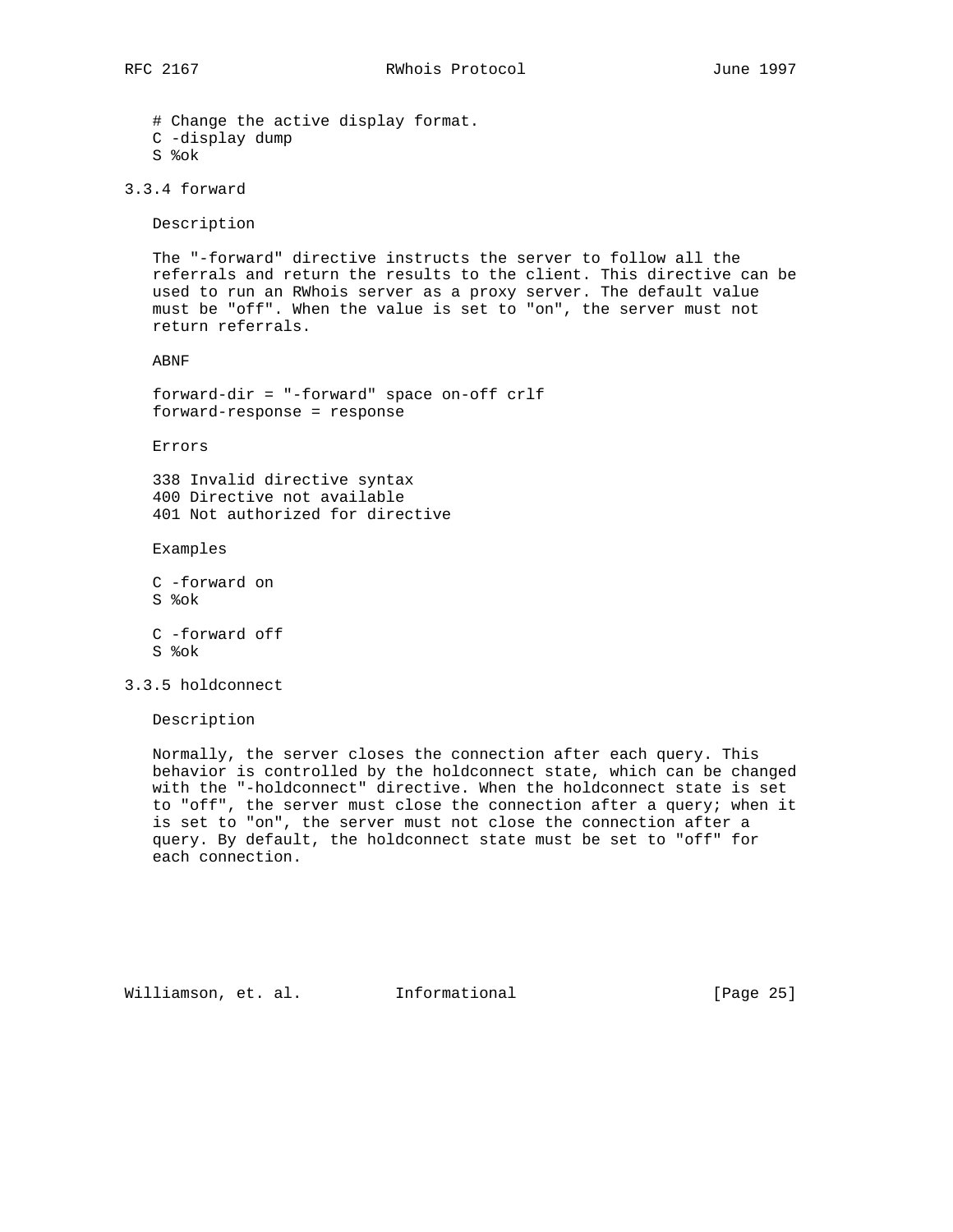ABNF

```
 holdconnect-dir = "-holdconnect" space on-off crlf
 holdconnect-response = response
```
Errors

 338 Invalid directive syntax 400 Directive not available 401 Not authorized for directive

## Examples

 C -holdconnect on S %ok C -holdconnect off S %ok

3.3.6 limit

Description

 When returning a query result, the server should limit the number of objects returned to the client. The "-limit" directive changes this limit. The default and maximum limit is server-dependent. The client can get the current limit by using the "-status" directive (see Section 3.3.13).

ABNF

 limit-dir = "-limit" space 1\*digit crlf limit-response = response

Errors

 331 Invalid limit 338 Invalid directive syntax 400 Directive not available 401 Not authorized for directive

Examples

 C -limit 100 S %ok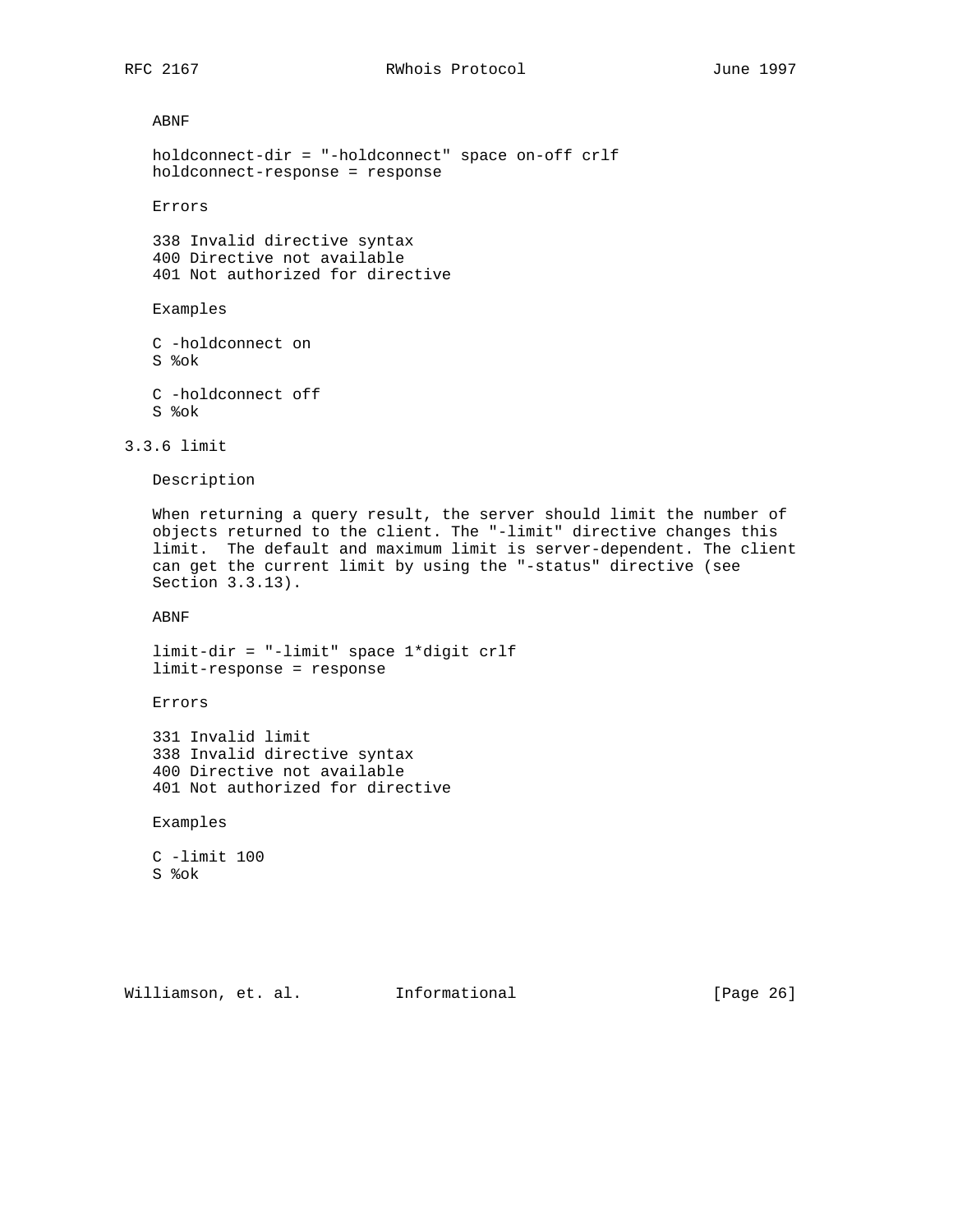# 3.3.7 notify

Description

The "-notify" directive performs several functions.

- \* If the server returns a referral that results in an error, the client can report the bad referral to the server using the "badref" option.
- \* When the client follows referrals and goes through the same referral twice, that referral is a recursive referral and causes a referral loop. The client can report the recursive referral to the server using the "recurref" option.
- \* When the data in an authority area changes, a master server can use the "update" option to notify its slave servers to update the data.
- \* The "inssec" option allows an RWhois server to register itself as a slave server for an authority area with a master server. The master server may reject the request on the basis of its registration policy.
- \* The "delsec" option allows a slave server to cancel its registration with the master server.

### ABNF

 notify-dir = "-notify" space "badref" space referral-query crlf / "-notify" space "recurref" space referral-query crlf / "-notify" space "update" space host-port ":" authority-area crlf / "-notify" space "inssec" space host-port ":" authority-area crlf / "-notify" space "delsec" space host-port ":" authority-area crlf referral-query = referral-url space [class-name space] query notify-response = response See Section 3.4 for the definitions of referral-url and query. Errors

 338 Invalid directive syntax 340 Invalid authority area 342 Invalid host/port 400 Directive not available 401 Not authorized for directive

Williamson, et. al. Informational [Page 27]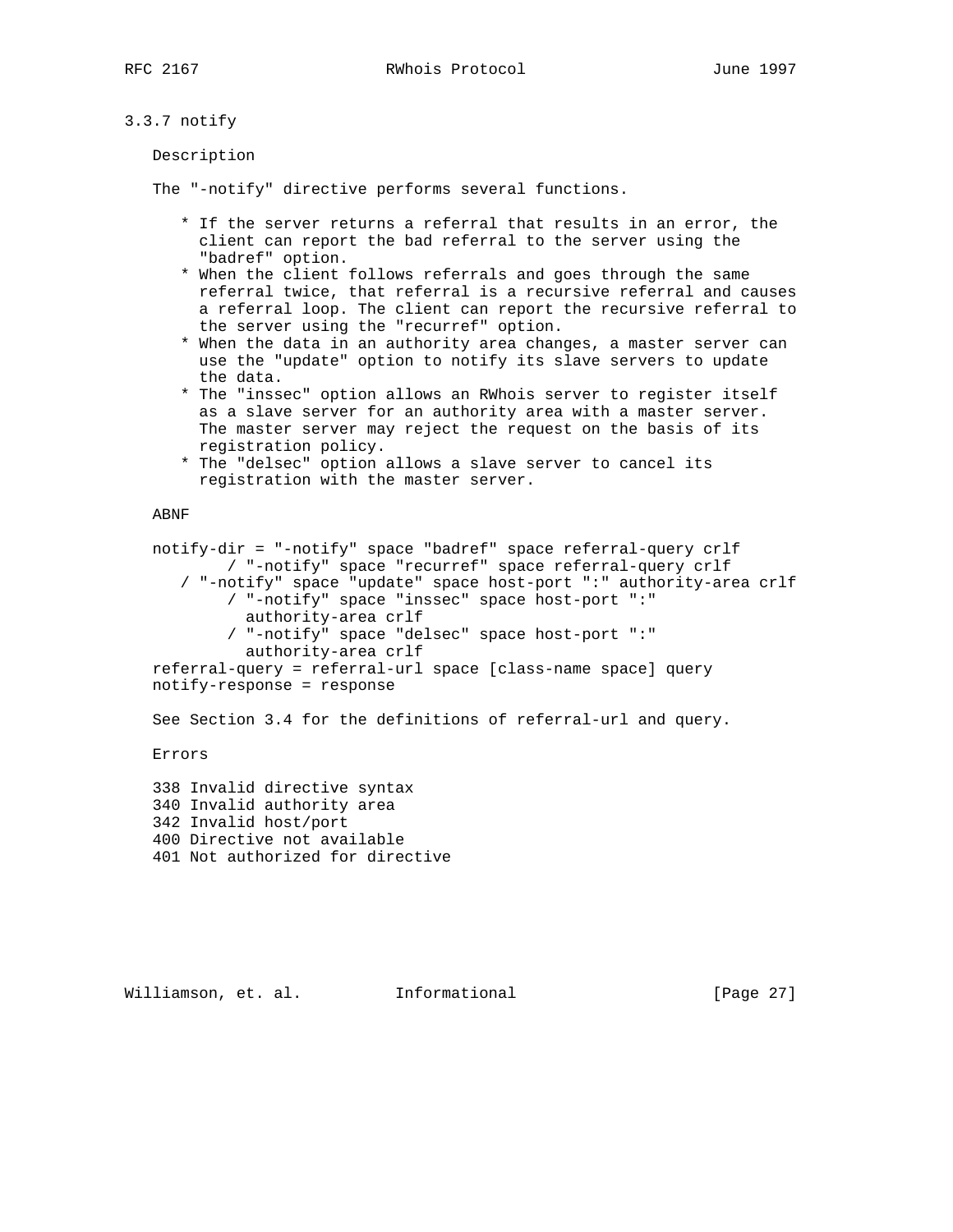RFC 2167 **RWhois Protocol** June 1997

Examples

```
 # The client reports a bad referral to rwhois.foobar.com to the
    # server.
    C -notify badref rwhois://rwhois.foobar.com:4321/auth-area=foobar.com
      domain foobar.com
    S %ok
    # The client reports a recursive referral to rwhois.foobar.com to the
    # server.
   C -notify recurref rwhois://rwhois.foobar.com:4321/auth-area=
     foobar.com contact Last-Name="Beeblebrox"
   S %ok
    # The master server for the foobar.com authority area notifies its
    # slave servers to update the data.
   C -notify update master.foobar.com:4321:foobar.com
   S %ok
    # The server rwhois2.foobar.com registers as a slave server for the
    # foobar.com authority area.
   C -notify inssec rwhois2.foobar.com:4321:foobar.com
   S %ok
    # The server rwhois2.foobar.com cancels its registration as a slave
    # server for the foobar.com authority area.
   C -notify delsec rwhois2.foobar.com:4321:foobar.com
   S %ok
3.3.8 quit
   Description
   The "-quit" directive can be used by the client to close the
   connection. Before the server closes the connection, it must respond
   with "%ok".
   ABNF
   quit-dir = "-quit" crlf
   quit-response = response
   Errors
   No errors.
```
Williamson, et. al. Informational [Page 28]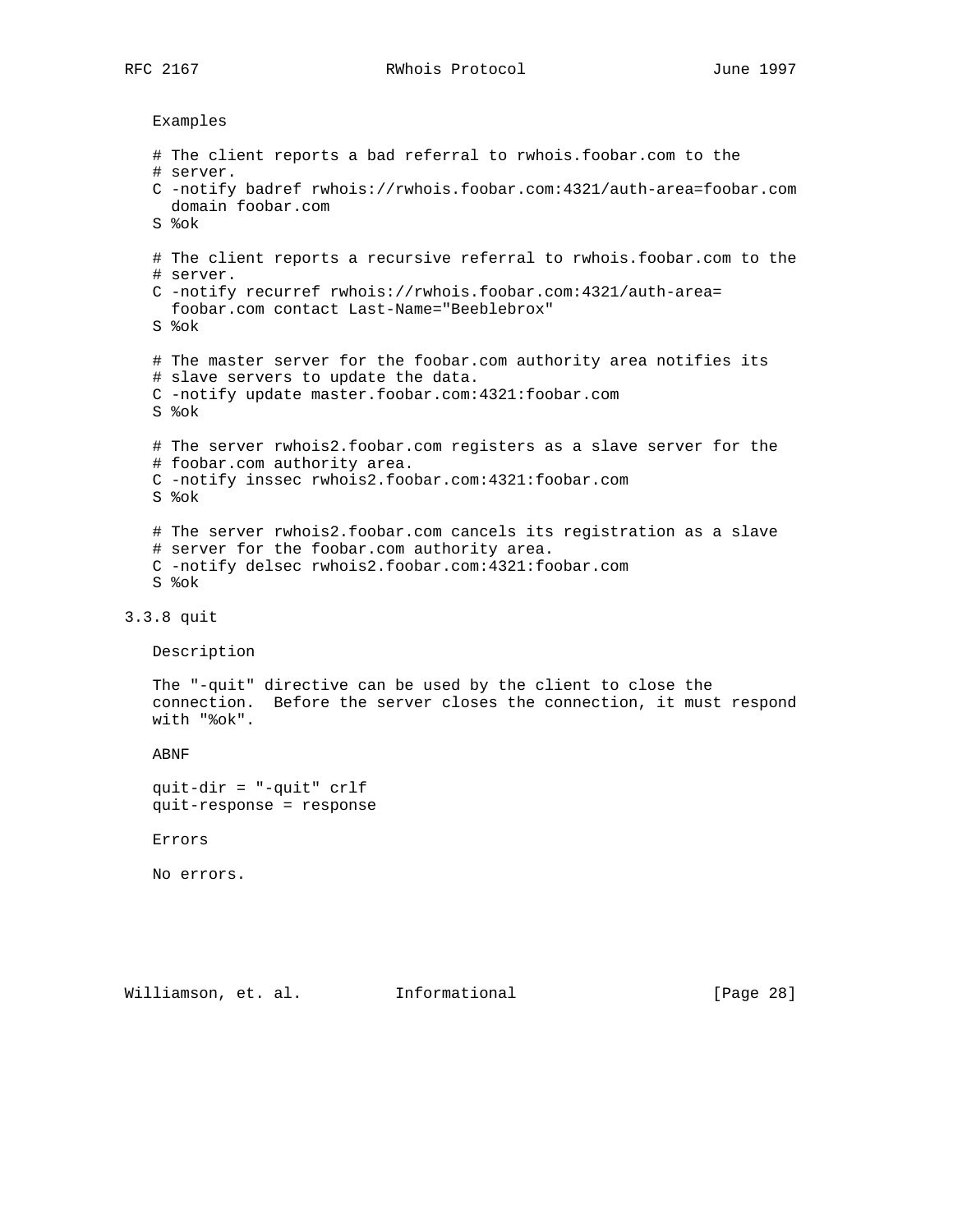Examples

 C -quit S %ok

3.3.9 register

Description

 The "-register" directive can be used by the client to add, modify, or delete objects in the server's database. The client must wait to send the registration data until the "%ok" response is received from the server. This directive has the following options.

- \* The "add" option indicates that the object being sent should be added to the server's database.
- \* The "mod" option indicates that the object being sent is a modification of an object that already resides on the server's database. During a modify operation, the "\_NEW\_" tag is used to delineate the end of the original (unmodified) object and the beginning of the replacement object. That is, the identifying characteristics of the original object are sent first, then the "\_NEW\_" separator is sent, and then the entire replacement object is sent.

 The "del" option indicates that the object being sent should be deleted from the server's database.

 After a register operation (add, modify, or delete an object) in an authority area, the server should update the "Serial-Number" variable in the SOA information for the authority area. This is useful for data replication because a slave server checks the "Serial-Number" variable to detect a data change at the master server (see Section 3.6.2).

ABNF

```
 register-dir = register-on space "add" space maintainer-id crlf
                register-add register-off
         / register-on space "mod" space maintainer-id crlf
          register-mod register-off
         / register-on space "del" space maintainer-id crlf
          register-del register-off
 register-on = "-register" space "on"
 register-off = "-register" space "off" crlf
 register-add = 1*(register-line crlf)
 register-mod = 1*(register-line crlf) "_NEW_" crlf
               1*(register-line crlf)
 register-del = 1*(register-line crlf)
```
Williamson, et. al. Informational [Page 29]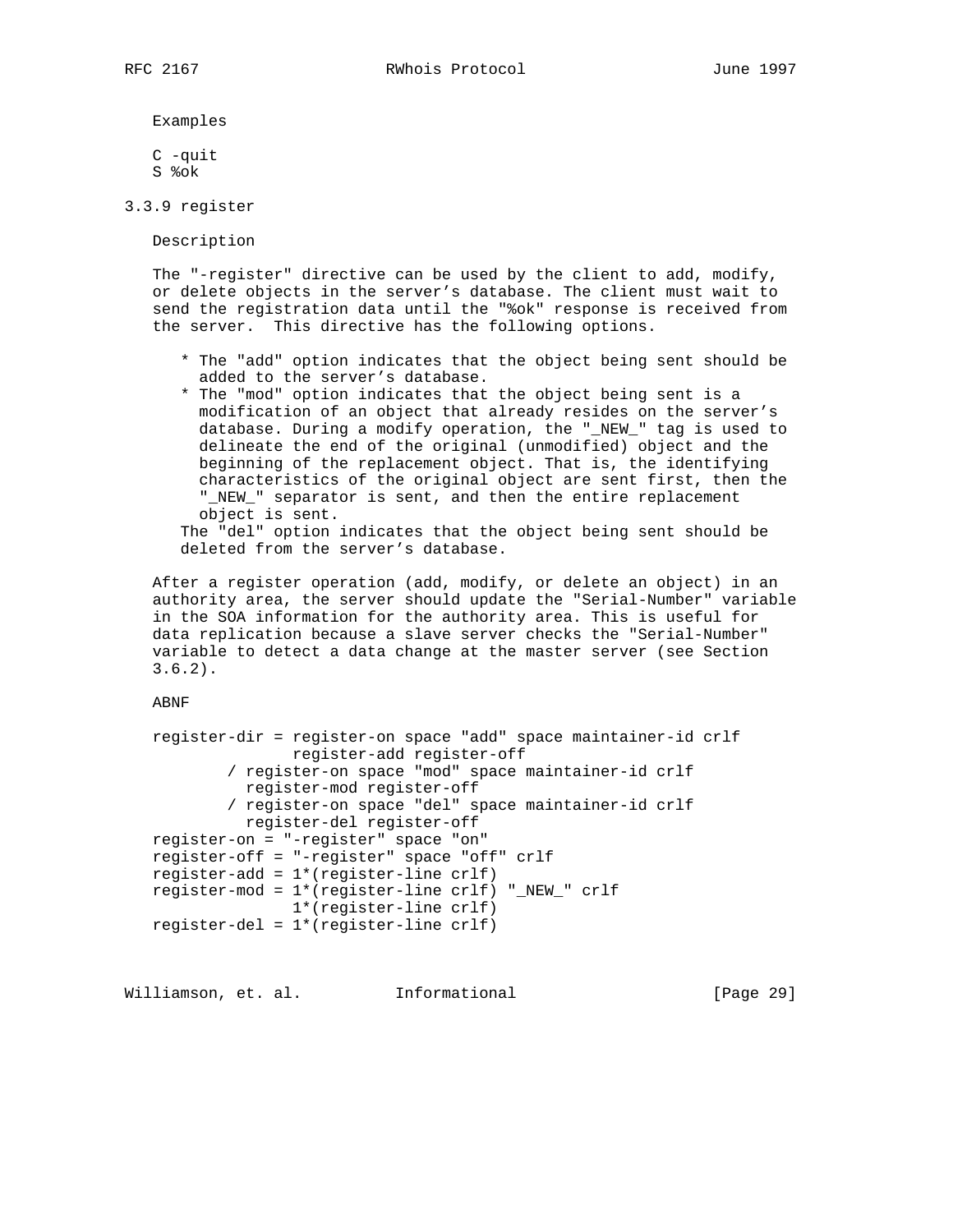```
 maintainer-id = email
 register-line = attribute-name ":" attribute-value
 register-on-response = response
 register-off-response = "%register" space "ID" ":" object-id crlf
                        response
         / "%register" space "Updated" ":" time-stamp crlf response
         / response
```
- \* The server must return the register-on-response for the "-register on" directive and the register-off-response for the "-register off" directive.
- \* The maintainer-id identifies, for maintenance purposes, the sender of registration information. The server should not use it to authenticate the sender.
- \* For the "add" option, the client must send all the required attributes for the object, including the Class-Name and Auth- Area attributes. However, the client must not send the ID and Updated attributes. These attributes are assigned by the server and returned in the response.
- \* For the "mod" option, the client must send the identifying information for the object to be modified, followed by the "\_NEW\_" separator and the entire replacement object. The identifying information must contain the ID and Updated attributes; it may contain other attributes, but the server may not check them. The ID, Auth-Area, and Class-Name attributes must match in both the original object data and the replacement object. The original object data is sent before the replacement object to enable the server to lock the record in the database.
- \* For the "del" option, the client must send the identifying information for the object to be deleted. The identifying information must contain the ID and Updated attributes; it may contain other attributes, but the server may not check them.

## Errors

 120 Registration deferred 320 Invalid attribute 321 Invalid attribute syntax 322 Required attribute missing 323 Object reference not found 324 Primary key not unique 325 Failed to update outdated object 336 Object not found 338 Invalid directive syntax 340 Invalid authority area 341 Invalid class 400 Directive not available 401 Not authorized for directive

Williamson, et. al. Informational [Page 30]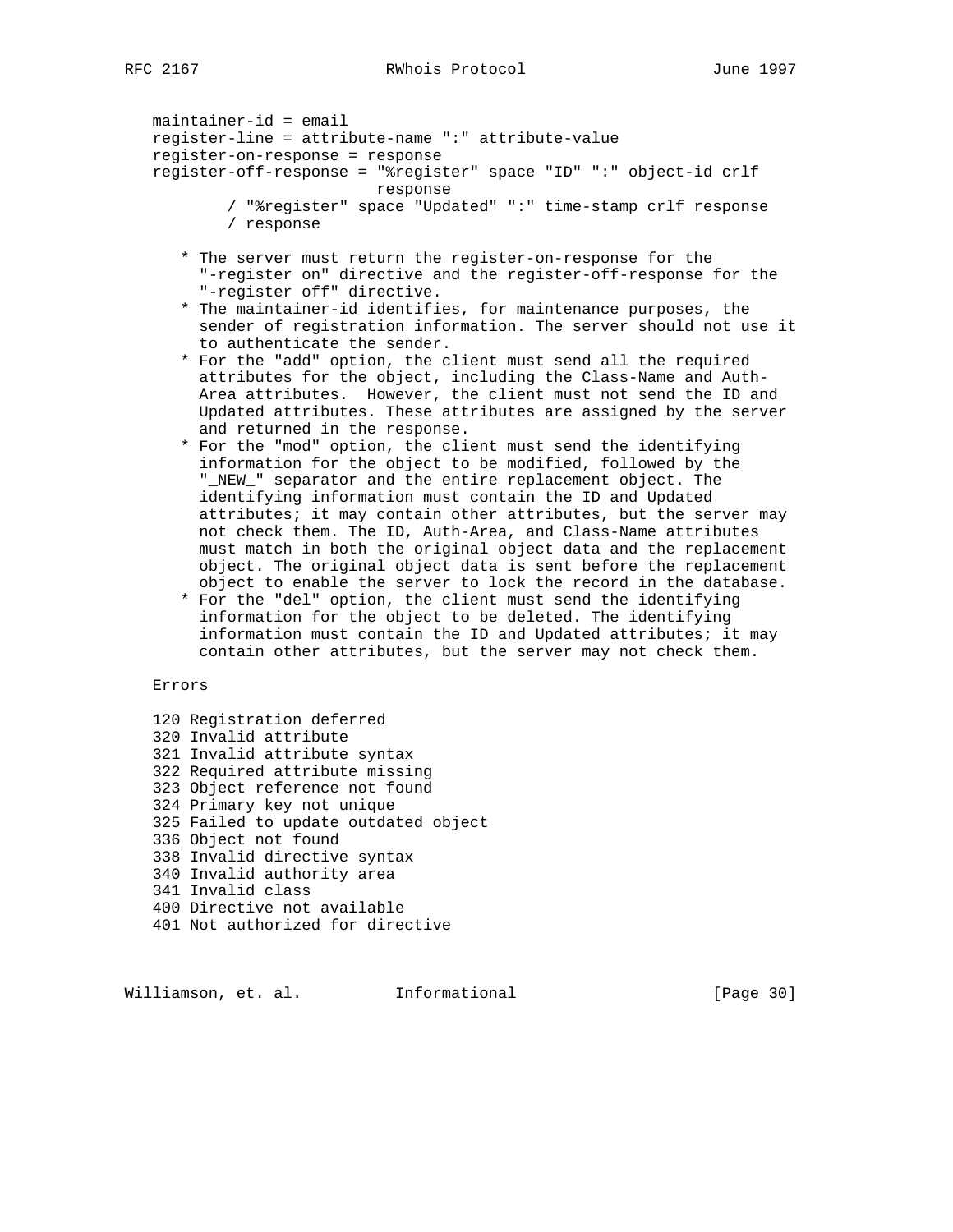Examples

```
 # Add an object.
 C -register on add joe@netsol.com
 S %ok
 C Class-Name:contact
 C Auth-Area:a.com
 C First-Name:Scott
 C Last-Name:Williamson
 C Name:Williamson, Scott
 C Email:scottw@a.com
 C -register off
 S %register ID:23456789.a.com
 S %register Updated:19961205224403000
 S %ok
 # Modify an object.
 C -register on mod joe@netsol.com
 S %ok
 C ID:23456789.a.com
 C Updated:19961205124403000
C _ NEW
 C Class-Name:contact
 C Auth-Area:a.com
 C ID:23456789.a.com
 C First-Name:Scott
 C Last-Name:Williamson
 C Name:Williamson, Scott
 C Email:sw@a.com
 C -register off
 S %ok
 # Delete an object.
 C -register on del joe@netsol.com
 S %ok
 C ID:23456789.a.com
 C Updated:19961205224403000
 C -register off
 S %ok
```
3.3.10 schema

Description

 The "-schema" directive can be used by the client to get the attribute definitions of one or more classes in an authority area. If the client specifies class names, the server must return the attribute definitions of the specified classes. Otherwise, the server

Williamson, et. al. Informational [Page 31]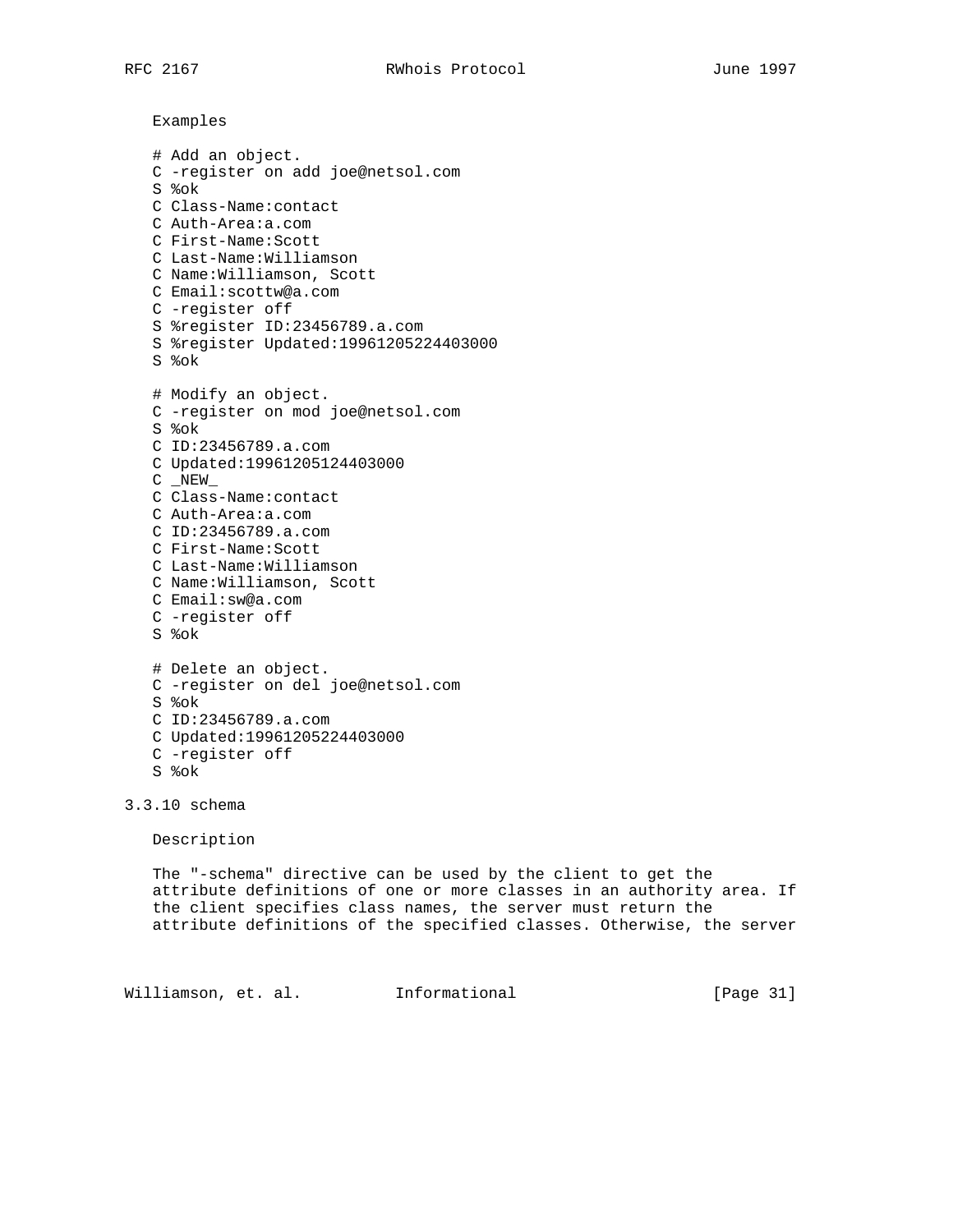RFC 2167 RWhois Protocol June 1997

```
 must return the attribute definitions of all the classes in the
 authority area. Every schema record must end with an empty "%schema"
 line.
 ABNF
 schema-dir = "-schema" space authority-area *(space class-name) crlf
 schema-response = *schema-record response
 schema-record = *schema-line "%schema" crlf
 schema-line = "%schema" space class-name ":" attribute-name ":"
              attribute-value crlf
 Errors
 338 Invalid directive syntax
 340 Invalid authority area
 341 Invalid class
 400 Directive not available
 401 Not authorized for directive
 Examples
 C -schema map
 S %schema map:attribute:Class-Name
 S %schema map:description:Type of the object
 S %schema map:type:TEXT
 S %schema map:format:re:[a-zA-Z0-9-]+
 S %schema map:indexed:OFF
 S %schema map:required:ON
 S %schema map:multi-line:OFF
 S %schema map:repeatable:OFF
 S %schema map:primary:OFF
 S %schema map:hierarchical:OFF
 S %schema map:private:OFF
 S %schema
 S %schema map:attribute:ID
 S %schema map:description:Globally unique object identifier
 S %schema map:type:TEXT
 S %schema map:format:re:[0-9]+.[a-zA-Z0-9.-]+
```
Williamson, et. al. Informational [Page 32]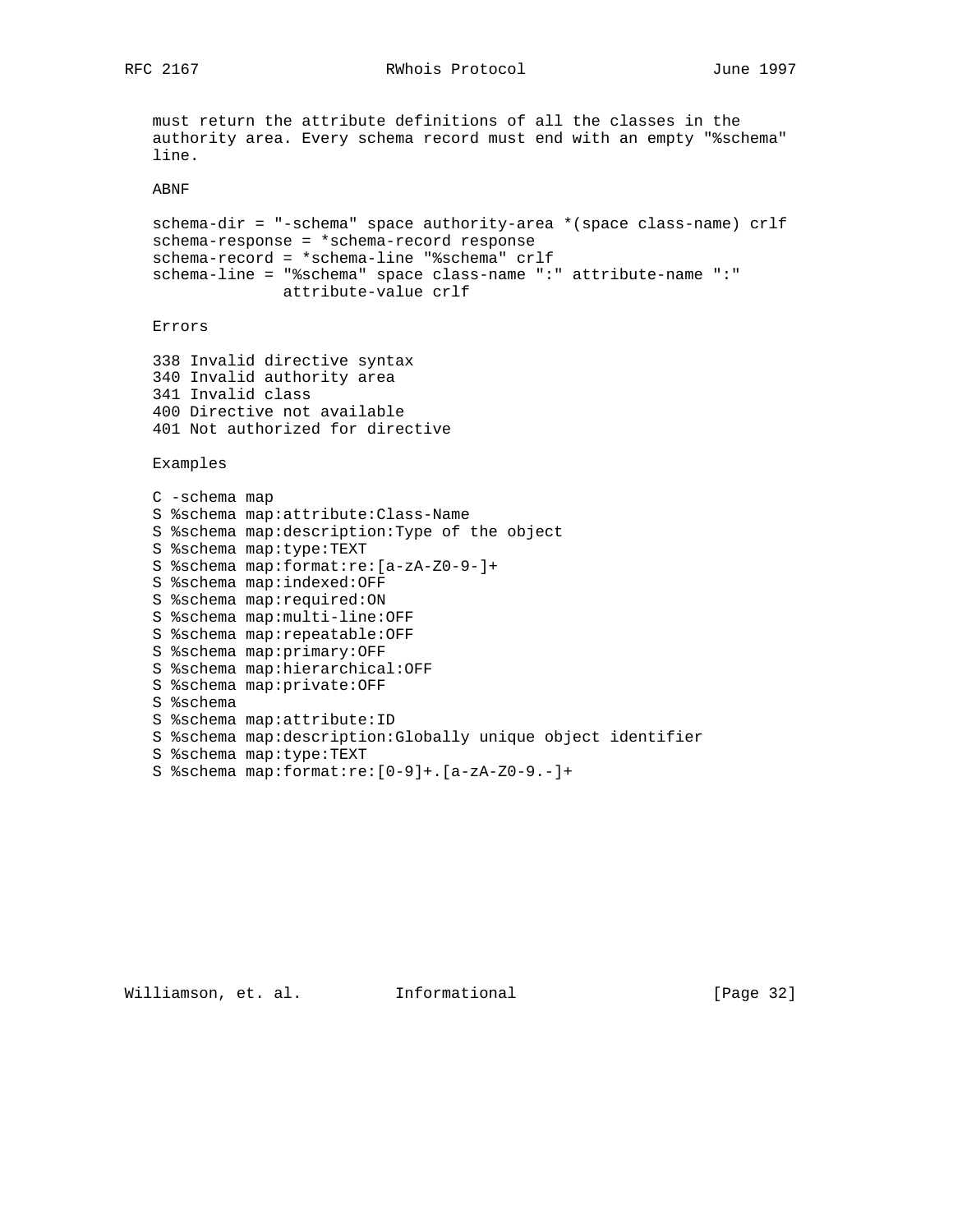S %schema map:indexed:ON S %schema map:required:ON S %schema map:multi-line:OFF S %schema map:repeatable:OFF S %schema map:primary:ON S %schema map:hierarchical:OFF S %schema map:private:OFF S %schema # This is an abbreviated example, more attributes usually follow. S %ok

3.3.11 security

Description

 The "-security" directive enables either a client request or a server response to be authenticated and/or encrypted. Currently, RWhois uses two standard security methods: password and PGP. Password provides authentication only, and PGP provides both authentication and encryption. This directive can be used to securely access or update any information (meta or data) in an authority area that is protected by one or more guardian objects.

ABNF

```
 security-dir = "-security" space "on" space direction space
         security-method [space security-data] crlf
         security-payload ["-security" space "off" crlf]
 direction = "request" / "response"
security-method = "password" / "pgp" / 1*id-char
 security-data = password-data / pgp-data / 1*any-char
 password-data = 1*any-char
 pgp-data = "signed" / "encrypt" [space key-id] / "signed-encrypt"
           [space key-id]
security-payload = *(*any-char crlf)
 security-response = response
```
- \* The "password" security-method is available in the "request" direction only. For password, the security-data is a cleartext password.
- \* The "pgp" security-method is available in both the "request" and "response" directions. For PGP, the security-data indicates how to treat the security-payload: signed, encrypted, or signed and encrypted. To encrypt the security-payload in the "response" direction, the security-data must include the public key ID with which to encrypt it.

Williamson, et. al. Informational [Page 33]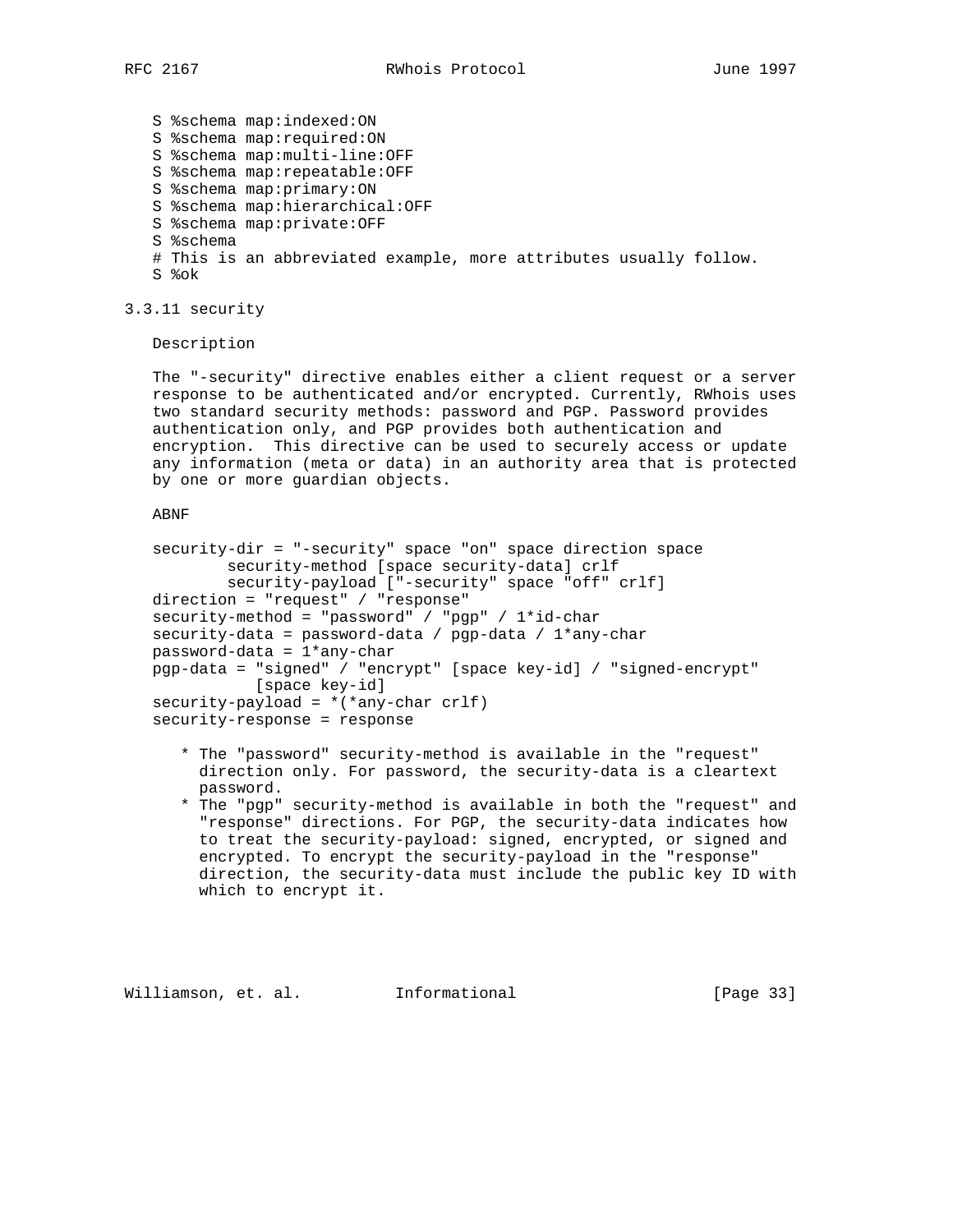```
 Errors
 338 Invalid directive syntax
 352 Invalid security method
 353 Authentication failed
 354 Encryption failed
 400 Directive not available
 401 Not authorized for directive
 Examples
 # Authenticate a request using password.
 C -security on request password hello!1
 S %ok
 # Authenticate a PGP signed request.
 C -security on request pgp signed
 S %ok
 C -register on mod joe@netsol.com
 S %ok
 C -----BEGIN PGP MESSAGE-----
 C Version: 2.6.2
\mathcal{C} C owHrZJjKzMpgdP9D9crUhdpBYnwHGRnPbmVhmHlV7Hef9je/n7vyzhmE6589/+Dg
 C jPpVm59tNz92vPSmrFB/4ankBRz+xgY+7z9OUYjefGahbWSNwzzxbw6TpWZGerU+
 C uOUg/Cygs33JBdHqjwEc+wyfZPp+N5p2bu+ywoaOu8eLPyn+m2Mt/T9p1UaG68vP
 C Zd2d9EPw+Ywpio7dco6yh3b/v7zmQxJHcWpyaVFmSSUDEHi6WBkZm5iamVtY6iXq
 C JefnKnCFFqQklqSmWBlaWpoZGhmYGhqZmBgYGxgYKHA55yQWF+v6JeamWiXn55Uk
 C JpcocDmWlmToOhalJlpB9cf7uYbHE6kWi/VumUXFJRB9wcn5JUBdPokwgfDMnJzM
 C xNzi/DwFLjQBHQWoatfcxMwcq+JyB6h5AA==
C = a0sQ C -----END PGP MESSAGE-----
 C -register off
 S %ok
 # Encrypt a response using PGP. 52160EC1 is the public key ID with
 # which the response is encrypted.
 C -security on response pgp encrypt 52160EC1
 S %ok
 C -xfer com class=domain attribute=Domain-Name
  attribute=Organization-Name
 S -----BEGIN PGP MESSAGE-----
 S Version: 2.6.2
 S
 S hIwDqWWhK1IWDsEBBACOXssTzD2CbB7Vjj2cNURScpJc2as2TbUDOQiwkT+8qFgG
 S ZyRfktpwNNTawRIcGOk1Kcs84z8a3vvTA/oje9vZexHtzfJwBHFdiIZxPuCEpvgv
 S 2ppK7WqlmHGcQKVBJJHYw7Fq83CUkeGJB9P1M3CQiXeW8h8MwAuhxSgbgt23PKYA
 S AABuhknJrXeh9Owm81+MvyzgLOyM7sjDYmttU9sj/yuOYmAhS9V+34MT/Mwn4wO8
```
Williamson, et. al. Informational [Page 34]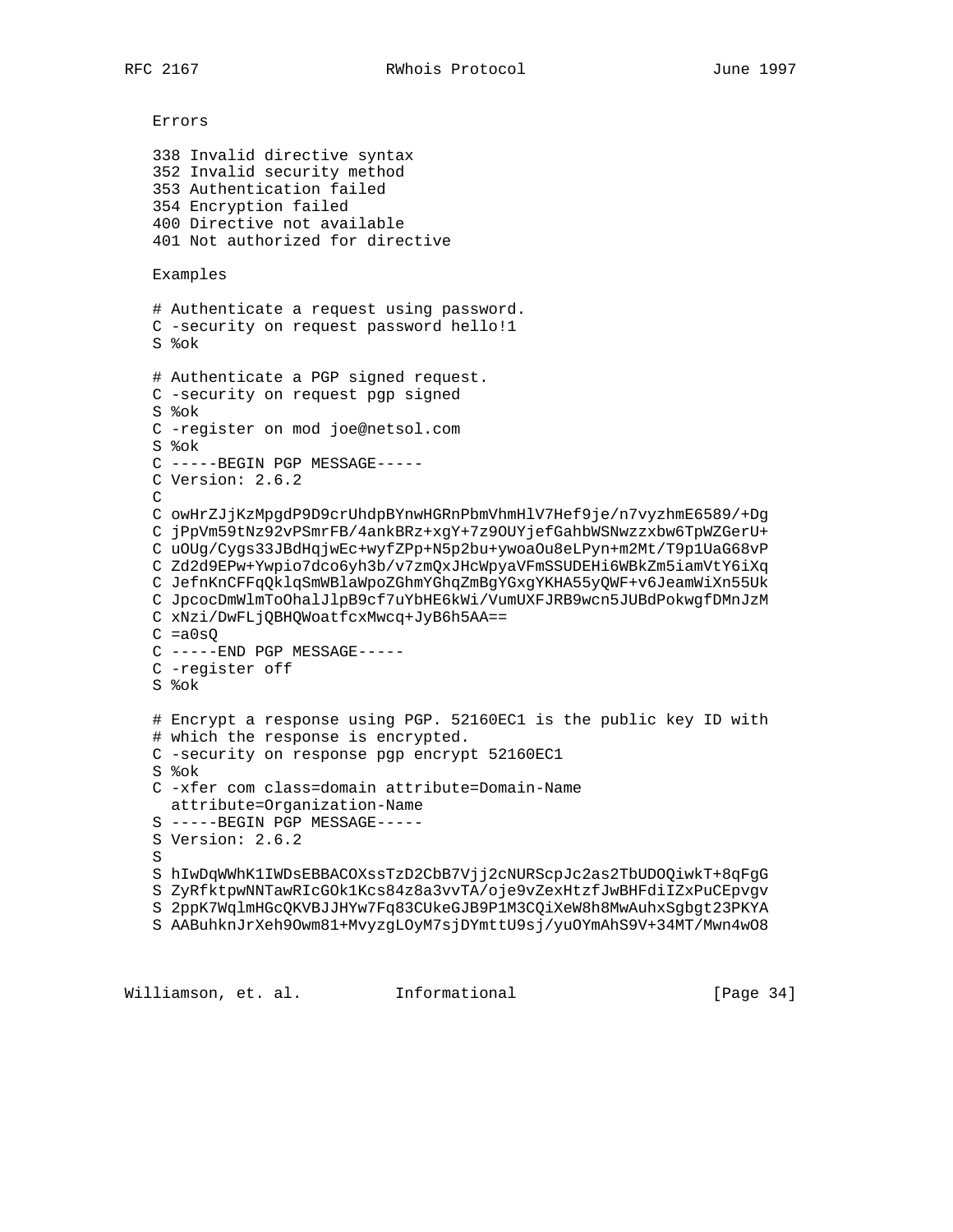S 2BCsJqBHXbwOuYKs02p0se4jyKFtZR8MDPWNm9QyAP+oNMTjsufy6ZRa9PegUC6t S HDhXymkiP03mKMMVK1//7X0=  $S = vZ2x$  S -----END PGP MESSAGE----- S %ok

3.3.12 soa

Description

 The "-soa" directive can be used by the client to retrieve the SOA information for one or more authority areas. When no authority area name is given, the server must return the SOA information for all the authority areas. Every SOA record must end with an empty "%soa" line.

ABNF

```
 soa-dir = "-soa" *(space authority-area) crlf
 soa-response = *soa-record response
 soa-record = *soa-line "%soa" crlf
 soa-line = "%soa" space "authority" ":" authority-area crlf
    / "%soa" space "ttl" ":" 1*digit crlf
    / "%soa" space "serial" ":" time-stamp crlf
    / "%soa" space "refresh" ":" 1*digit crlf
    / "%soa" space "increment" ":" 1*digit crlf
    / "%soa" space "retry" ":" 1*digit crlf
    / "%soa" space "tech-contact" ":" email crlf
    / "%soa" space "admin-contact" ":" email crlf
    / "%soa" space "hostmaster" ":" email crlf
    / "%soa" space "primary" ":" host-port crlf
    / "%soa" space attribute-name ":" attribute-value crlf
```
 The server must return the following SOA information for an authority area.

attribute-name attribute-value Comments

| authority-area This is the name of the authority area.<br>authority |  |  |  |  |  |  |
|---------------------------------------------------------------------|--|--|--|--|--|--|
|---------------------------------------------------------------------|--|--|--|--|--|--|

| ttl | 1*digit |  |  |                                 | This is the default time to live for |  |
|-----|---------|--|--|---------------------------------|--------------------------------------|--|
|     |         |  |  | the data in the authority area. |                                      |  |

serial time-stamp This is the serial number of the data in the authority area; it changes when the data changes.

| Williamson, et. al. |  |  | Informational | [Page 35] |  |  |
|---------------------|--|--|---------------|-----------|--|--|
|---------------------|--|--|---------------|-----------|--|--|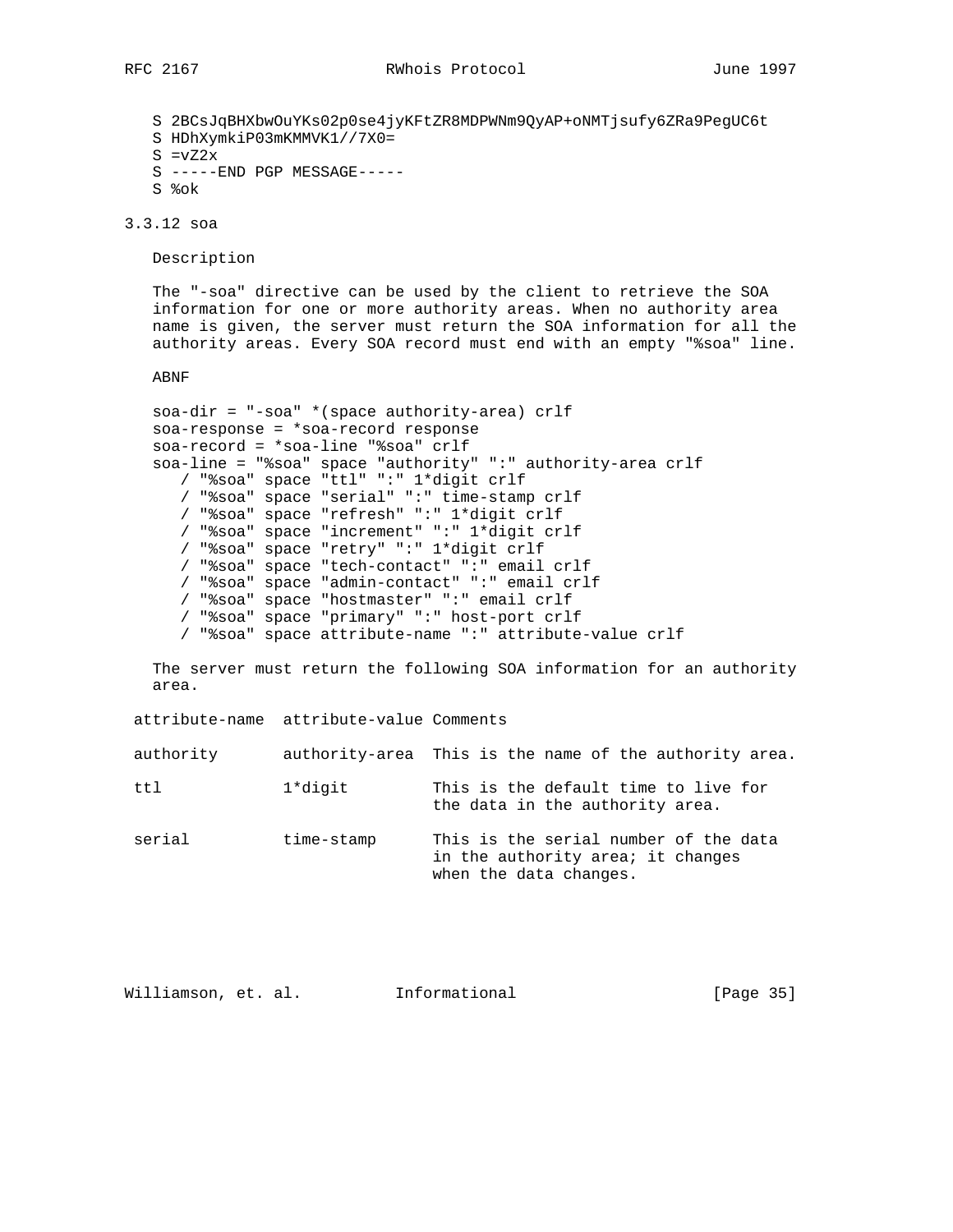| RFC 2167                                                                                                                                           | RWhois Protocol                                                                                                                                                                                              |                                                                                                                                       | June 1997 |
|----------------------------------------------------------------------------------------------------------------------------------------------------|--------------------------------------------------------------------------------------------------------------------------------------------------------------------------------------------------------------|---------------------------------------------------------------------------------------------------------------------------------------|-----------|
| refresh                                                                                                                                            | 1*digit                                                                                                                                                                                                      | This is the time interval before a<br>slave server checks for complete<br>replication.                                                |           |
| increment                                                                                                                                          | 1*digit                                                                                                                                                                                                      | This is the time interval before a<br>slave server checks for incremental<br>replication.                                             |           |
| retry                                                                                                                                              | 1*digit                                                                                                                                                                                                      | This is the time interval before a<br>slave server tries again to connect<br>to a master server that appears to be<br>out-of-service. |           |
| tech-contact                                                                                                                                       | email                                                                                                                                                                                                        | This is the contact for the operation<br>of the master server.                                                                        |           |
| admin-contact                                                                                                                                      | email                                                                                                                                                                                                        | This is the contact for the data<br>integrity at the master server.                                                                   |           |
| hostmaster                                                                                                                                         | email                                                                                                                                                                                                        | This is the contact for sending update<br>requests at the master server.                                                              |           |
| primary                                                                                                                                            | host-port                                                                                                                                                                                                    | This is the host name (or IP address)<br>and port number of the master server.                                                        |           |
| Errors                                                                                                                                             |                                                                                                                                                                                                              |                                                                                                                                       |           |
| 340 Invalid authority area                                                                                                                         | 338 Invalid directive syntax<br>400 Directive not available<br>401 Not authorized for directive                                                                                                              |                                                                                                                                       |           |
| Examples                                                                                                                                           |                                                                                                                                                                                                              |                                                                                                                                       |           |
| $C$ -soa org<br>S %soa authority: org<br>S %soa ttl:86400<br>S %soa refresh: 3600<br>S %soa increment:1800<br>S %soa retry: 180<br>S %soa<br>S %ok | S %soa serial: 19961119111535000<br>S %soa tech-contact:tech@internic.net<br>S %soa admin-contact:admin@internic.net<br>S %soa hostmaster: hostmaster@internic.net<br>S %soa primary: rs. internic.net: 4321 |                                                                                                                                       |           |

Williamson, et. al. 1nformational [Page 36]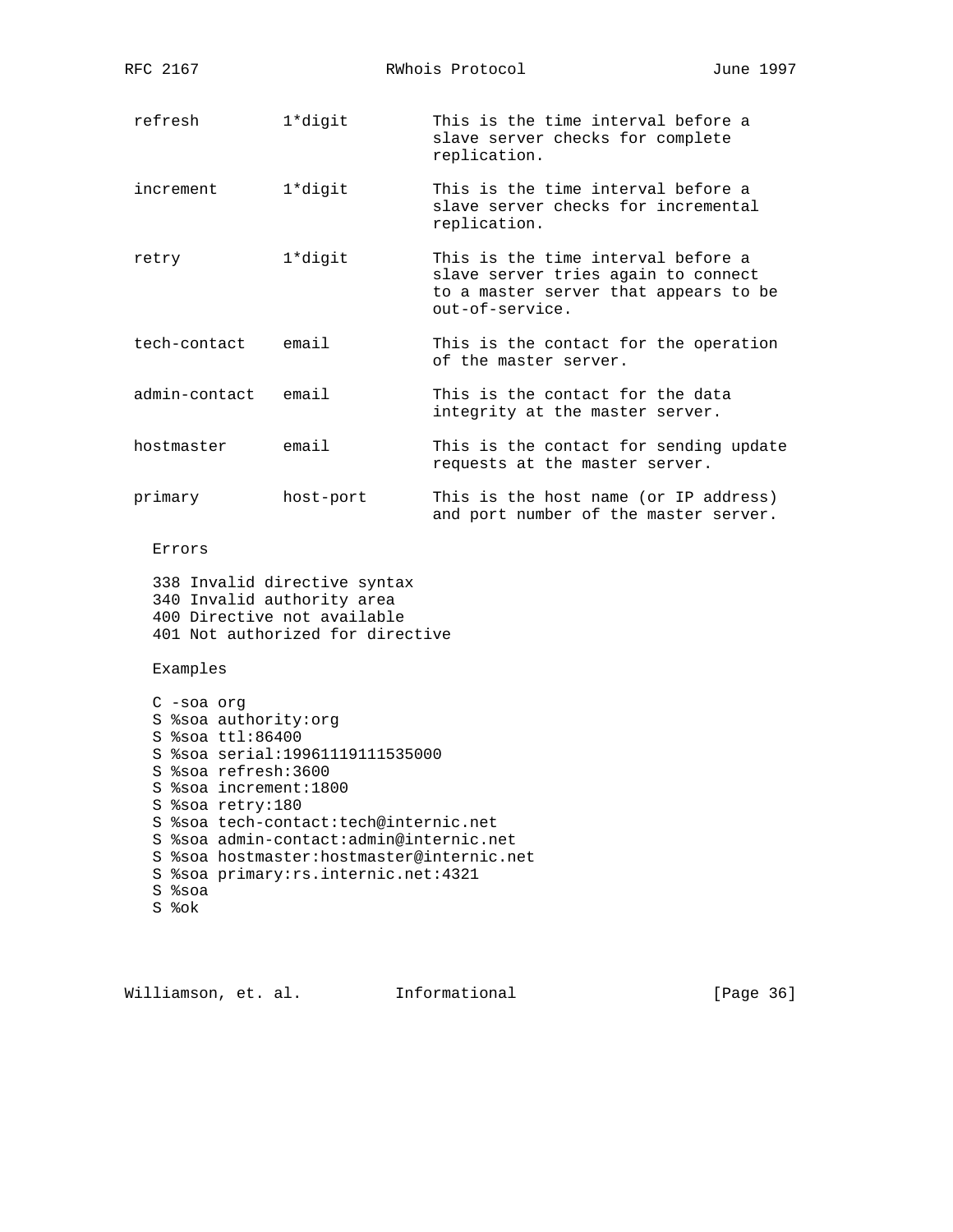RFC 2167 **RWhois Protocol** June 1997

3.3.13 status

Description

 The "-status" directive can be used by the client to get various status flags from the server. The response must include the number of objects in all the authority areas, the current display format, the server contact information, and the status flags for the state oriented directives: "-limit", "-holdconnect", and "-forward".

ABNF

```
 status-dir = "-status" crlf
 status-response = *status-line response
 status-line = "%status" space "limit" ":" 1*digit crlf
    / "%status" space "holdconnect" ":" on-off crlf
    / "%status" space "forward" ":" on-off crlf
    / "%status" space "objects" ":" 1*digit crlf
    / "%status" space "display" ":" 1*any-char crlf
    / "%status" space "contact" ":" email crlf
    / "%status" space attribute-name ":" attribute-value crlf
```
Errors

```
 338 Invalid directive syntax
 400 Directive not available
 401 Not authorized for directive
```
Examples

```
 C -status
 S %status limit:20
 S %status holdconnect:OFF
 S %status forward:OFF
 S %status objects:12345
 S %status display:dump
 S %status contact:joe@rwhois.net
 S %ok
```
3.3.14 xfer

Description

 The "-xfer" directive can be used by the client (generally, a slave server) to transfer the data in an authority area. The client can control the amount of data transferred using one of the following options.

Williamson, et. al. Informational [Page 37]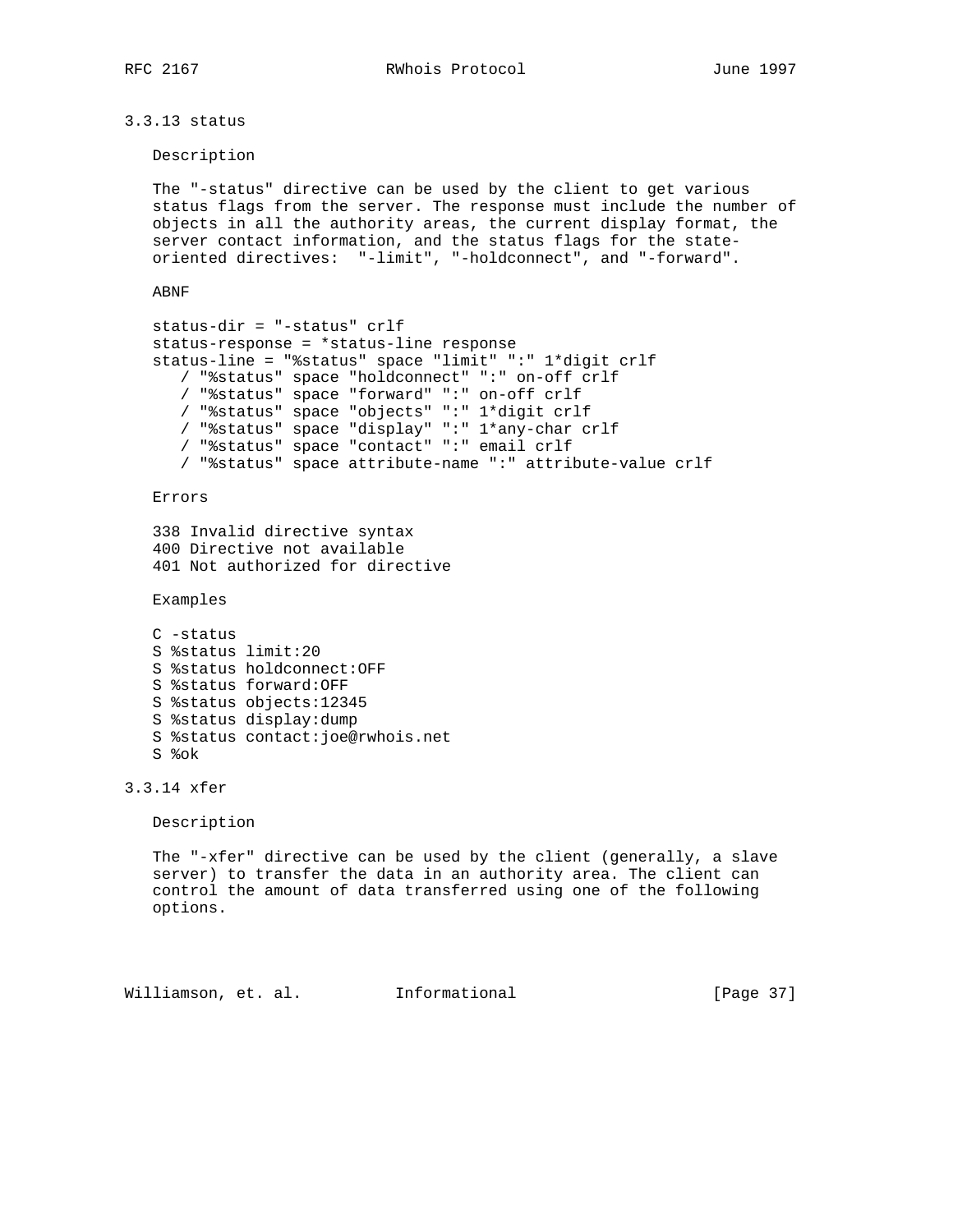- \* serial-number: The client can transfer all the objects that have been added, modified or deleted since a certain time, specifying the serial-number that indicates that time. This option is used for incremental replication.
- \* class: The client can limit the data transfer to one or more classes, using the "class=<class-name>" option. The server must return data for only the specified classes. If no class name is specified, the server must return data for all the classes.
- \* attribute: The client can limit the data transfer to one or more attributes of a class, using the "attribute=<attribute-name>" option in combination with the "class=<class-name>" option. The server must return data for only the specified attributes of the class. The client can specify multiple "class=" and "attribute=" pairs.

```
 ABNF
```

```
 xfer-dir = "-xfer" space authority-area *attribute-def
         [space serial-number] crlf
 attribute-def = [space "class=" class-name] *(space "attribute="
                 attribute-name)
 serial-number = time-stamp
 xfer-response = *xfer-record response
 xfer-record = *xfer-line "%xfer" crlf
 xfer-line = "%xfer" space class-name ":" attribute-name ":"
             attribute-value crlf
```
Errors

```
 332 Nothing to transfer
 333 Not master for authority area
 338 Invalid directive syntax
 340 Invalid authority area
 341 Invalid class
 342 Invalid attribute
 400 Directive not available
 401 Not authorized for directive
```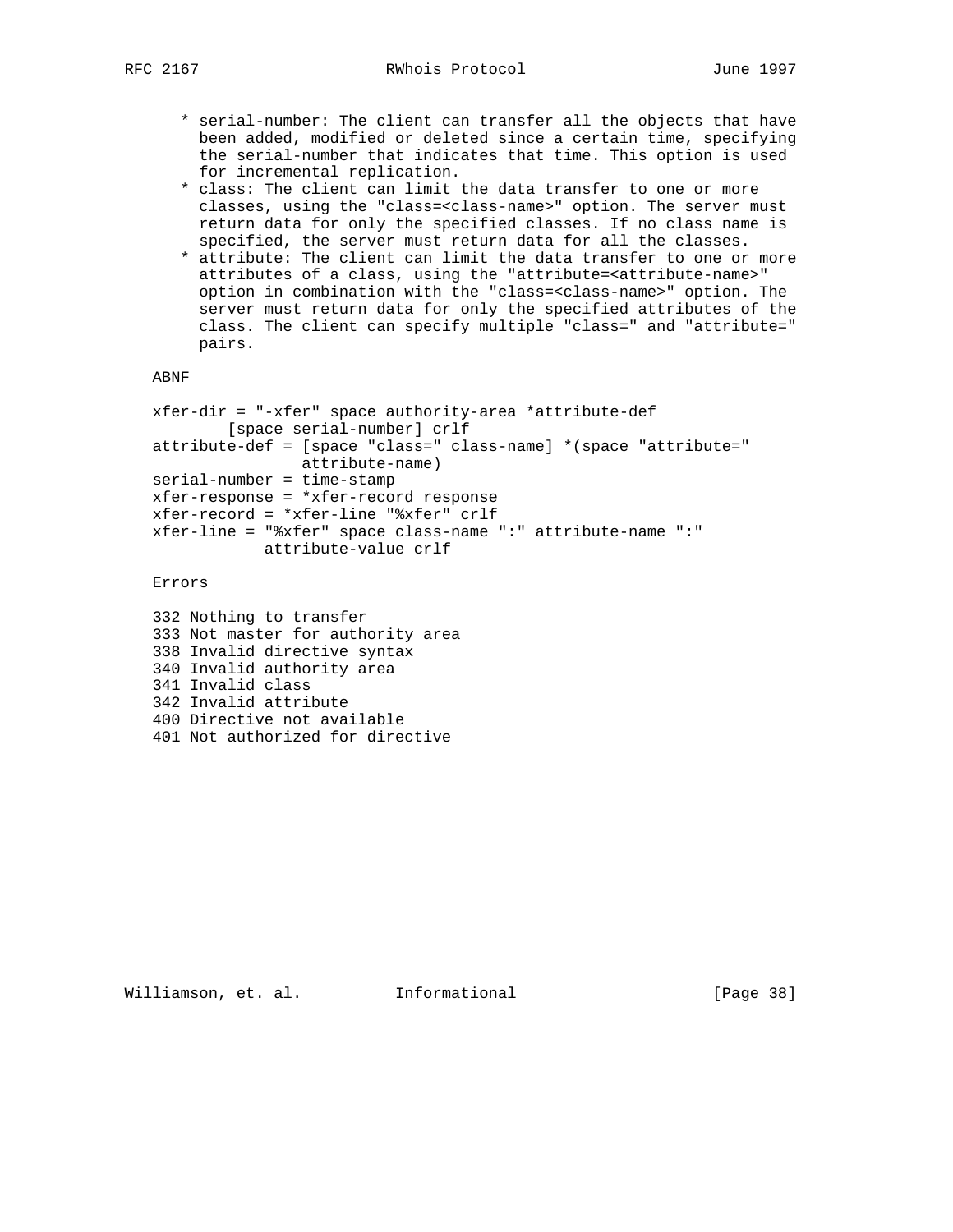Examples

```
 C -xfer com class=domain attribute=Domain-Name
  attribute=Organization-Name
 S %xfer domain:Domain-Name:acme.com
 S %xfer domain:Organization-Name:Acme Inc.
 S %xfer
 S %xfer domain:Domain-Name:vogon.com
 S %xfer domain:Organization-Name:Vogon Heavy Industries
 S %xfer
 S %ok
```
3.3.15 X

Description

 The "-X" directive is used to specify an additional, non-standard directive. It can be implemented by executing an external program, by internal functions, or by other means. It may interact with the client or simply produce output like one of the standard directives.

ABNF

```
 x-dir = "-X-" x-directive [space x-arguments] crlf *x-line
 x-directive = 1*id-char
 x-arguments = *any-char
x-response = *(*any-char crlf) response
 x-line = *any-char crlf
```
Errors

 338 Invalid directive syntax 400 Directive not available 401 Not authorized for directive

### Examples

 The following example uses an implementation that executes an external program, the UNIX "date" command. The server runs the "date" command and returns its output to the client.

 C -X-date S Mon Jan 6 13:21:20 EST 1997 S %ok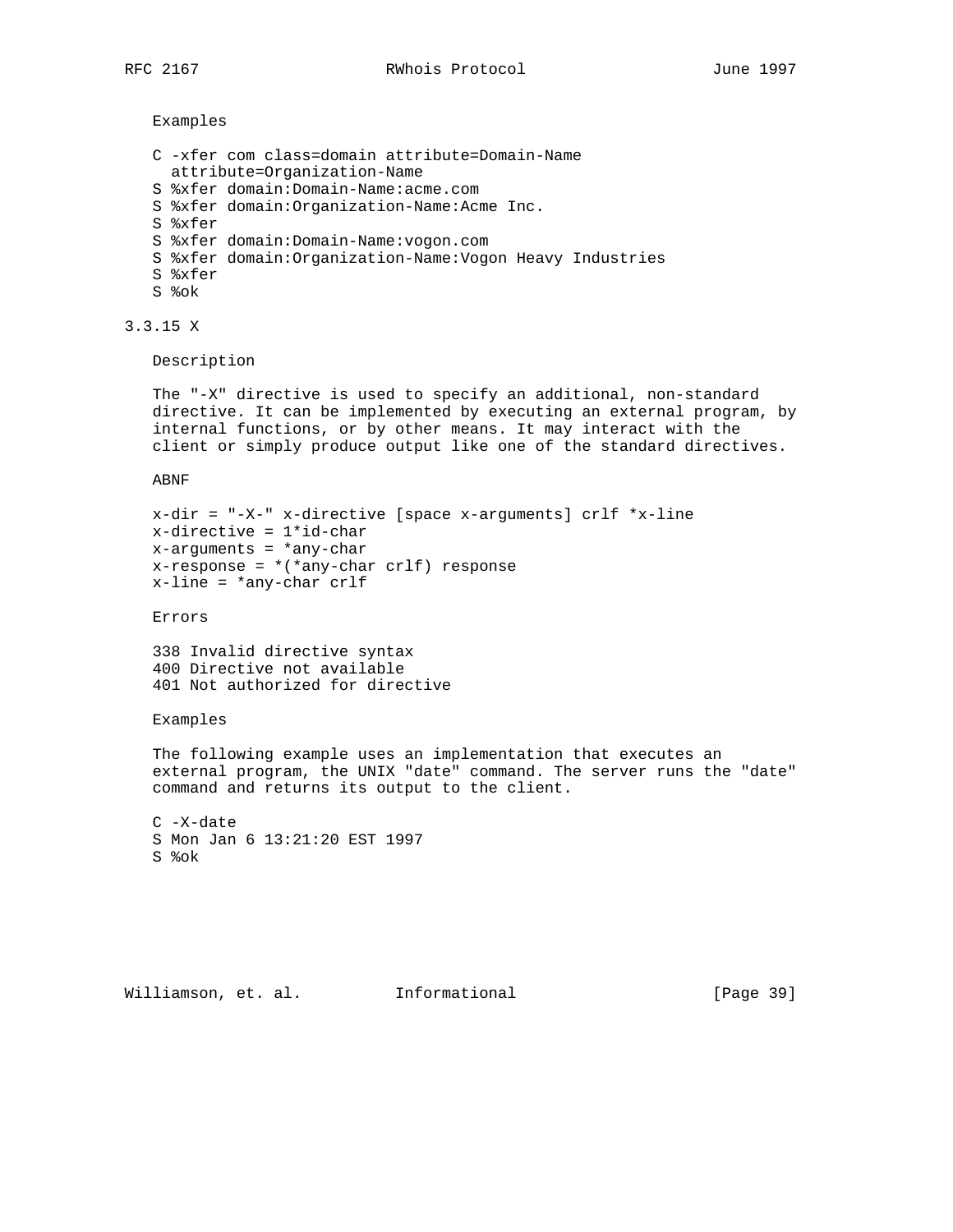# 3.4 Query

Description

 The query allows the client to retrieve objects from the server's database. The server must support the following types of queries.

- \* Unrestricted query: It is a single word or a quoted string. The server must return all the matching objects where one or more attributes match the query, regardless of the class.
- \* Class-restricted query: It is a class name specified in front of the unrestricted query. The server must return all the matching objects where one or more attributes of the specified class match the query.
- \* Attribute-restricted query: It is of the "<attribute-name>=<search-string>" form. The server must return all the matching objects where the specified attribute matches the query.

The server may implement the following types of queries.

- \* Boolean operator query: It consists of simpler queries combined using the "and" and "or" operators.
- \* Wild card query: It consists of an asterisk ("\*") in the front and/or at the end of the search string. The server may support partial matching using the asterisk.

 In response to the query, the server will return the objects that match the query. If the server does not support complex queries, with, for example, wild cards or boolean operators, the server may return the "351 Query too complex" error. When the number of objects found exceeds the limit (set by the "-limit" directive), the server should return the objects, followed by the "330 Exceeded maximum objects limit" error.

 The default object output format is the dump format that uses the "<class-name>:<attribute-name>;<type character>:<attribute-value>" form. The type character is optional and identifies the type of the attribute value. The type character is a shorthand for the Type field of the attribute definition (see Section 2.3.1). The type characters are defined as follows.

Williamson, et. al. Informational [Page 40]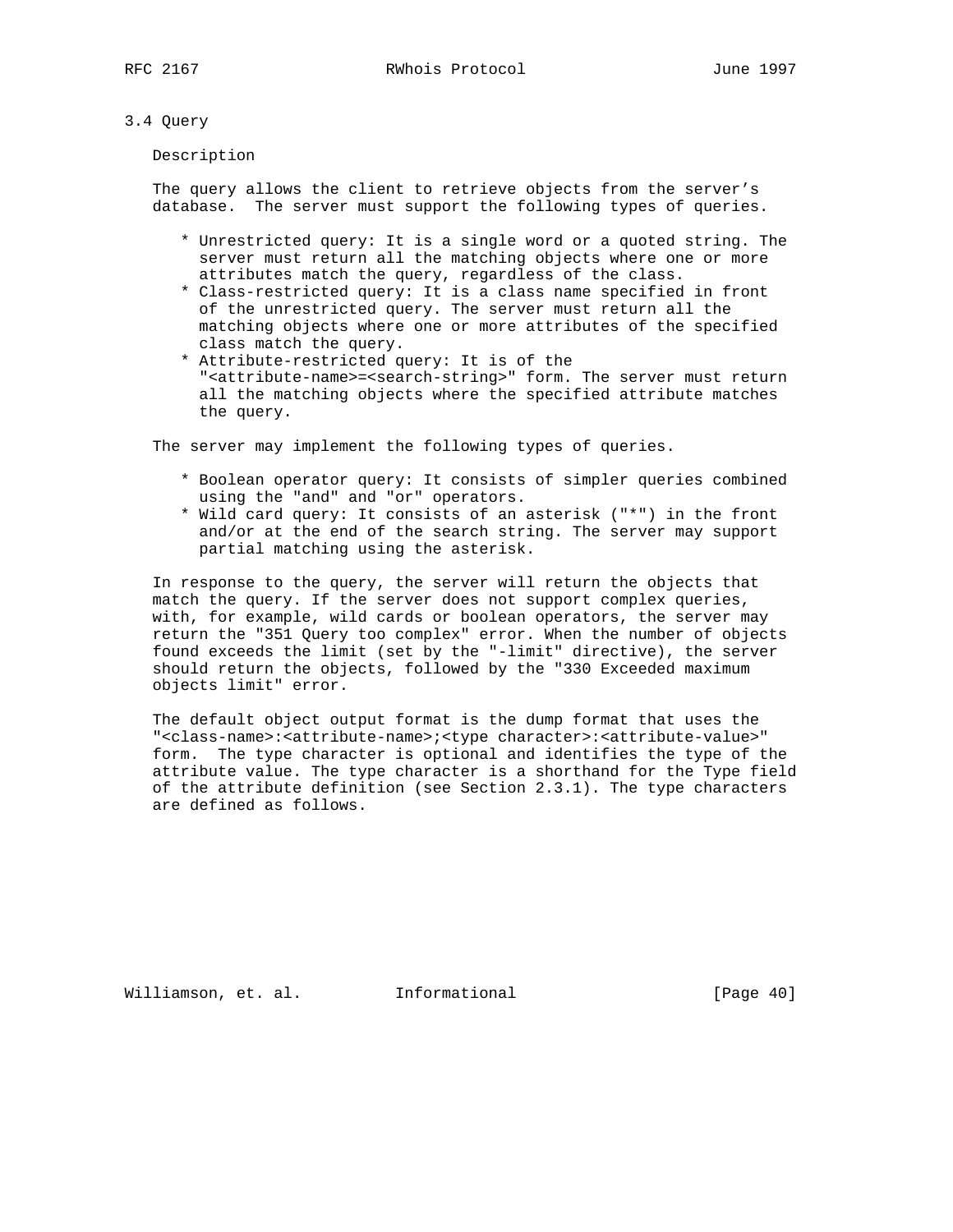| Type<br>character | Attribute<br>Type |
|-------------------|-------------------|
| Ͳ                 | TEXT              |
| т                 | TD                |
|                   |                   |

S SEE-ALSO

 When no type character is given, the client should assume the "T" type character. The server must provide the type character when the attribute type is ID or SEE-ALSO. The purpose of the type character is to aid the client in displaying the data. For example, when an attribute value is an ID, the client may indicate to the end-user that it is possible to retrieve the object indicated by the ID.

 The server may return one or more referrals in the "%referral rwhois://<host-name>:<port-number>/auth-area=<authority area>" form. The client can distinguish multiple referrals by comparing their authority areas; if all the referrals refer to the same authority area, the client should follow only one of them. Otherwise, the client should follow all of them. To follow a referral, the client must connect to the specified host name and port number, and issue the same query.

### ABNF

```
 rwhois-query = [class-name space] query crlf
 query = query-string / attribute-query / query bin-boolean query
 query-char = <any-char, except """, space, tab>
 quoted-query-char = query-char / space / tab / "
query-string = ["*"] 1*query-char ['*"] / """ " ["*"] 1*quoted-query-char ["*"] """
 attribute-query = attribute-name "=" query-string
 bin-boolean = "and" / "or"
 rwhois-query-result = *(query-record / referral-record) response
 query-record = 1*query-line crlf
 query-line = class-name ":" attribute-name [";" type-char] ":"
         attribute-value crlf
 type-char = "T" / "I" / "S"
 referral-record = 1*(referral-line crlf)
 referral-line = "%referral" space referral-url
 referral-url = "rwhois" ":" "//" host-port "/" "auth-area="
                authority-area
```
Williamson, et. al. Informational [Page 41]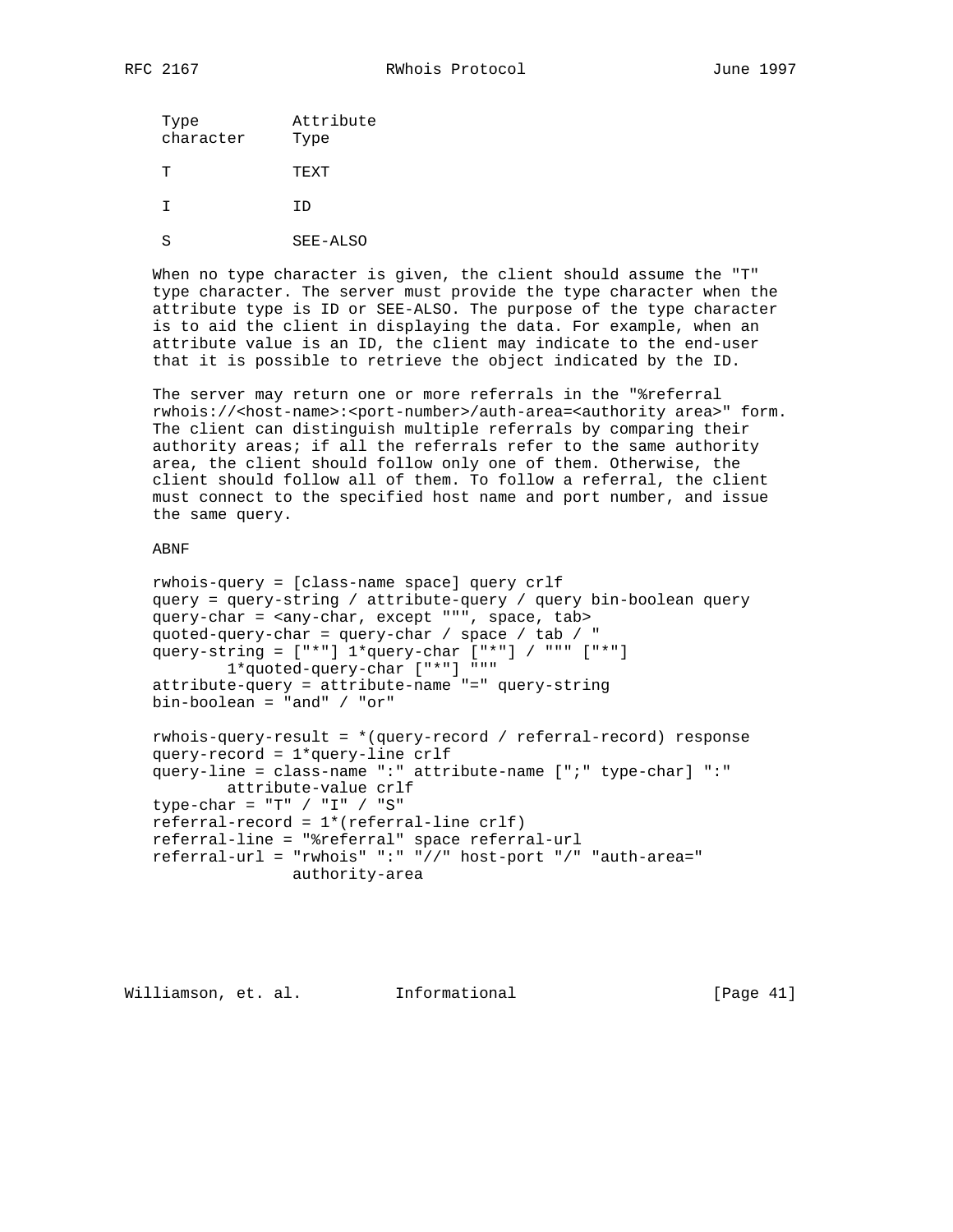Errors 130 Object not authoritative 230 No objects found 330 Exceeded maximum objects limit 340 Invalid authority area 341 Invalid class 342 Invalid attribute 350 Invalid query syntax 351 Query too complex Examples This example illustrates a query, where no objects are found. C vogon S %error 230 No objects found This example illustrates a query, where two different objects are returned. C ibm S domain:ID:IBMLIFEPRO-DOM.com S domain:Auth-Area:com S domain:Domain-Name:IBMLIFEPRO.COM S domain:Org-Name:IBM S domain:Server;I:NS12345-HST.NET S domain:Server;I:NS12345-HST.NET S domain:Admin-Contact;I:TW1234.COM S domain:Tech-Contact;I:BN123.NET S domain:Updated:19961120123455000 S domain:Updated-By:autoreg@internic.net S domain:Class-Name:domain S S network:ID:NET-IBMNET-3.0.0.0/0 S network:Auth-Area:0.0.0.0/0 S network:Network-Name:IBMNET-3 S network:IP-Network:123.45.67.0/24 S network:Org-Name:IBM S network:Street-Address:1234 Maneck Avenue S network:City:Black Plains S network:State:NY S network:Postal-Code:12345 S network:Country-Code:US S network:Tech-Contact;I:MG305.COM S network:Updated:19931120123455000 S network:Updated-By:joeblo@nic.ddn.mil S network:Class-Name:network

Williamson, et. al. Informational [Page 42]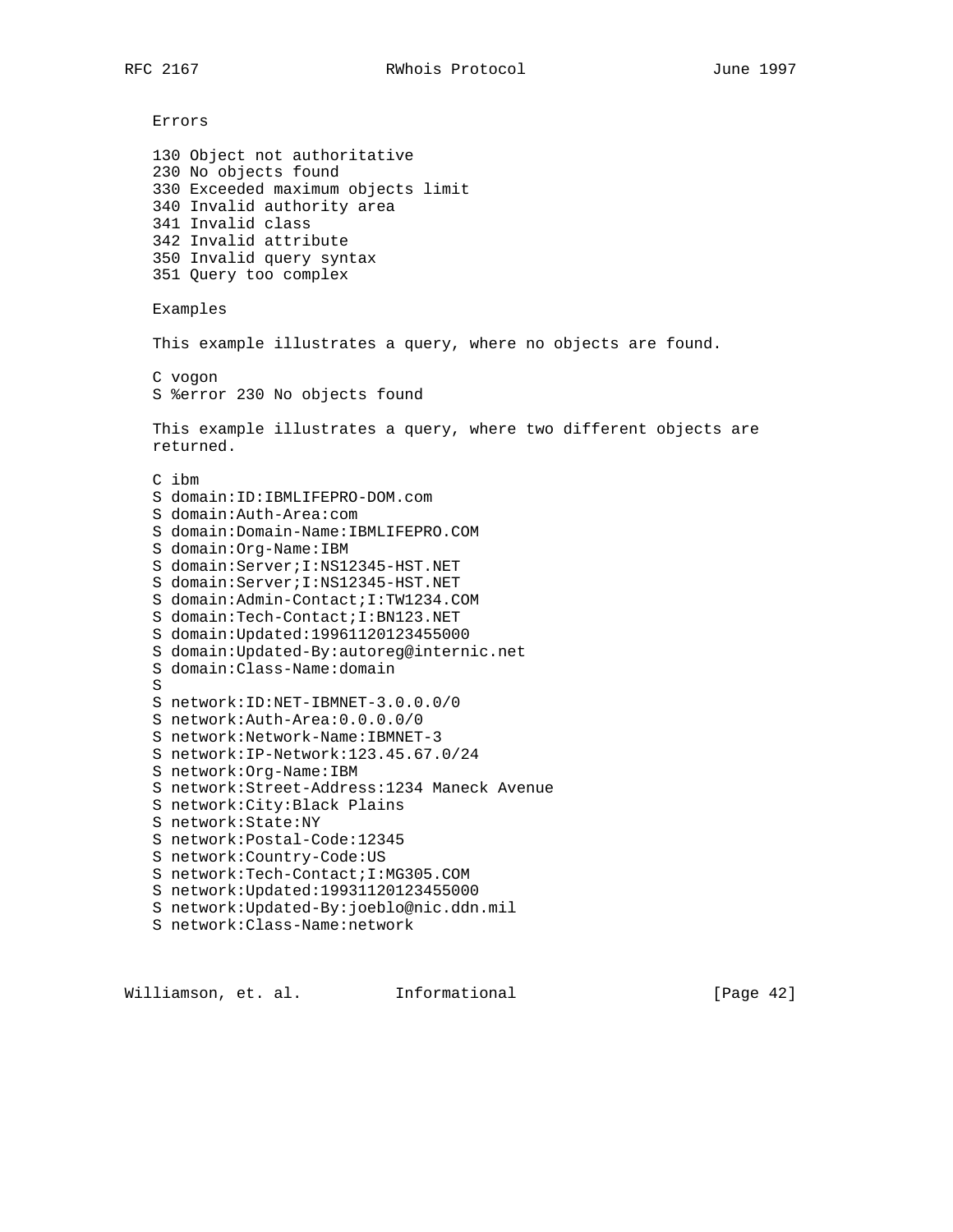```
 S
 S %ok
 This example illustrates a query with a class restrictor, where the
 number of objects found exceeds the limit set by the "-limit"
 directive.
 C -limit 1
 S %ok
 C domain ibm
 S domain:ID:IBMLIFEPRO-DOM.com
 S domain:Auth-Area:com
 S domain:Domain-Name:IBMLIFEPRO.COM
 S domain:Org-Name:IBM
 S domain:Server;I:NS12345-HST.NET
 S domain:Server;I:NS12345-HST.NET
 S domain:Admin-Contact;I:TW1234.COM
 S domain:Tech-Contact;I:BN123.NET
 S domain:Updated:19961120123455000
 S domain:Updated-By:erice@internic.net
 S domain:Class-Name:domain
 S
 S %error 330 Exceeded maximum objects limit
 This is an example of attribute matching.
 C domain Domain-Name=konabo.com
 S domain:ID:12345678.com
 S domain:Auth-Area:com
 S domain:Domain-Name:konabo.com
 S domain:Org-Name:ACME
 S domain:Server;I:12345670.com
 S domain:Server;I:12345671.com
 S domain:Admin-Contact;I:12345660.com
 S domain:Tech-Contact;I:12345665.com
 S domain:Updated:19961120123455000
 S domain:Updated-By:joeblo@internic.net
 S domain:Class-Name:domain
 S
 S %ok
 This example illustrates a link referral.
 C domain a.b.rwhois.net
 # The server returns a link referral to a server serving the
 # b.rwhois.net authority area.
 S %referral rwhois://master.b.rwhois.net:4321/auth-area=b.rwhois.net
 S %ok
```
Williamson, et. al. Informational [Page 43]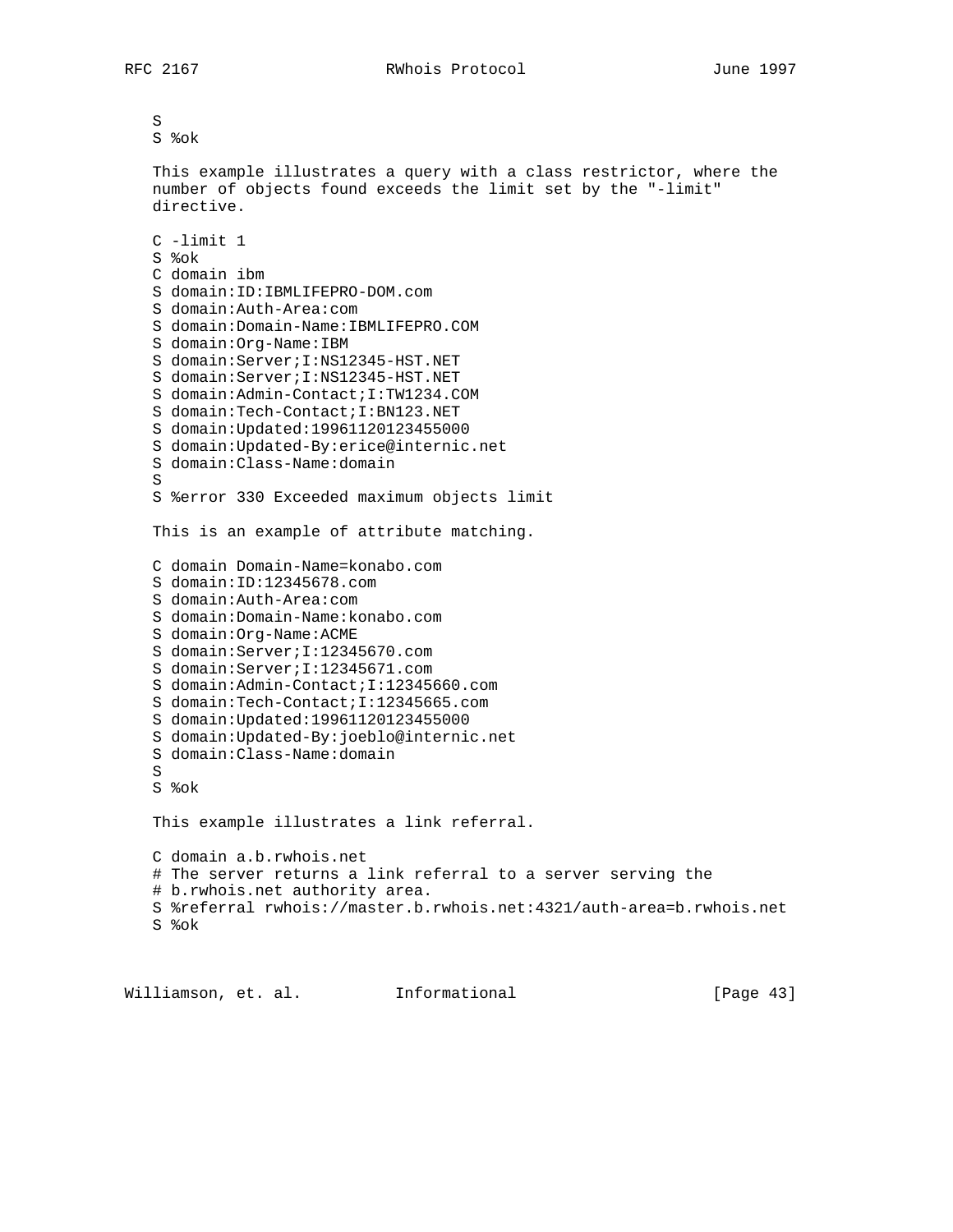This example illustrates a punt referral. C domain internic.net # The server returns a punt referral to a server serving the root # authority area. S %referral rwhois://rs.internic.net:4321/auth-area=. S %ok This example illustrates multiple referrals that refer to the same authority area. The client should follow only one of them. C domain a.b.rwhois.net # The server returns link referrals to two RWhois servers serving the # b.rwhois.net authority area. S %referral rwhois://master.b.rwhois.net:4321/auth-area=b.rwhois.net S %referral rwhois://slave.b.rwhois.net:4321/auth-area=b.rwhois.net S %ok This example illustrates multiple referrals that refer to different authority areas. The client should follow all of them. C contact Last-Name="Beeblebrox" # The server returns a link referral to a server serving the # b.rwhois.net authority area. S %referral rwhois://master.b.rwhois.net:4321/auth-area=b.rwhois.net # The server also returns a punt referral to a server serving the # net authority area since the query matched an entry in the # non-hierarchical index received from it. S %referral rwhois://rs.internic.net:4321/auth-area=net S %ok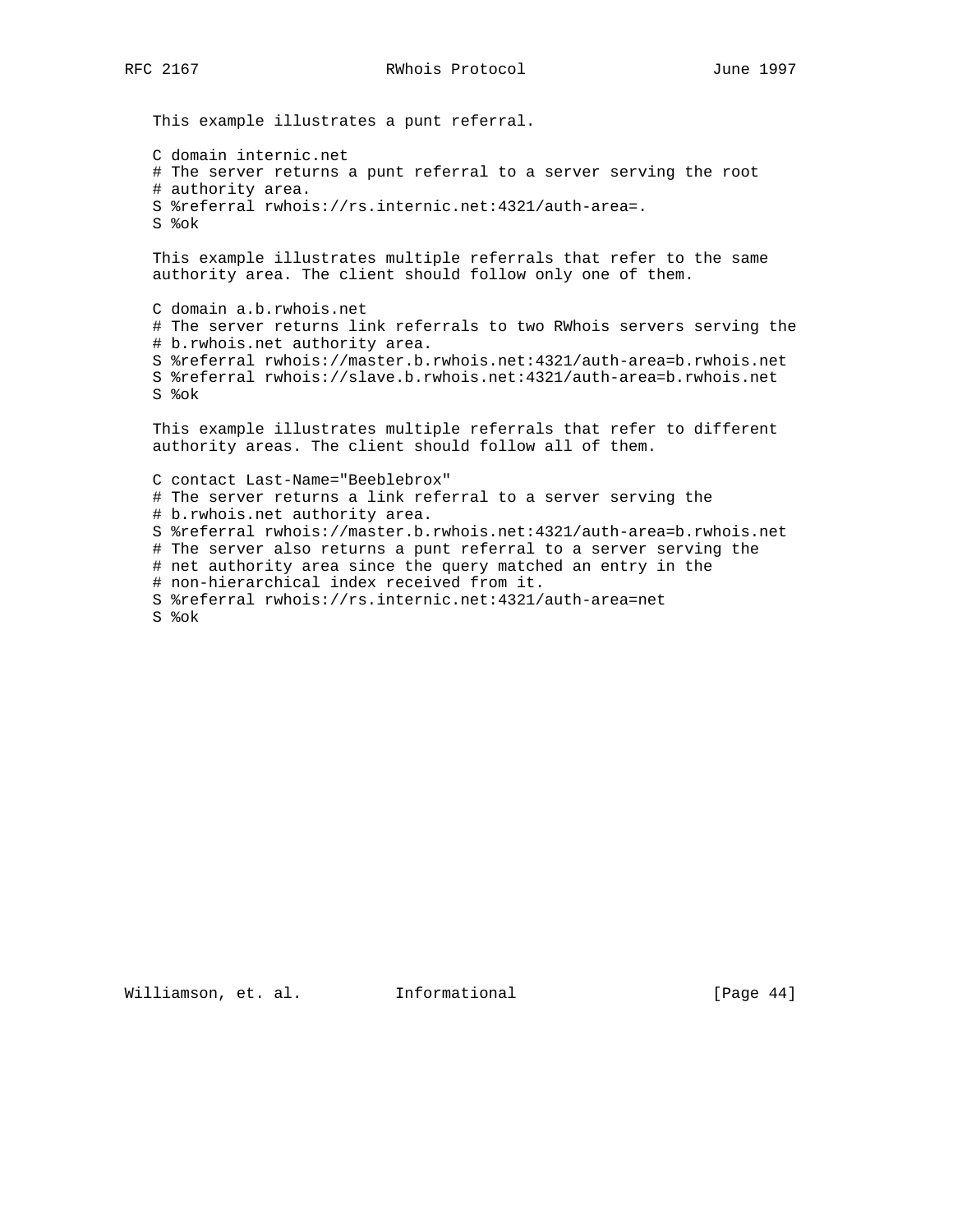This is an example of a boolean operator and wildcard matching.

- C ibm and jubliana\* S host:ID:JUBLIANA-HST.root S host:Auth-Area:. S host:Host-Name:JUBLIANA.TRL.IBM.CO.JP S host:IP-Address:123.156.220.68 S host:Org-Name:IBM S host:Street-Address:1234 Maneck Avenue S host:City:Black Plains S host:State:NY S host:Postal-Code:12345 S host:Country-Code:US S host:Updated:19961120123455000 S host:Updated-By:joeblo@nic.ddn.mil S host:Class-Name:host S S %ok
- 3.5 Connection Model

 An RWhois client can connect to an RWhois server using one of the following transport protocols.

3.5.1 Transmission Control Protocol (TCP)

 TCP provides a reliable stream transport service between a client and a server. In RWhois, TCP is the default transport protocol because, during a particular session, a client can send more than one query and a server can reliably return a large amount of data for each of those queries. By default, a TCP RWhois server should run on the standard, Internet Assigned Number Authority (IANA)-assigned port 4321. However, if port 4321 is not available, it may run on an available port in the non-reserved range (1024 - 65535).

3.5.2 User Datagram Protocol (UDP)

 UDP provides an unreliable connectionless transport service between a client and a server. In RWhois, UDP may be used as the transport protocol if a client wants to quickly send only one query, without incurring the overhead of establishing a TCP connection with a server. By default, a UDP RWhois server should run on the standard, IANA-assigned port 4321. However, if port 4321 is not available, it may run on an available port in the non-reserved range (1024 - 65535). A separate document will describe the use of UDP as the transport protocol in RWhois.

Williamson, et. al. Informational [Page 45]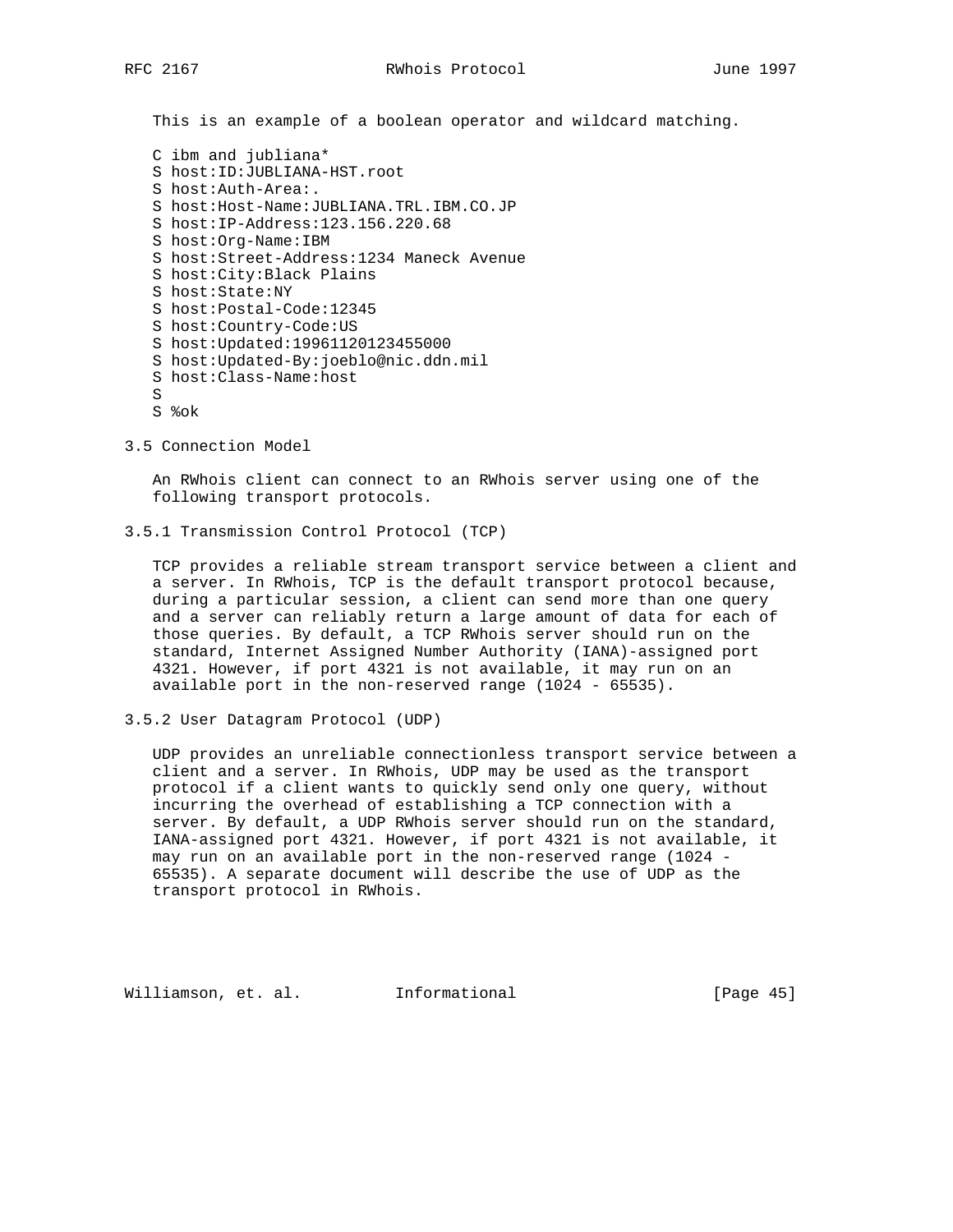# 3.6 Data Replication

 This section discusses when and how a slave server should replicate data. Further, it describes the server registration and location mechanisms.

3.6.1 When to Replicate Data

 The time when a slave server may replicate data for an authority area is determined by the SOA variables for that authority area. The possible times are the following.

- \* When the "Refresh-Interval" expires, a slave server may completely replicate data.
- \* When the "Increment-Interval" expires, a slave server may incrementally replicate data.
- \* A slave server fails to connect to its master server to replicate data. When the "Retry-Interval" expires, it tries again to replicate data.
- \* When the data in an authority area is changed and its "Serial- Number" updated, a master server may notify its slave servers to immediately update the data. To notify about the data change, the master server should send the "-notify update <hostname>:<port-number>:<authority-area>" directive to its slave servers.

### 3.6.2 How to Replicate Data

 To replicate data, a slave server sends a series of directives to its master server and checks each response before sending the next directive. The following sections describe the protocols for complete and incremental replication.

Complete Replication

 The protocol between a master server and a slave server to completely replicate data for an authority area is as follows.

- 1. The slave server should connect to the master server. If there is a connection error, the slave server should log an error and exit.
- 2. The slave server should send the "-soa <authority-area>" directive to the master server and parse the SOA variables from the response. Let the "Serial-Number" variable in this response be called the "old-serial-number".

Williamson, et. al. Informational [Page 46]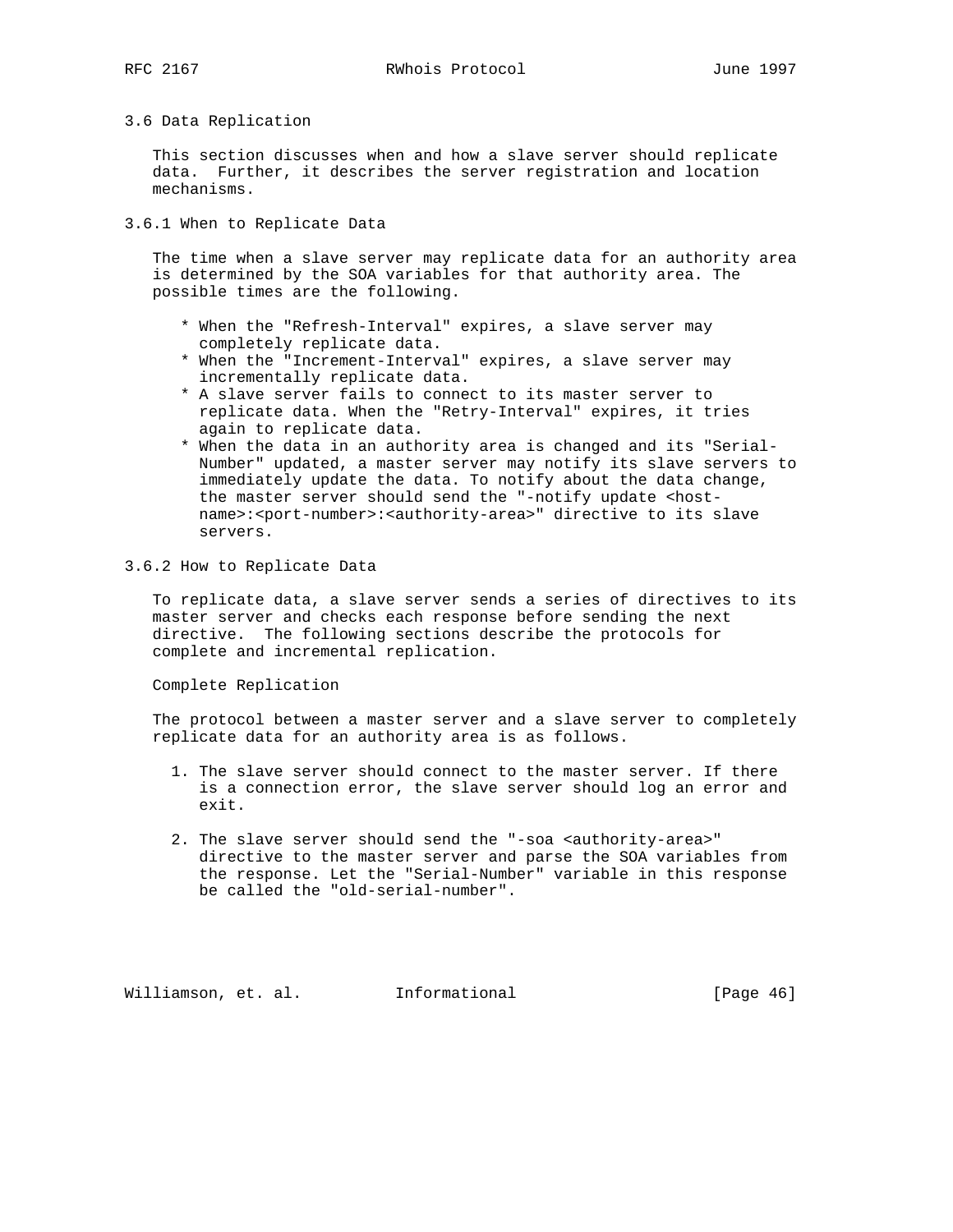- - 3. The slave server should send the "-class <authority-area>" directive to the master server and parse the versions of all the classes from the response.
	- 4. The slave server should send the "-schema <authority-area>" directive to the master server and parse the definitions of all the classes from the response.
	- 5. The slave server should send the "-xfer <authority-area>" directive to the master server and parse the data objects from the response. The master server should return all the data objects, excluding the deleted ones, in the authority area. The slave server should index these data objects.
	- 6. When the "Refresh-Interval" expires, the slave server should to the master server. If there is a connection error, the slave server should try again after the "Retry-Interval".
	- 7. The slave server should send the "-soa <authority-area>" directive to the master server and parse the SOA variables from the response. Let the "Serial-Number" variable in this response be called the "new-serial-number". If the "new-serial-number" is not greater than the "old-serial-number", go back to step 6. Otherwise, it indicates a data change at the master server.
	- 8. The slave server should send the "-class <authority-area>" directive to the master server and parse the versions of all the classes from the response. If the version of any of the classes has changed, the slave server should send the "-schema <authority-area>" directive to the master server and parse the definitions of all the classes from the response.
	- 9. The slave server should send the "-xfer <authority-area>" directive the master server and parse the data objects from the response. The master server should return all the data objects, excluding the deleted ones, in the authority area. The slave server should index these data objects and seamlessly replace the old index with the new one. Further, it should assign the "new-serial-number" to the "old-serial-number".
	- 10. Go back to step 6.

 Note that the "-class", "-schema", and "-xfer" directives change when a slave server replicates data for only a subset of the schema for an authority area.

 In the following example, a slave server completely replicates data for all the classes in an authority area. The notation in the example uses a prefix to indicate from where the information is coming. An "M" indicates that the master server sends the data to the slave server. An "S" indicates that the slave server sends the data to the master server. The line is a comment when "#" is used. The space after the prefix is not part of the data. The example authority area is "rwhois.net".

Williamson, et. al. Informational [Page 47]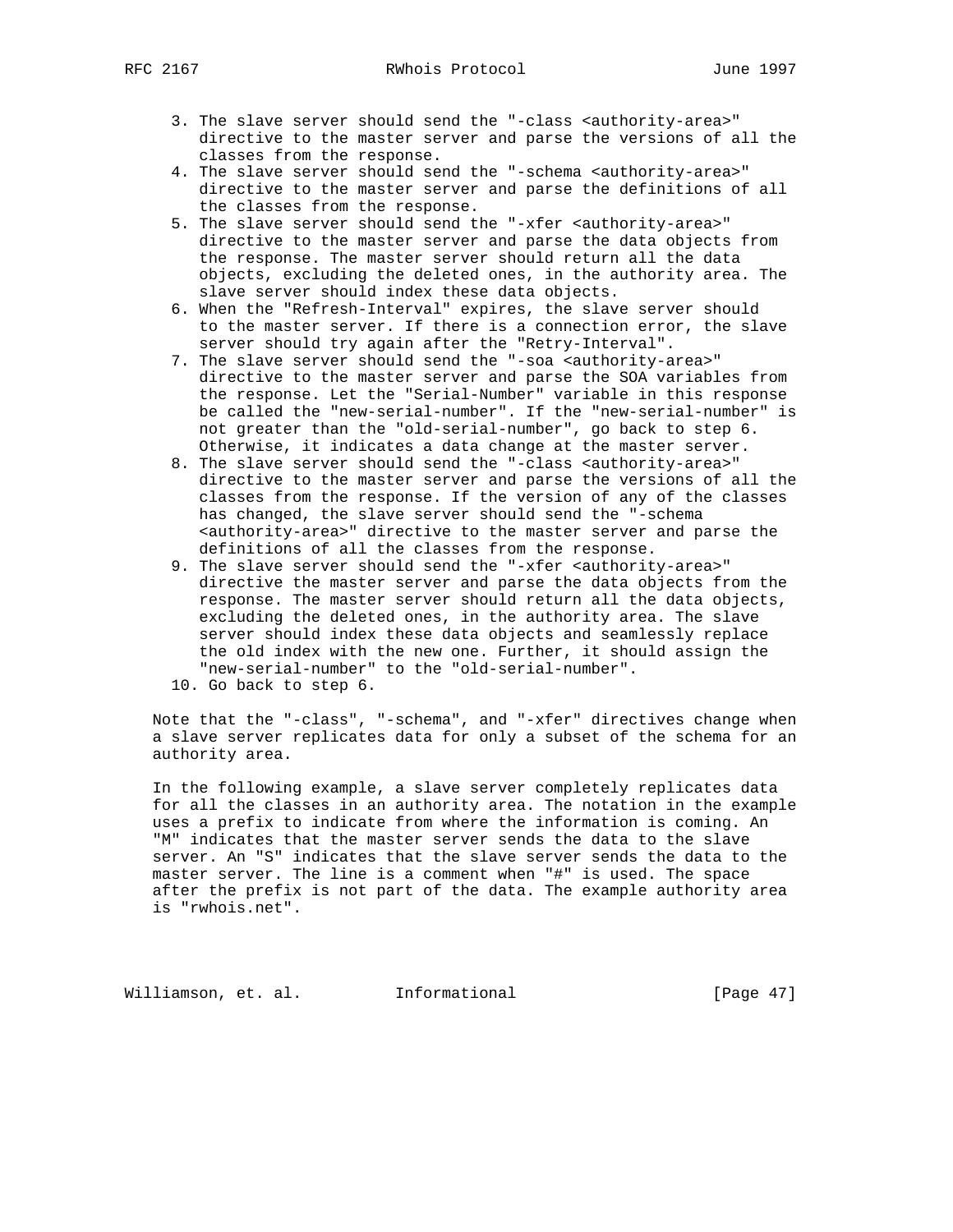# The slave server connects to the master server. M %rwhois V-1.5:00ffff:00 master.rwhois.net S -soa rwhois.net M ... M %soa serial:19970103102258000 M %soa refresh:3600 M ... S -class rwhois.net # The master server returns the versions of all the classes in the # rwhois.net authority area. S -schema rwhois.net # The master server returns the definitions of all the classes in the # rwhois.net authority area. S -xfer rwhois.net # The master server returns all the data objects, excluding the # deleted ones, in the rwhois.net authority area. The slave server # indexes these data objects. # The refresh interval of 3600 seconds expires. S -soa rwhois.net M ... M %soa serial:19970103103258000 M %soa refresh:3600 M ... # The new serial number 19970103103258000 is greater than the old # serial number 19970103102258000. It indicates a data change at the # master server. S -class rwhois.net # The master server returns the versions of all the classes in the # rwhois.net authority area. If the version of any of the classes has # changed, the slave server logs an error and closes the connection. S -xfer rwhois.net # The master server returns all the data objects, excluding the # deleted ones, in the rwhois.net authority area. The slave server # indexes these data objects and seamlessly replaces the old index. # The refresh interval of 3600 seconds expires.  $S \ldots$ 

Incremental Replication

 The protocol between a master server and a slave server to incrementally replicate data for an authority area is as follows.

 1. The slave server should connect to the master server. If there is a connection error, the slave server should log an error and exit.

Williamson, et. al. Informational [Page 48]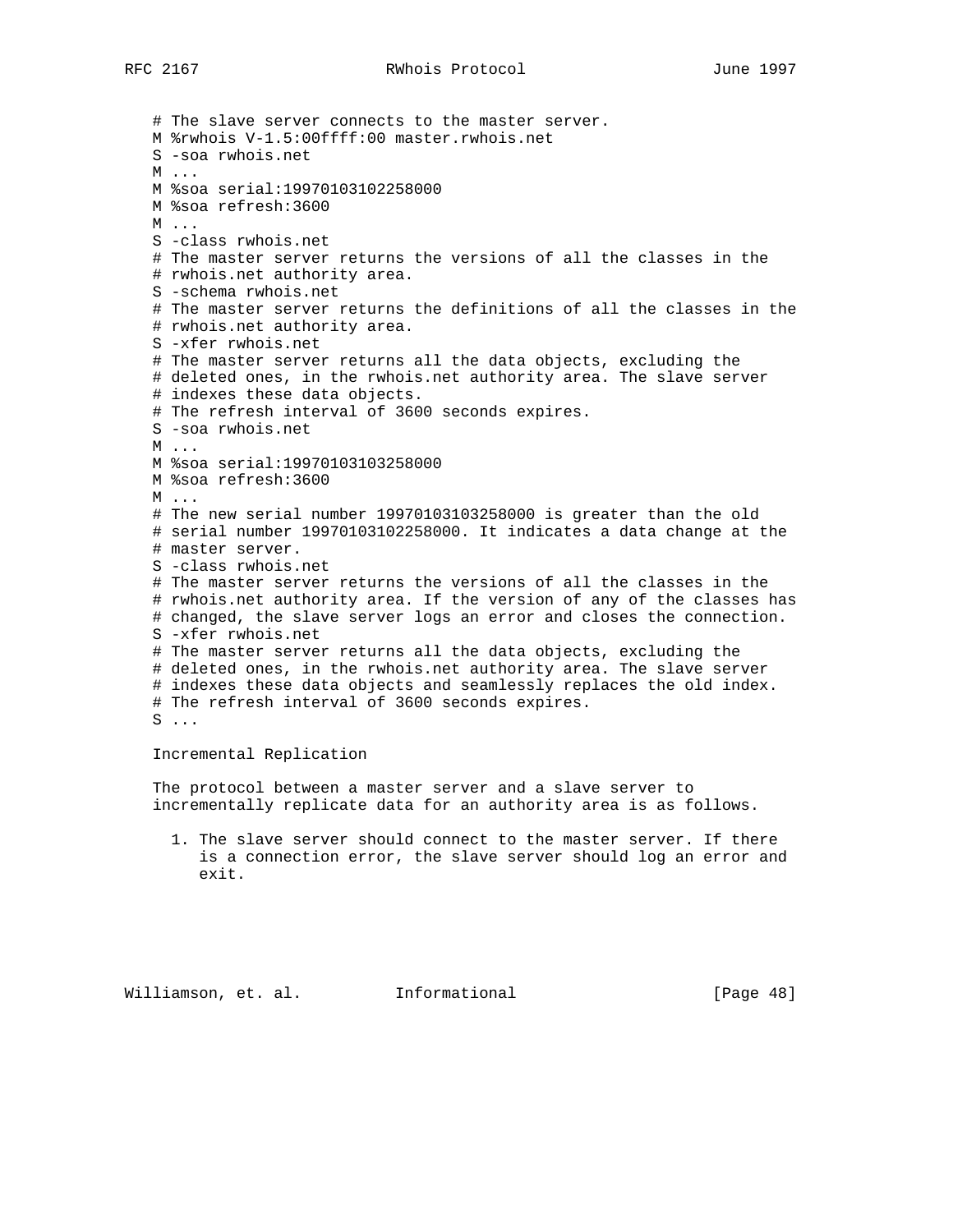- 2. The slave server should send the "-soa <authority-area>" directive to the master server and parse the SOA variables from the response. Let the "Serial-Number" variable in this response be called the "old-serial-number".
- 3. The slave server should send the "-class <authority-area>" directive to the master server and parse the versions of all the classes from the response.
- 4. The slave server should send the "-schema <authority-area>" directive to the master server and parse the definitions of all the classes from the response.
- 5. The slave server should send the "-xfer <authority-area>" directive to the master server and parse the data objects from the response. The master server should return all the data objects, excluding the deleted ones, in the authority area. The slave server should index these data objects.
- 6. When the "Increment-Interval" expires, the slave server should connect to the master server. If there is a connection error, the slave server should try again after the "Retry-Interval".
	- 7. The slave server should send the "-soa <authority-area>" directive to the master server and parse the SOA variables from the response. Let the "Serial-Number" variable in this response be called the "new-serial-number". If the "new-serial-number" is not greater than the "old-serial-number", go back to step 6. Otherwise, it indicates a data change at the master server.
	- 8. The slave server should send the "-class <authority-area>" directive to the master server and parse the versions of all the classes from the response. If the version of any of the classes has changed, the slave server should send the "-schema <authority-area>" directive to the master server and parse the definitions of all the classes from the response. The slave server should then send the "-xfer <authority-area>" directive to the master server and parse the data objects from the response. The master server should return all the data objects, excluding the deleted ones, in the authority area. The slave server should index these data objects and seamlessly replace the old index with the new one. Further, it should assign the "new-serial-number" to the "old-serial-number". If the version of any of the classes has changed, go back to step 6.
	- 9. The slave server should send the "-xfer <authority-area> <old-serial-number>" directive to the master server and parse the data objects from the response. The master server should return all the data objects in the authority area that have been inserted, updated, or deleted since the "old-serial-number". The slave server should index all the data again after purging stale data objects and seamlessly replace the old index with the new one. Further, it should assign the "new-serial-number" to the "old-serial-number".
	- 10. Go back to step 6.

Williamson, et. al. Informational [Page 49]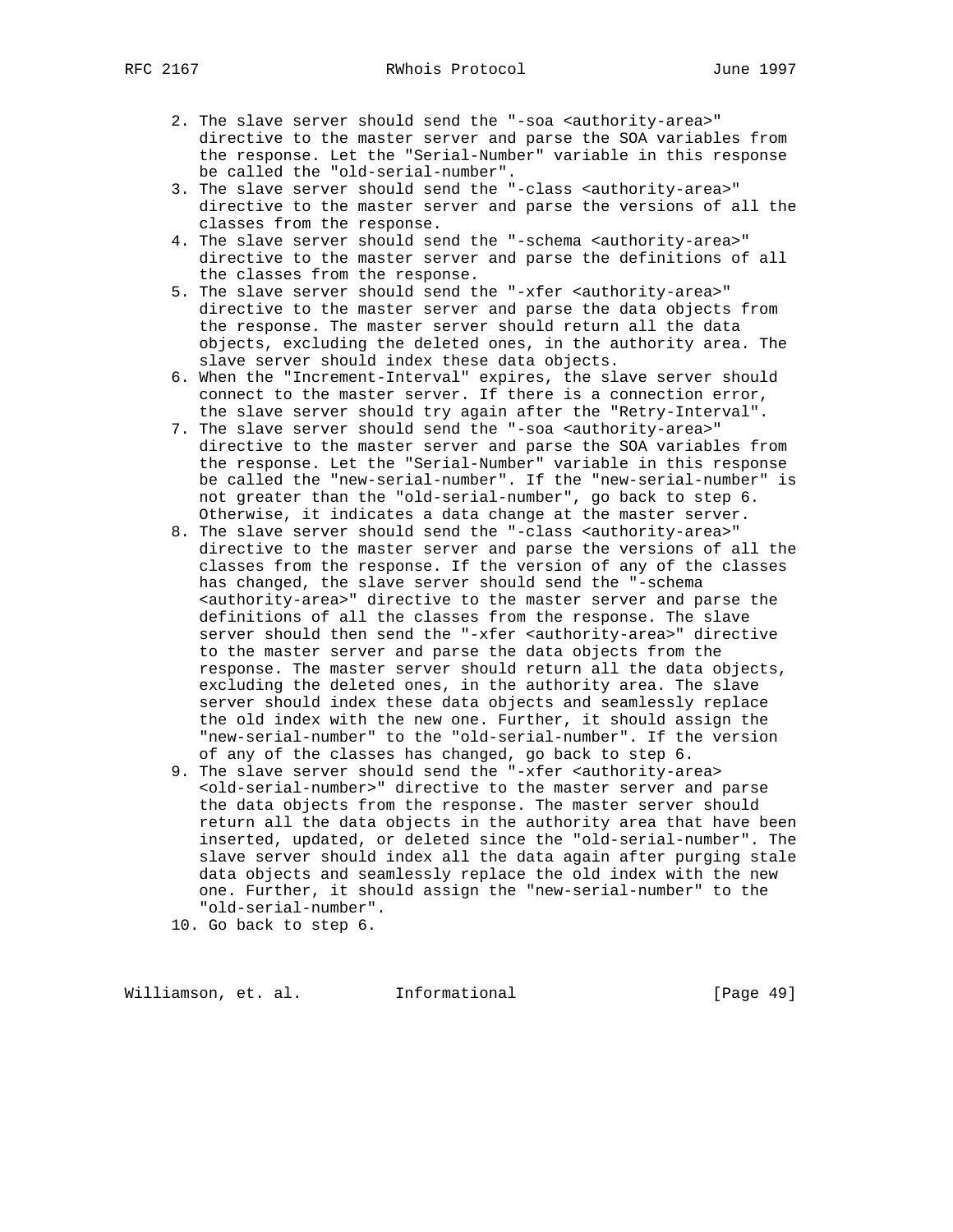Note that the "-class", "-schema", and "-xfer" directives change when a slave server replicates data for only a subset of the schema for an authority area.

 In the following example, a slave server incrementally replicates data for all the classes in an authority area. The notation in the example uses a prefix to indicate from where the information is coming. An "M" indicates that the master server sends the data to the slave server. An "S" indicates the slave server sends the data to the master server. The line is a comment when "#" is used. The space after the prefix is not part of the data. The example authority area is "rwhois.net".

```
 # The slave server connects to the master server.
 M %rwhois V-1.5:00ffff:00 master.rwhois.net
 S -soa rwhois.net
 M ...
 M %soa serial:19970103102258000
 M %soa increment:1800
 M ...
 S -class rwhois.net
 # The master server returns the versions of all the classes in the
 # rwhois.net authority area.
 S -schema rwhois.net
 # The master server returns the definitions of all the classes in the
 # rwhois.net authority area.
 S -xfer rwhois.net
 # The master server returns all the data objects, excluding the
 # deleted ones, in the rwhois.net authority area. The slave server
 # indexes these data objects.
 # The increment interval of 1800 seconds expires.
 S -soa rwhois.net
 M ...
 M %soa serial:19970103103258000
 M %soa increment:1800
 M ...
 # The new serial number 19970103103258000 is greater than the old
 # serial number 19970103102258000. It indicates a data change at
 # the master server.
 S -class rwhois.net
 # The master server returns the versions of all the classes in the
 # rwhois.net authority area. If the version of any of the classes has
 # changed, the slave server logs an error and closes the connection.
 S -xfer rwhois.net 19970103102258000
```
Williamson, et. al. Informational [Page 50]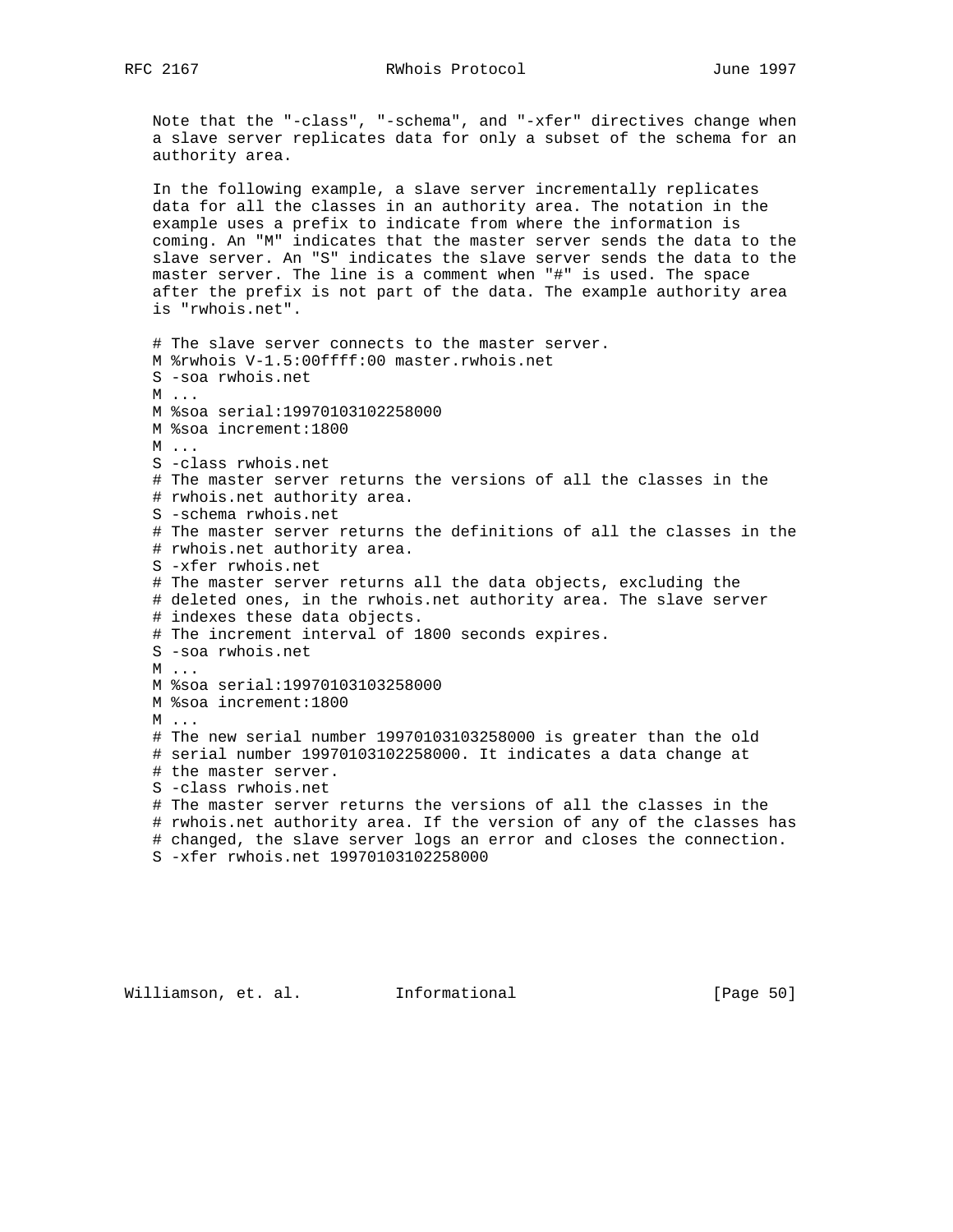# The master server returns all the data objects in the rwhois.net # authority area that have been inserted, updated, or deleted since # 19970103102258000. The slave server indexes all the data again # after purging stale data objects and seamlessly replaces the old # index. The increment interval of 1800 seconds expires.  $S \ldots$ 

## 3.6.3 Server Registration

 This section discusses how an RWhois server can register itself or cancel its registration as a slave server for an authority area with a master server.

 The initial list of slave servers for an authority area should be manually configured at the master server. To register itself as a slave server, the server should send the "-notify inssec <hostname>:<port-number>:<authority-area>" directive to the master server. The master server may reject the request on the basis of its registration policy. To cancel its registration as a slave server, the server should send the "-notify delsec <host-name>:<port number>:<authority-area>" directive to the master server. Note that the "host-name" and "port-number" in the above directives correspond to the requesting server.

3.6.4 Server Location

 To resolve a query in a particular authority area, an RWhois client may need to first locate the master and slave servers for that authority area. The different server location mechanisms are as follows.

Referrals

 An RWhois client should know about at least one RWhois server. It should send the "referral <authority-area>" query to that server. The query may be routed up or down the RWhois tree before getting resolved. If the query does get resolved, the result should be a referral object for that authority area. The client should parse the "Referral" attributes from the result to obtain a list of servers serving that authority area.

 The client should then send the "-soa <authority-area>" directive to one of the above servers and parse the "Primary-Server" variable from the response. The value of this variable is the master server. Then, the remaining servers in the list are the slave servers.

Williamson, et. al. Informational [Page 51]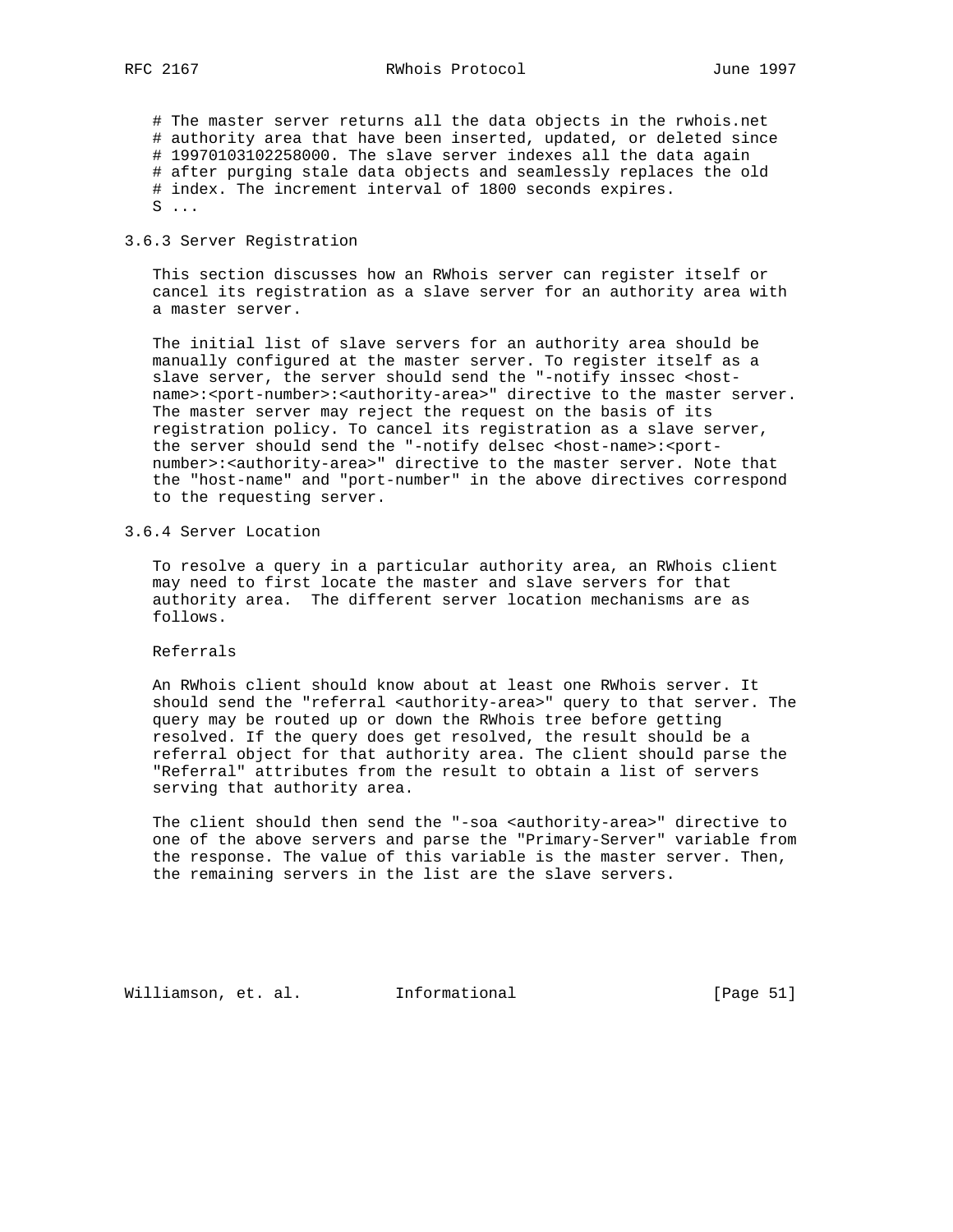SRV RRs

 The Server Resource Record (SRV RR), defined for DNS, can be used to locate the master and slave servers for an authority area. An SRV RR specifies the location of a network service in an organization's DNS. It is defined in [RFC 2052] as follows.

Service.Proto.Name TTL Class SRV Priority Weight Port Target

 Since an authority area identifier is generally a domain name or an IP address, the RWhois SRV RRs can be added to the DNS file for that domain or IP address. For example, the RWhois SRV RRs for the "rwhois.net" authority area could be:

 rwhois.tcp.rwhois.net. 86400 IN SRV 10 0 4321 master.rwhois.net. SRV 20 0 4322 slave.rwhois.net.

 where the "master.rwhois.net" server has a higher priority than the "slave.rwhois.net" server. The client must try to connect to the server with a higher (lower-numbered) priority.

## 4. Security Considerations

 RWhois provides security using the guardian class (see Section 2.3.6). Any information (meta or data) in an authority area can be guarded by containing pointers to one or more guardian objects; that is, it can be securely updated and accessed. Currently, there are two standard security methods: password and PGP (see Section 3.3.11). Password provides authentication only, and PGP provides both authentication and encryption. PGP is the recommended security method in RWhois.

 The following sections discuss how to securely update and access the data in an authority area.

4.1 Data Update

 This involves the ability to securely add, modify, or delete some information (meta or data) in an authority area. An authority area, on the whole, can be guarded by linking guardians to its SOA and schema information. Only these guardians should be allowed to add objects to the authority area and modify its SOA and schema information. In addition, they can also modify or delete existing objects in the authority area. However, the function of modifying or deleting existing objects can be delegated to other guardians by linking them to objects on a per-object basis.

Williamson, et. al. 1nformational 1999 [Page 52]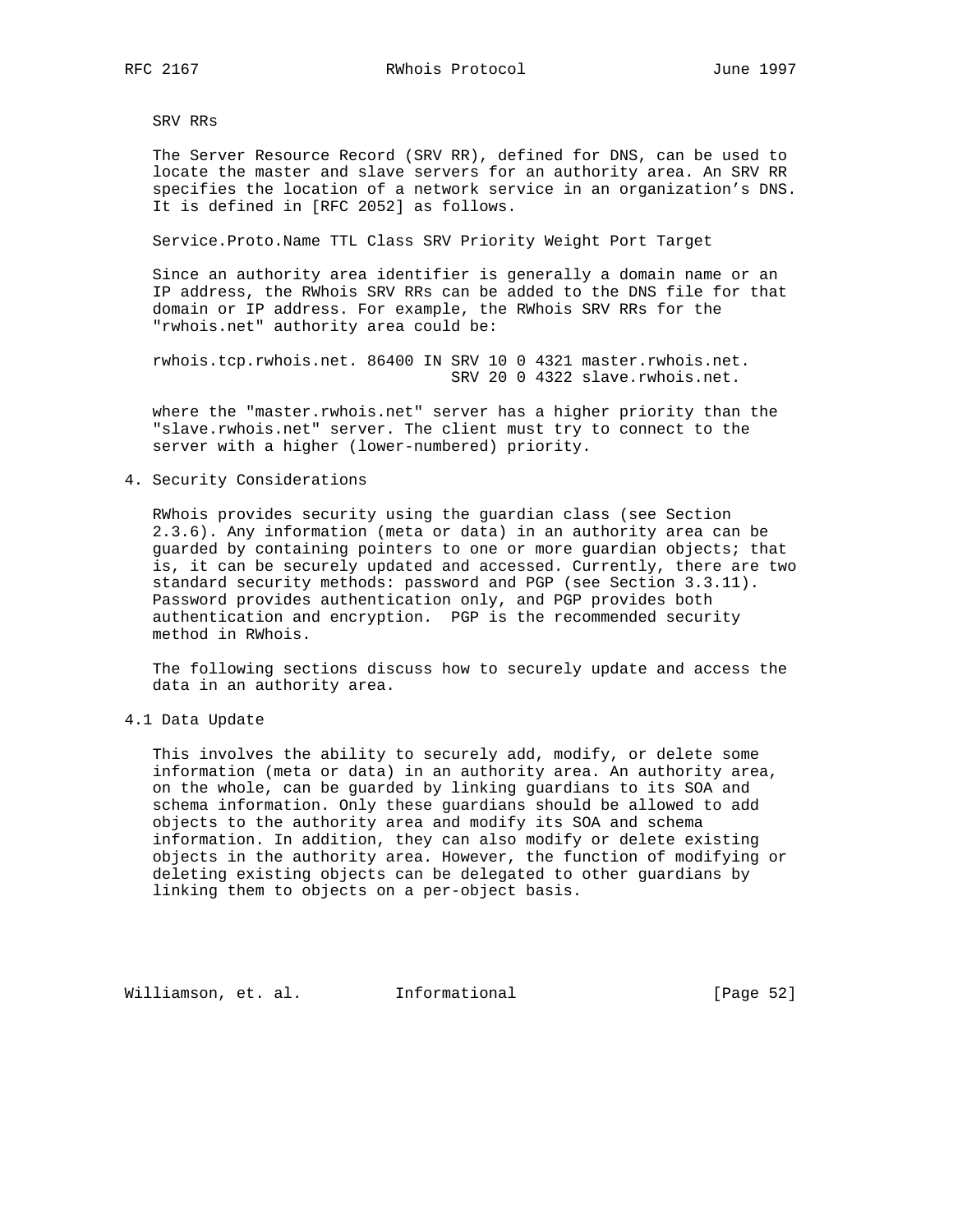### 4.2 Access Control

 There are two access control issues; the first is the ability to securely transfer data between the slave and master servers. To transfer data for an authority area, a slave server can authenticate itself by satisfying one of the guardians linked to the SOA information of the authority area at the master server. In addition, the master server may encrypt the transferred data.

 The second issue is the ability to make public only a subset of the data in an authority area. If all the objects of a particular class need to be private, the Private attribute of the class should be set to true. If only some attributes of all the objects of a particular class need to be private, the Private attribute property of each of those attributes should be set to true. The guardians of such objects must be able to view them completely.

## 5. Acknowledgments

The authors would like to acknowledge the following individuals.

 Stan Borinski C. Ming Lu Leslie Meador Michael Mealling Greg Pierce Amar Rao

6. References

 [CIP] Allen, J., "The Common Indexing Protocol (CIP)", Bunyip Information Systems, November 1996, Work in Progress.

 [Guardian] Singh, J., M. Kosters, "The InterNIC Guardian Object", ftp://rs.internic.net/policy/internic/internic-gen-1.txt, Network Solutions, February 1996.

 [RFC 821] Postel, J., "Simple Mail Transfer Protocol", STD 10, RFC 821, ISI, August 1982.

 [RFC 822] Crocker, D, "Standards for the Format of ARPA Internet Text Messages", STD 11, RFC 822, University of Delaware, August 1982.

 [RFC 954] Harrenstien, K., Stahl, M., Feinler, E., "NICNAME/WHOIS", RFC 954, SRI, October 1985.

 [RFC 1034] Mockapetris, P. V., "Domain names - concepts and facilities", STD 13, RFC 1034, November 1987.

Williamson, et. al. 1nformational 1999 [Page 53]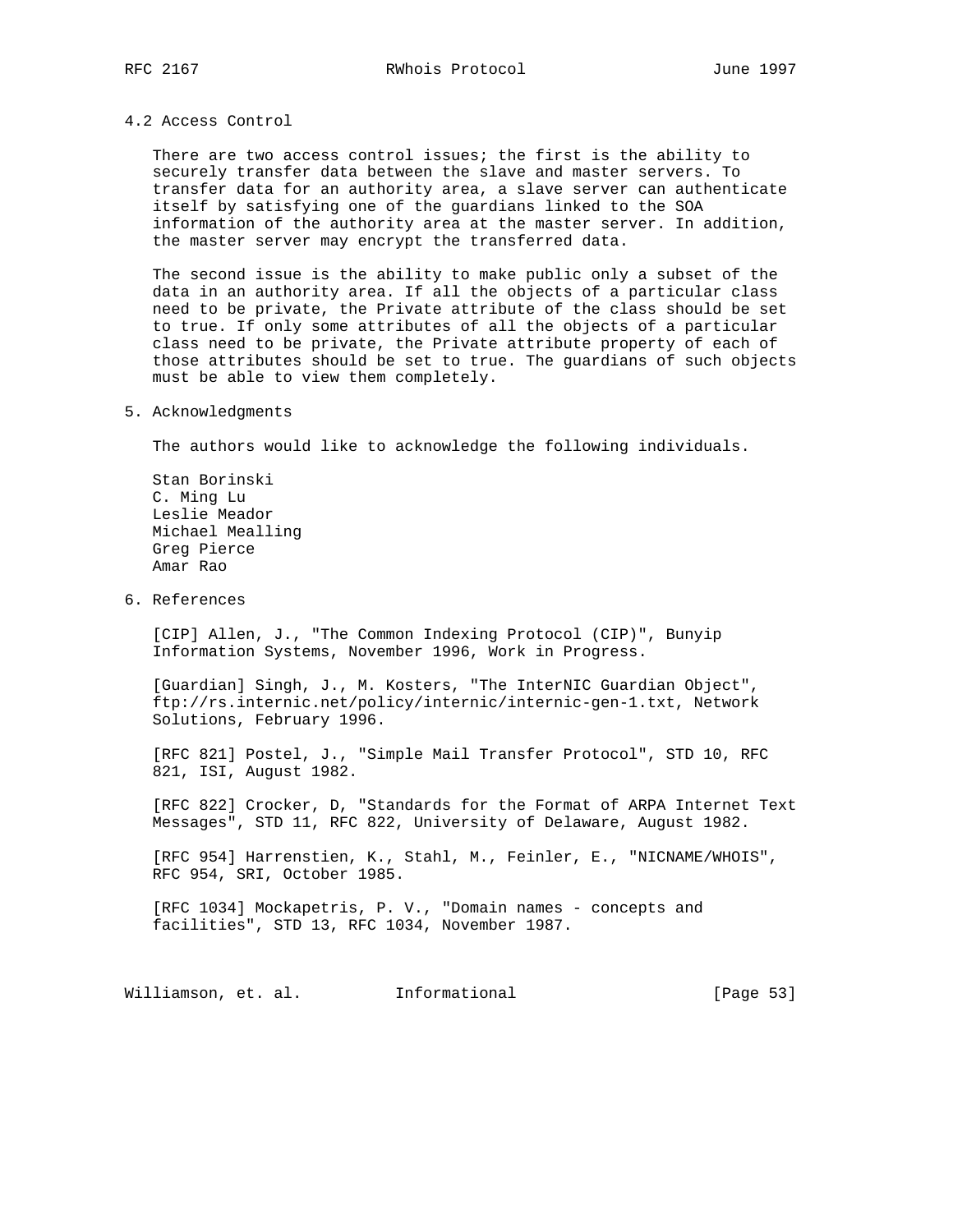RFC 2167 RWhois Protocol June 1997

 [RFC 1714] Williamson, S., Kosters, M., "Referral Whois Protocol", RFC 1714, Network Solutions, November 1994.

 [RFC 1738] T. Berners-Lee, L. Masinter, M. McCahill, "Uniform Resource Locators (URL)", RFC 1738, CERN, Xerox Corporation, University of Minnesota, December 1994.

 [RFC 1991] Atkins, D., W. Stallings, P. Zimmermann, "PGP Message Exchange Formats", RFC 1991, MIT, Comp-Comm Consulting, Boulder Software Engineering, August 1996.

 [RFC 2052] Gulbrandsen, A., P. Vixie, "A DNS RR for specifying the location of services (DNS SRV)", RFC 2052, Troll Technologies, Vixie Enterprises, October 1996.

 [X.500] "The Directory: Overview of Concepts, Models and Service", CCITT Recommendation X.500, 1988.

Authors' Addresses

 Scott Williamson (scottw@rwhois.net) Mark Kosters (markk@internic.net) David Blacka (davidb@rwhois.net) Jasdip Singh (jasdips@rwhois.net) Koert Zeilstra (kzeil@rwhois.net)

 Postal Address: 505 Huntmar Park Drive Herndon, VA 22070-5100 Telephone: 703-742-0400

Williamson, et. al. Informational [Page 54]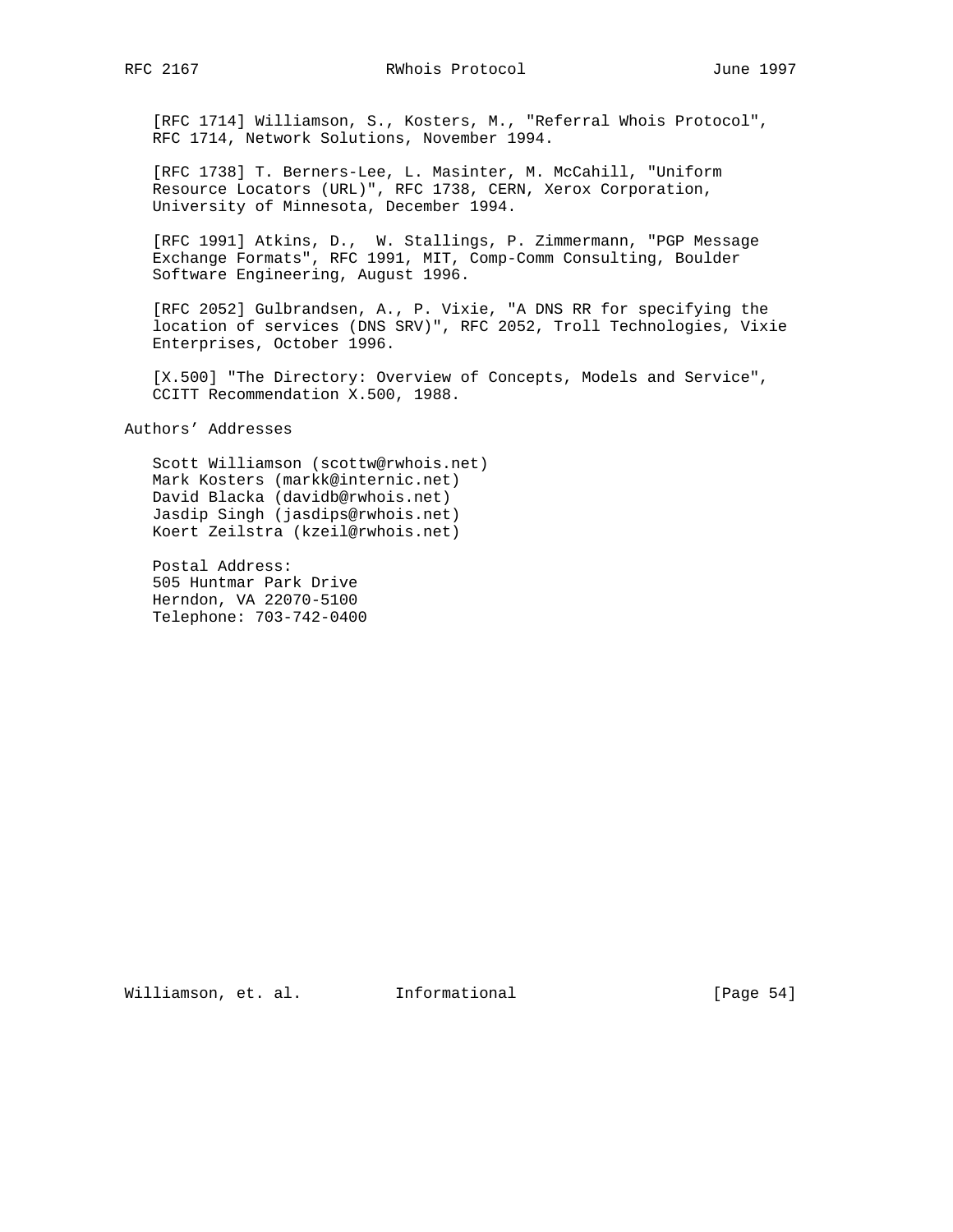Appendix A: Glossary Of Terms

 ABNF: Augmented Backus-Naur Form. Refined version of BNF, defined in [RFC 822]. See BNF.

 Attribute: A named field and the smallest typed unit in a database schema. See Database Schema.

 Authority Area: An autonomous part of an RWhois tree. It is associated and named after a particular piece of a hierarchy and is able to state authoritatively whether or not an instance of hierarchical data is present within the RWhois tree. See RWhois Tree.

 Banner: A line sent by a server indicating which protocol versions it supports and which directives are implemented. This line is issued by the server after a connection is opened and as a response to the " rwhois" directive. See Directive and Response.

 Base Class: A class from which all defined classes in a database schema inherit attributes. See Attribute, Class, and Database Schema.

 BNF: Backus-Naur Form. Language to precisely define the syntax of protocols and computer languages.

Class: A collection of attributes. See Attribute.

 Complete Replication: The process of replicating all of the data for an authority area. See Replication.

 Database Schema: A collection of all the classes forming an RWhois database. See Class.

 Directive: A command that a client sends to a server to set a control parameter for the session, get the meta-information (class definitions and SOA information) about an authority area, or get the data in an authority area. See Class and SOA.

 Guardian Class: A standard class that contains security information. An object is guarded by containing a pointer to a guardian object. See Class and Object.

 Incremental Replication: The process of replicating the data that has changed since the last replication for an authority area. See Replication.

Info: The miscellaneous information that a server sends to a client.

Williamson, et. al. Informational [Page 55]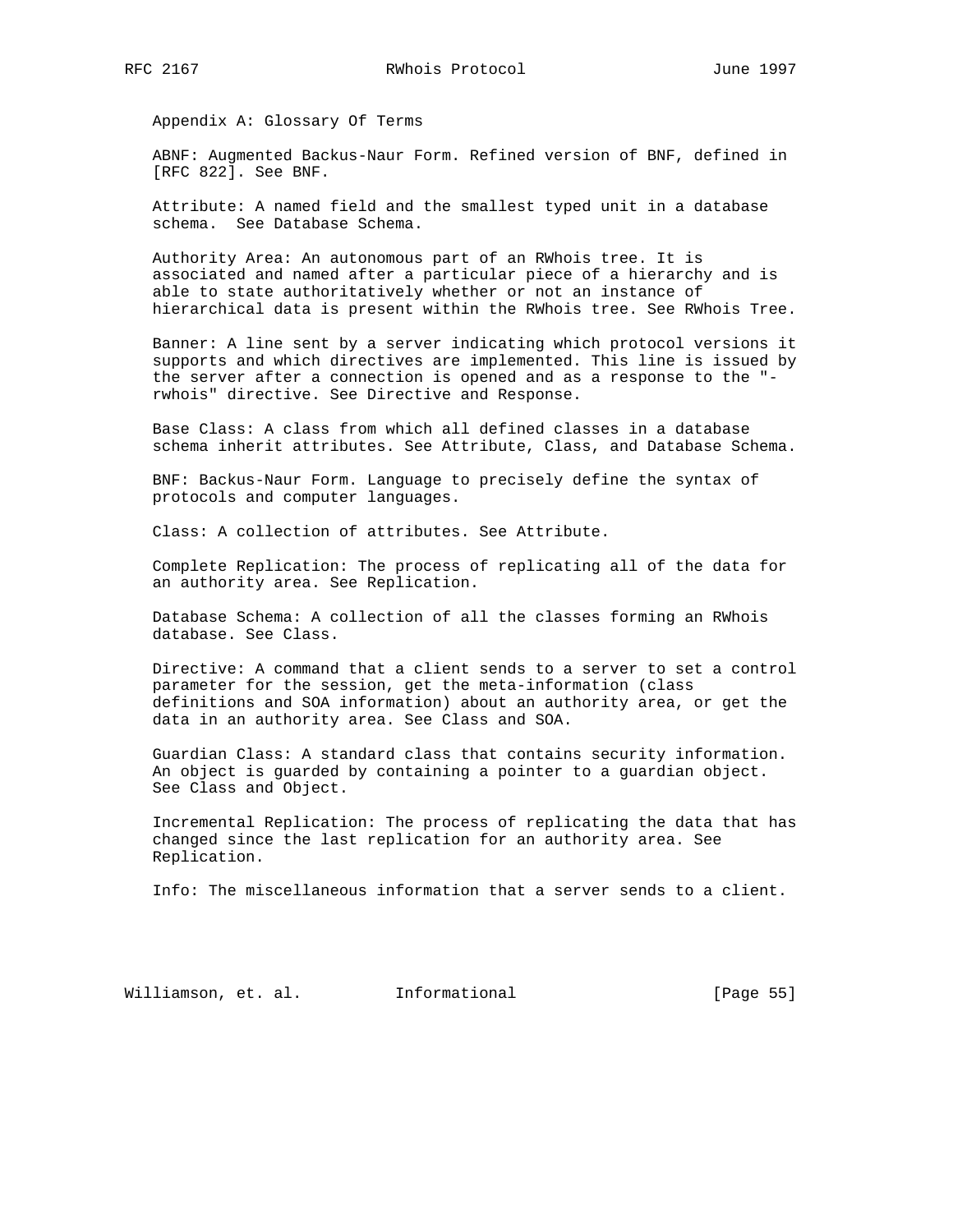Lexically Hierarchical Label: A text string whose position in a hierarchy is encoded in the string itself.

 Link Referral: A pointer to another server that is further down an RWhois tree. It is used to route a query down the tree. See Referral and RWhois Tree.

 Master Server: A server where the data is registered for an authority area. It answers authoritatively to queries in the authority area. It is also called a primary server. See Authority Area.

 Namespace: A particular naming system defined by a set of rules describing the format of a name. Alternately, all of the names satisfying the rules.

 Object: An instance of a class. It is data with a type of <class>. See Class.

PGP: Pretty Good Privacy. An authentication and encryption scheme.

Primary Server: See Master Server.

 Punt Referral: A pointer to another server that is further up an RWhois tree. It is used to route a query up the tree. See Referral and RWhois Tree.

 Query: A command that a client sends to a server to access the data in an authority area.

 Query Routing: Redirecting a query to another server for resolution. See Query.

 Referral: A pointer to another server that is presumed to be closer to the desired data. It is used to route a query. See Query Routing.

 Referral Class: A standard class that contains referral information for an authority area. See Class and Referral.

 Replication: A server duplicating data from another server on a per authority area basis. See Authority Area.

 Response: The information that a server returns to a client for a directive. See Directive.

 Result: The information that a server returns to a client for a query. It can be either the accessed data or referrals to other servers. See Query and Referral.

Williamson, et. al. Informational [Page 56]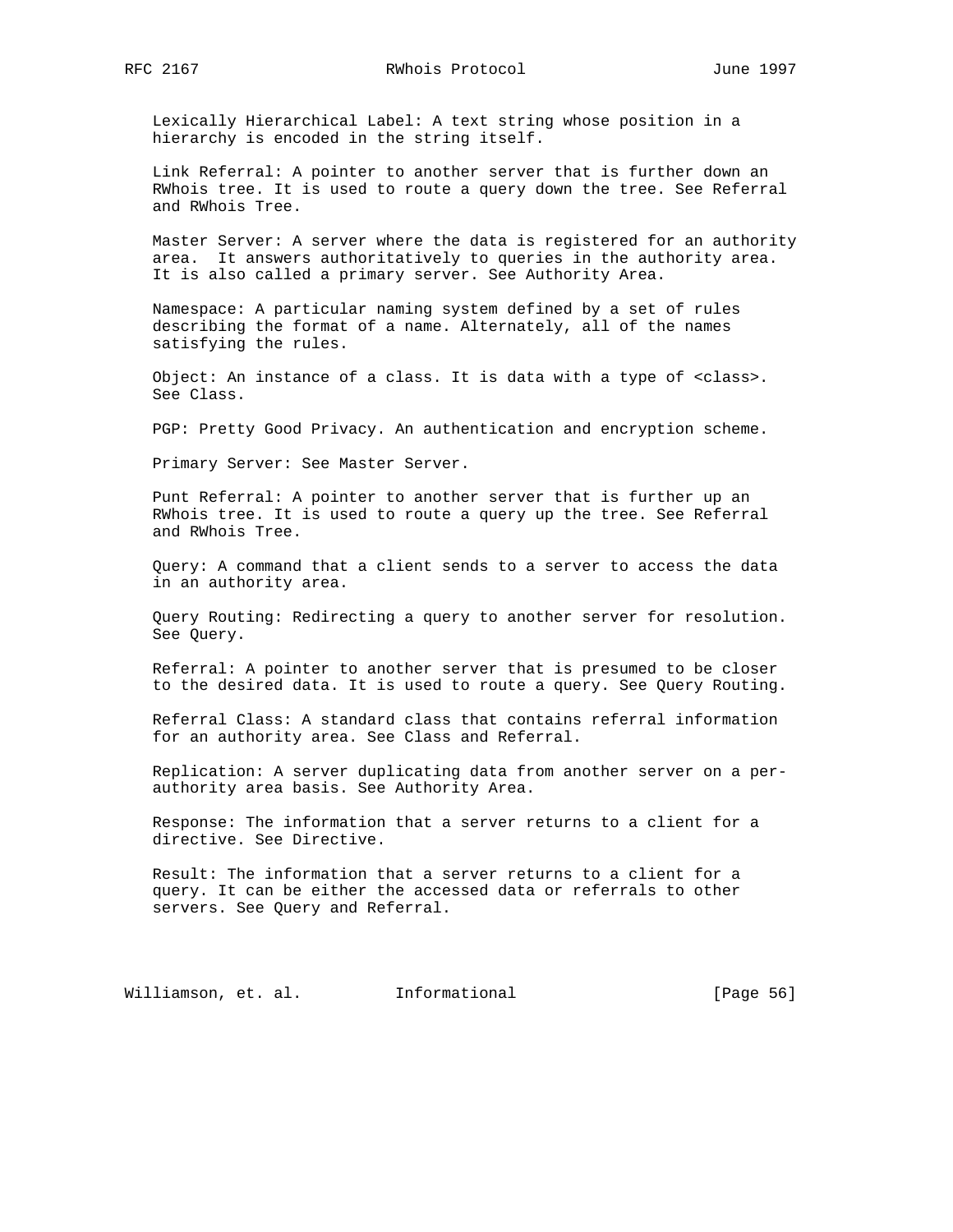RWhois Tree: A data information tree of RWhois servers where the data is arranged hierarchically in the authority areas. See Authority Area.

Schema: See Class.

Secondary Server: See Slave Server.

 Slave Server: A server where the data is replicated from the master server for an authority area. It also answers authoritatively to queries in the authority area. It is also called a secondary server. See Master Server.

 SOA: Start Of Authority. Administrative variables, defined at the master server, to control replication for an authority area. See Master Server and Replication.

Appendix B: RWhois ABNF

 This specification uses the Augmented Backus-Naur Form (ABNF) notation, as defined in Section 2 of [RFC 822].

General Definitions

Lexical Tokens

```
 alpha = "a".."z" / "A".."Z"
 digit = "0".."9"
 hex-digit = digit / "a".."f" / "A".. "F"
id-char = alpha / digit / "_" / "-"
any-char = <ASCII 1..255,
           except LF (linefeed) and CR (carriage return)>
dns-char = alpha / digit / "-"
 email-char = <see [RFC 822]>
space = " " tab = <ASCII TAB (tab)>
 lf = <ASCII LF (linefeed)>
 cr = <ASCII CR (carriage return)>
 crlf = cr lf
```
Grammar

 year = 4digit month = 2digit day = 2digit hour = 2digit minute = 2digit second = 2digit

Williamson, et. al. Informational [Page 57]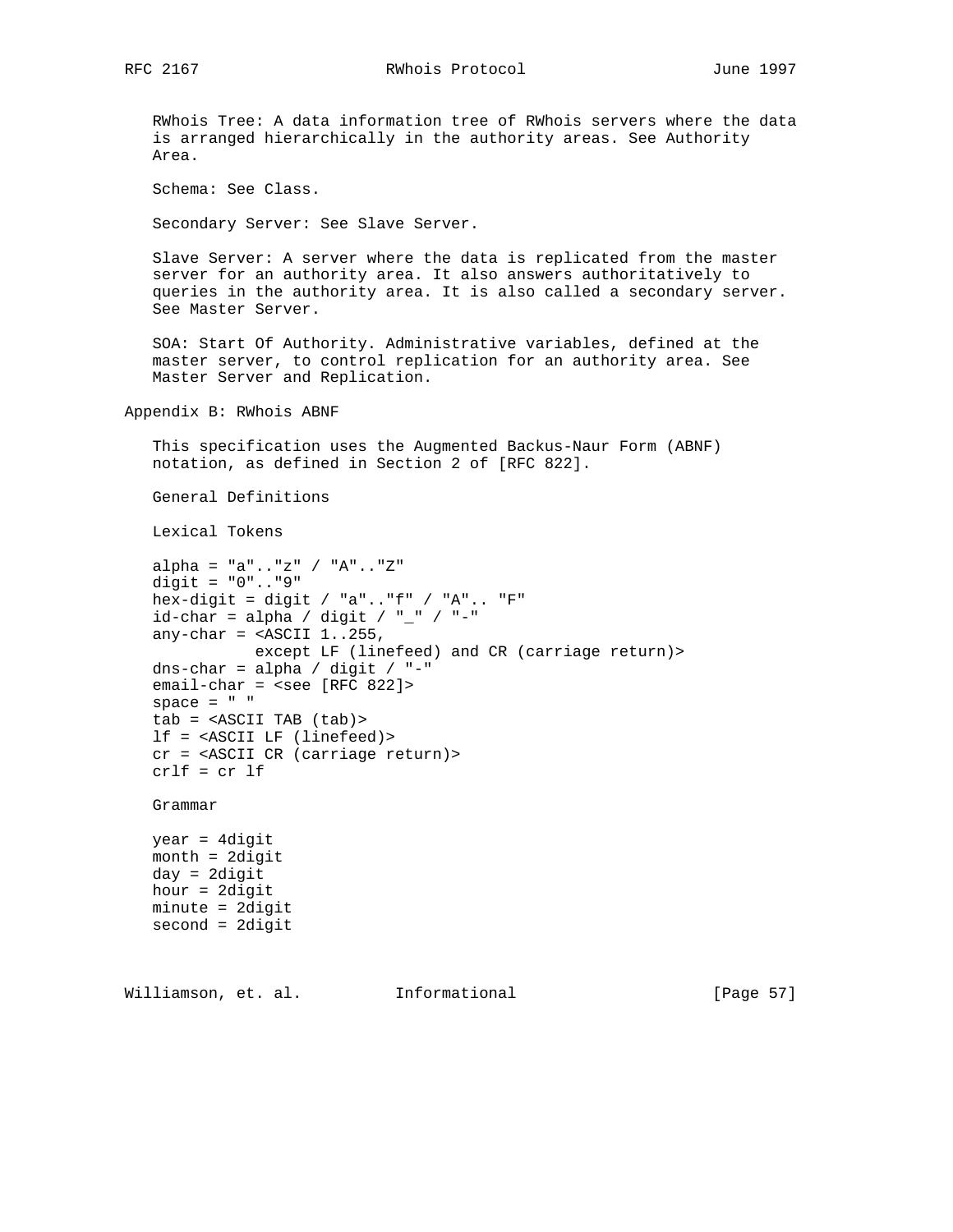milli-second = 3digit host-name = dns-char  $*(\text{Ans-char } / " .")$  email = 1\*email-char "@" host-name authority-area =  $(dns-char / "."') * (dns-char / "." / "/")$  object-id = 1\*id-char "." authority-area host-port = (host-name / ip-address) ":" 1\*5digit ip-address = 1\*3digit "." 1\*3digit "." 1\*3digit "." 1\*3digit  $class$ -name =  $1*id$ -char attribute-name = 1\*id-char attribute-value = 1\*any-char time-stamp = year month day hour minute second milli-second on-off = "on" / "off" Note that the time-stamp must be in the Greenwich Mean Time (GMT) time zone. response = ok-response crlf / error-response crlf / info-response ok-response = "%ok" error-response = "%error" space error-code space error-text error-code = 3digit  $error-text = 1*any-char$  info-response = "%info" space "on" crlf \*(\*any-char crlf) "%info" space "off" crlf rwhois-banner = "%rwhois" space version-list space host-name [space implementation] crlf version-list = version  $*(", "$  version) version = version-number [":" capability-id] / "V-1.5" ":" capability-id version-number = "V-" 1\*digit "." 1\*digit capability-id = response-id ":" extra-id response-id = 6hex-digit extra-id = 2hex-digit implementation = 1\*any-char rwhois-protocol = client-sends / server-returns client-sends = \*(directives / rwhois-query) server-returns = \*(responses / rwhois-query-result) directives = rwhois-dir / class-dir / directive-dir / display-dir / holdconnect-dir / limit-dir / notify-dir / quit-dir / register-dir / schema-dir / security-dir / soa-dir / status-dir / xfer-dir / x-dir

Williamson, et. al. Informational [Page 58]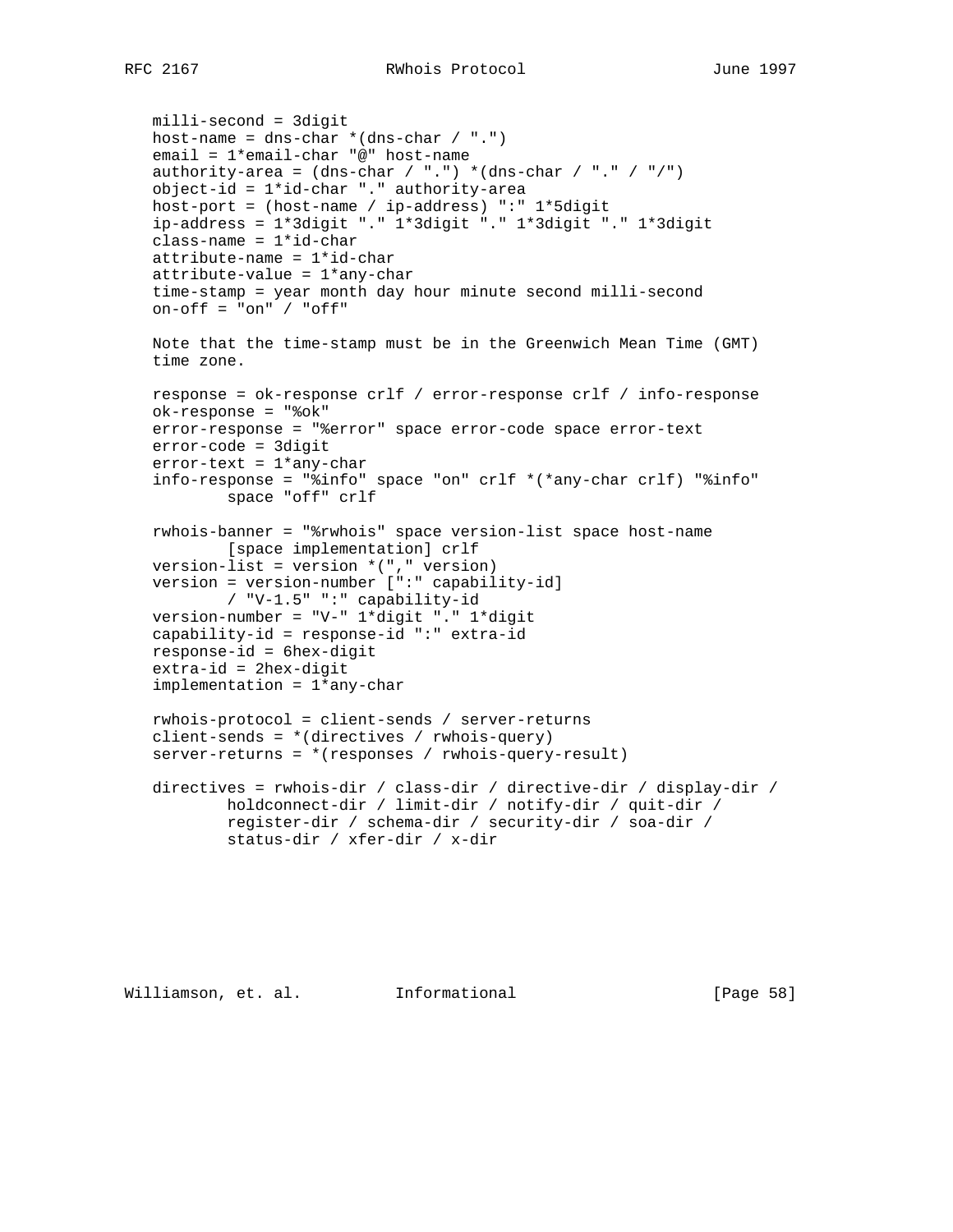```
 responses = rwhois-response / class-response/ directive-response/
         display-response/ holdconnect-response/ limit-response/
         notify-response/ quit-response/ register-response/
         schema-response / security-response/ soa-response/
         status-response/ xfer-response/ x-response
 Required Directives
 rwhois
 rwhois-dir = "-rwhois" space version-number [space implementation]
             crlf
 rwhois-response = "%rwhois" space version space host-name
        [space implementation] crlf
 Optional Directives
 class
 class-dir = "-class" space authority-area *(space class-name) crlf
 class-response = *class-record response
 class-record = *class-line "%class" crlf
 class-line = "%class" space class-name ":" "description" ":"
             1*any-char crlf
    / "%class" space class-name ":" "version" ":" time-stamp crlf
    / "%class" space class-name ":" meta-field ":" meta-value crlf
meta-field = 1*id-char meta-value = 1*any-char
 directive
 directive-dir = "-directive" *(space directive-name)crlf
 directive-name = 1*id-char
 directive-response = *directive-record response
 directive-record = "%directive" space "directive" ":"
         directive-name crlf *directive-line "%directive" crlf
 directive-line = "%directive" space "description" ":" 1*any-char crlf
         / "%directive" space attribute-name ":" attribute-value crlf
```
Williamson, et. al. Informational [Page 59]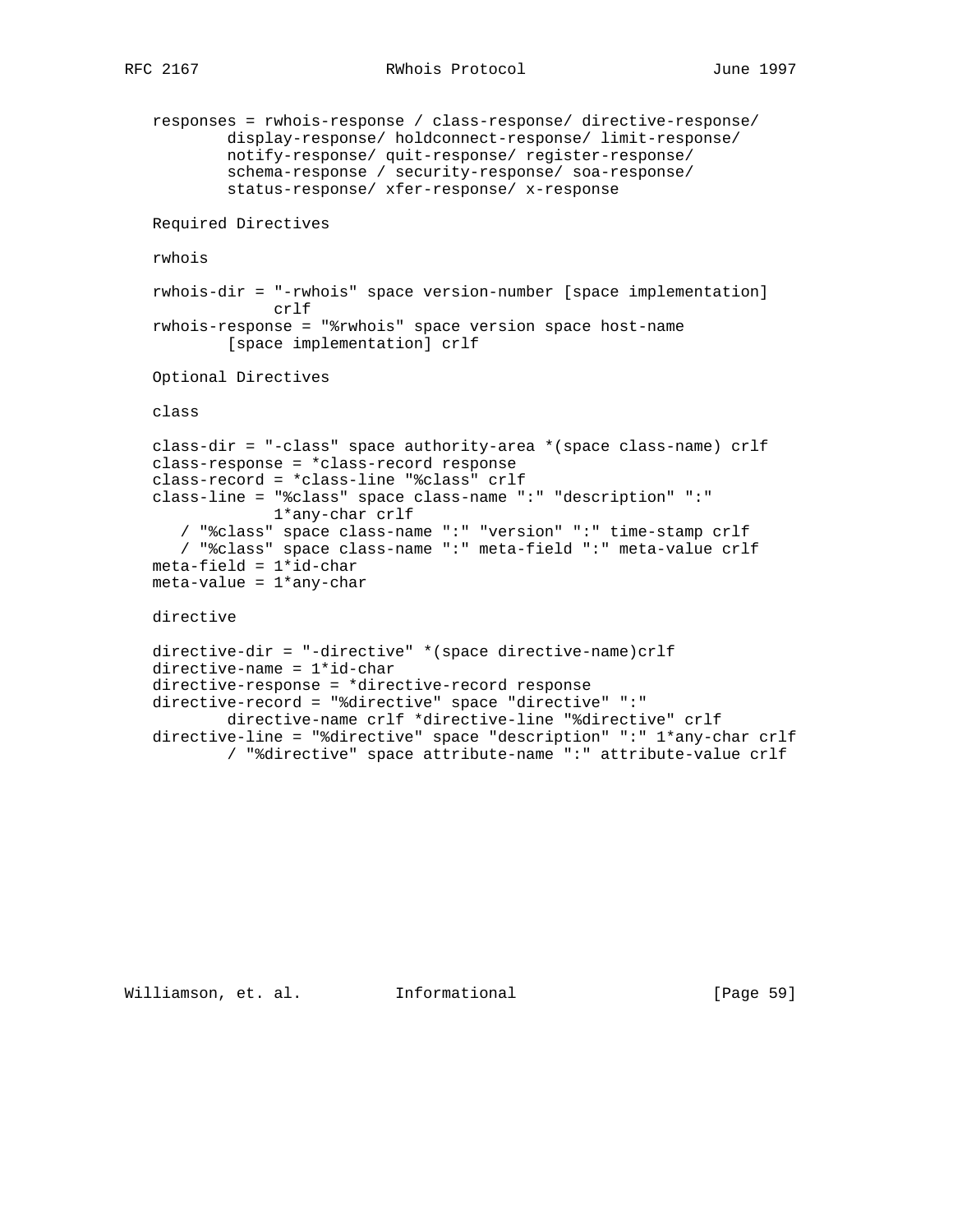```
 display
 display-dir = "-display" crlf
    / "-display" space display-name crlf
 display-name = 1*id-char
 display-response = *display-record response
 display-record = "%display" space "name" ":" display-name crlf
 *display-line "%display" crlf
 display-line = "%display" space attribute-name ":" attribute-value
                crlf
 holdconnect
 holdconnect-dir = "-holdconnect" space on-off crlf
 holdconnect-response = response
 limit
 limit-dir = "-limit" space 1*digit crlf
 limit-response = response
 notify
 notify-dir = "-notify" space "badref" space referral-query crlf
         / "-notify" space "recurref" space referral-query crlf
         / "-notify" space "update" space host-port ":" authority-area
           crlf
         / "-notify" space "inssec" space host-port ":" authority-area
           crlf
         / "-notify" space "delsec" space host-port ":" authority-area
           crlf
 referral-query = referral-url space [class-name space] query
 notify-response = response
 See the query section for the definitions of referral-url and query.
 quit
 quit-dir = "-quit" crlf
 quit-response = response
```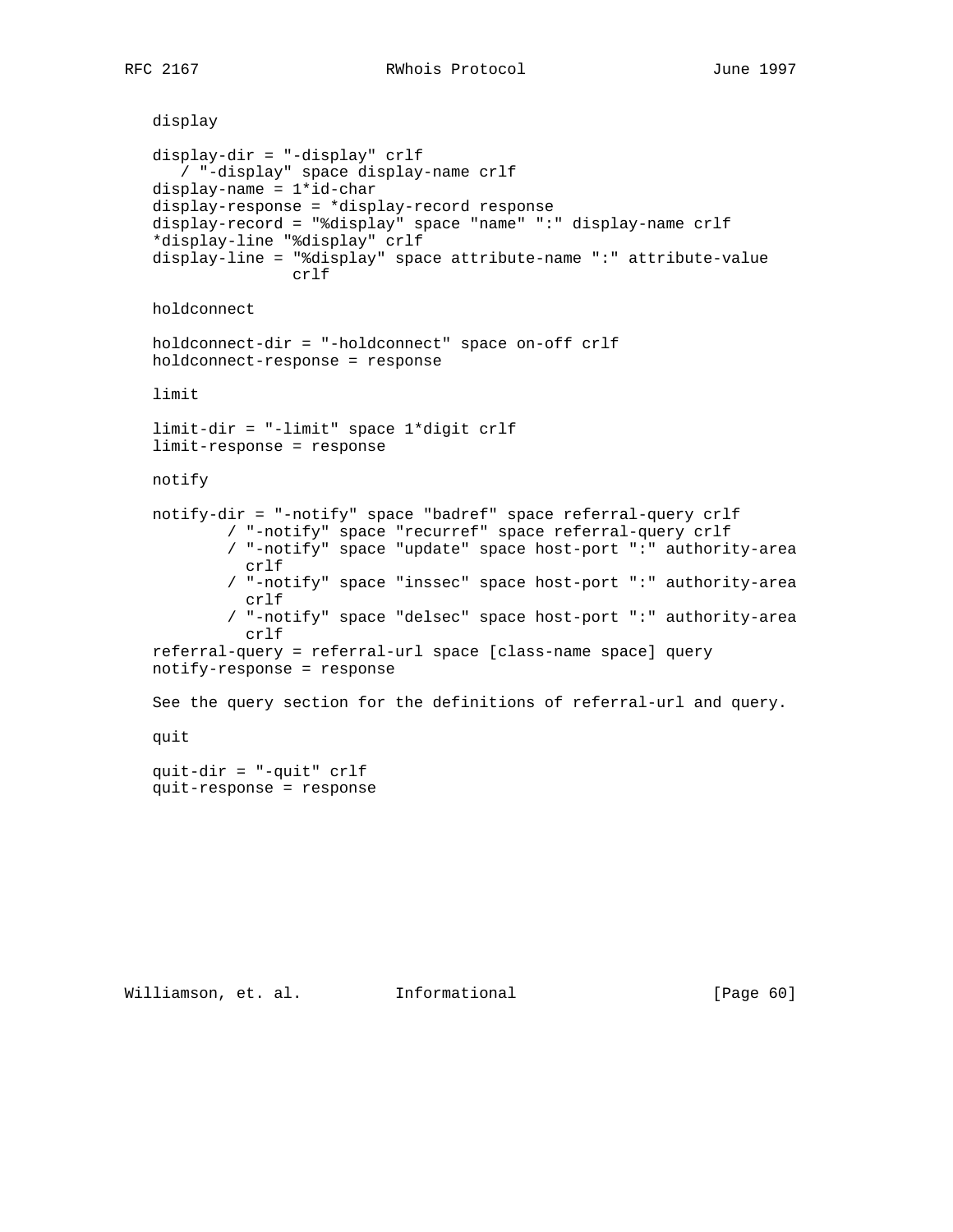```
 register
 register-dir = register-on space "add" space maintainer-id crlf
         register-add register-off
         / register-on space "mod" space maintainer-id crlf
                 register-mod register-off
         / register-on space "del" space maintainer-id crlf
                register-del register-off
 register-on = "-register" space "on"
 register-off = "-register" space "off" crlf
 register-add = 1*(register-line crlf)
 register-mod = 1*(register-line crlf) "_NEW_" crlf
                1*(register-line crlf)
 register-del = 1*(register-line crlf)
 maintainer-id = email
 register-line = attribute-name ":" attribute-value
 register-on-response = response
 register-off-response = "%register" space "ID" ":" object-id crlf
                         response
         / "%register" space "Updated" ":" time-stamp crlf response
         / response
```
schema

```
 schema-dir = "-schema" space authority-area *(space class-name) crlf
 schema-response = *schema-record response
 schema-record = *schema-line "%schema" crlf
 schema-line = "%schema" space class-name ":" attribute-name ":"
         attribute-value crlf
```
security

```
 security-dir = "-security" space "on" space direction space
         security-method [space security-data] crlf security-payload
         ["-security" space "off" crlf]
 direction = "request" / "response"
 security-method = "password" / "pgp" / 1*id-char
 security-data = password-data / pgp-data / 1*any-char
 password-data = 1*any-char
 pgp-data = "signed" / "encrypt" [space key-id] / "signed-encrypt"
           [space key-id]
security-payload = *(*any-char crlf) security-response = response
```
Williamson, et. al. Informational [Page 61]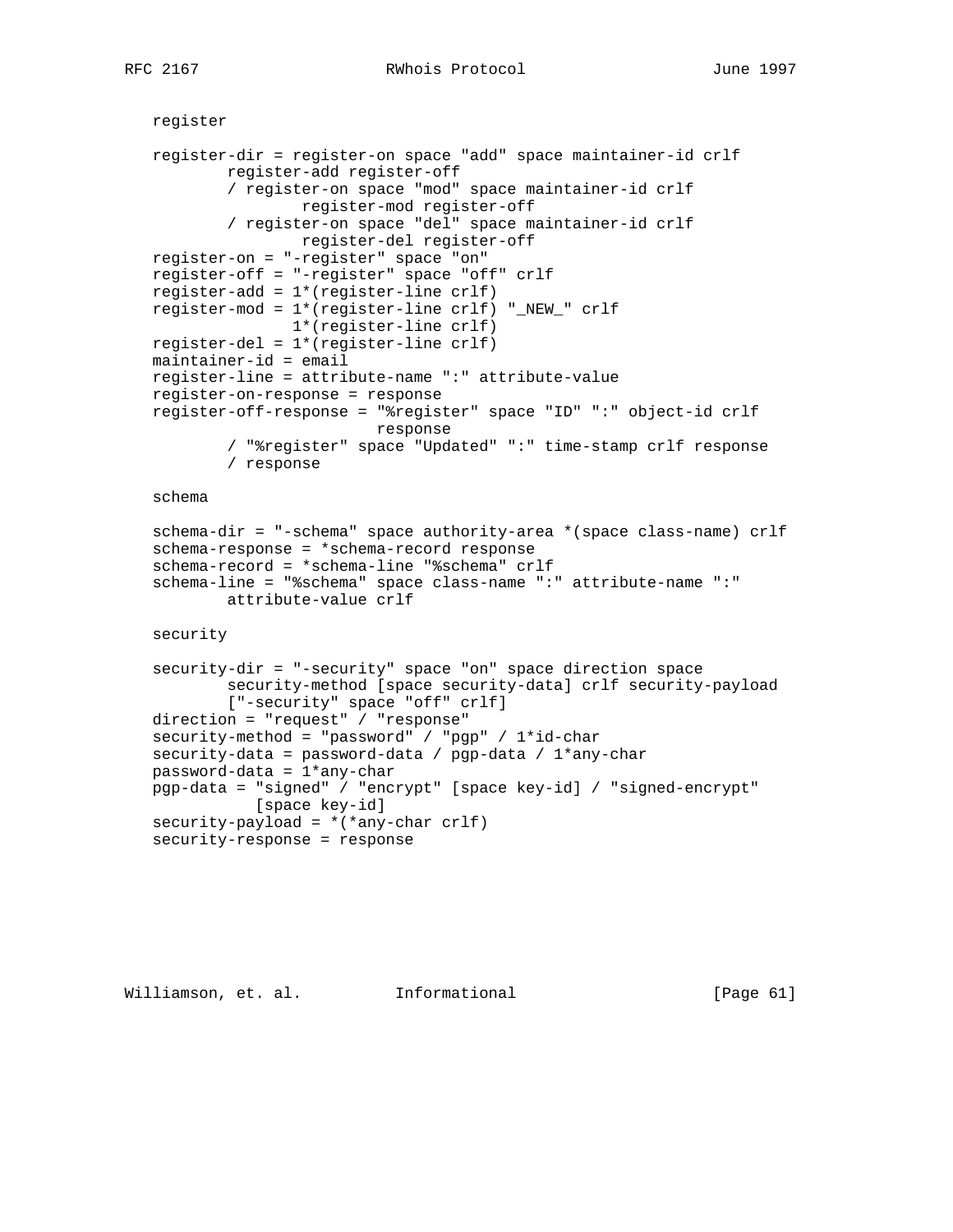```
 soa
    soa-dir = "-soa" *(space authority-area) crlf
    soa-response = *soa-record response
   soa-record = *soa-line "%soa" crlf
    soa-line = "%soa" space "authority" ":" authority-area crlf
      / "%soa" space "ttl" ":" 1*digit crlf
       / "%soa" space "serial" ":" time-stamp crlf
       / "%soa" space "refresh" ":" 1*digit crlf
       / "%soa" space "increment" ":" 1*digit crlf
       / "%soa" space "retry" ":" 1*digit crlf
       / "%soa" space "tech-contact" ":" email crlf
       / "%soa" space "admin-contact" ":" email crlf
       / "%soa" space "hostmaster" ":" email crlf
       / "%soa" space "primary" ":" host-port crlf
       / "%soa" space attribute-name ":" attribute-value crlf
   status
   status-dir = "-status" crlf
   status-response = *status-line response
    status-line = "%status" space "limit" ":" 1*digit crlf
      / "%status" space "holdconnect" ":" on-off crlf
       / "%status" space "forward" ":" on-off crlf
       / "%status" space "authority" ":" 1*digit crlf
 / "%status" space "display" ":" 1*any-char crlf
 / "%status" space "contact" ":" email crlf
       / "%status" space attribute-name ":" attribute-value crlf
   xfer
   xfer-dir = "-xfer" space authority-area *attribute-def
           [space serial-number] crlf
    attribute-def = [space "class=" class-name]
                   *(space "attribute=" attribute-name)
   serial-number = time-stamp
   xfer-response = *xfer-record response
   xfer-record = *xfer-line "%xfer" crlf
   xfer-line = "%xfer" space class-name ":" attribute-name ":"
               attribute-value crlf
   X
   x-dir = "-X-" x-directive [space *[x-arguments]] crlf
   x-directive = 1*id-char
  x-arguments = *any-char
  x-response = *(*any-char crlf) response
Williamson, et. al.     Informational           [Page 62]
```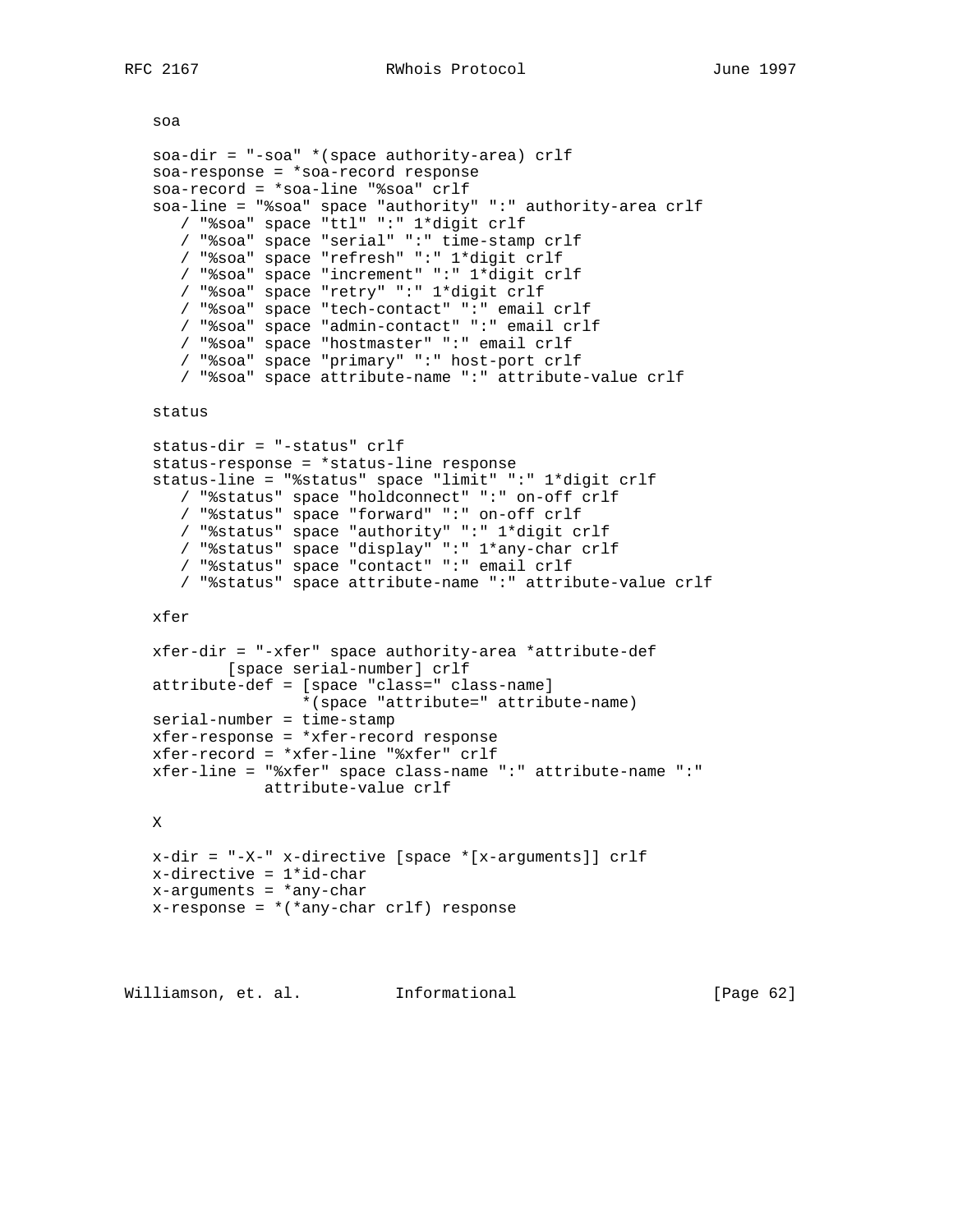Query

```
 rwhois-query = [class-name space] query crlf
    query = query-string / attribute-query / query bin-boolean query
    query-char = <any-char, except """, space, tab>
   quoted-query-char = query-char / space / tab / "
   query-string = 1*query-char ["*"] / """ 1*quoted-query-char ["*"] """
    attribute-query = attribute-name "=" query-string
   bin-boolean = "and" / "or"
   rwhois-query-result = *(query-record / referral-record) response
    query-record = 1*query-line crlf
    query-line = class-name ":" attribute-name [";" type-char] ":"
          attribute-value crlf
   type-char = "T" / "I" / "S" referral-record = 1*(referral-line crlf)
   referral-line = "%referral" space referral-url
   referral-url = "rwhois" ":" "//" host-port "/" "auth-area="
                  authority-area
Appendix C: Error Codes
```
 When a server fails to run a command (directive or query), it returns an error response. The ABNF for an error response is as follows.

```
 error-response = "%error" space error-code space error-text
 error-code = 3digit
 error-text = 1*any-char
```
 An error text may be modified, but its meaning must remain the same. The server may append additional information to it, for example "%error 333 Not master for authority area: foobar.com".

Williamson, et. al. Informational [Page 63]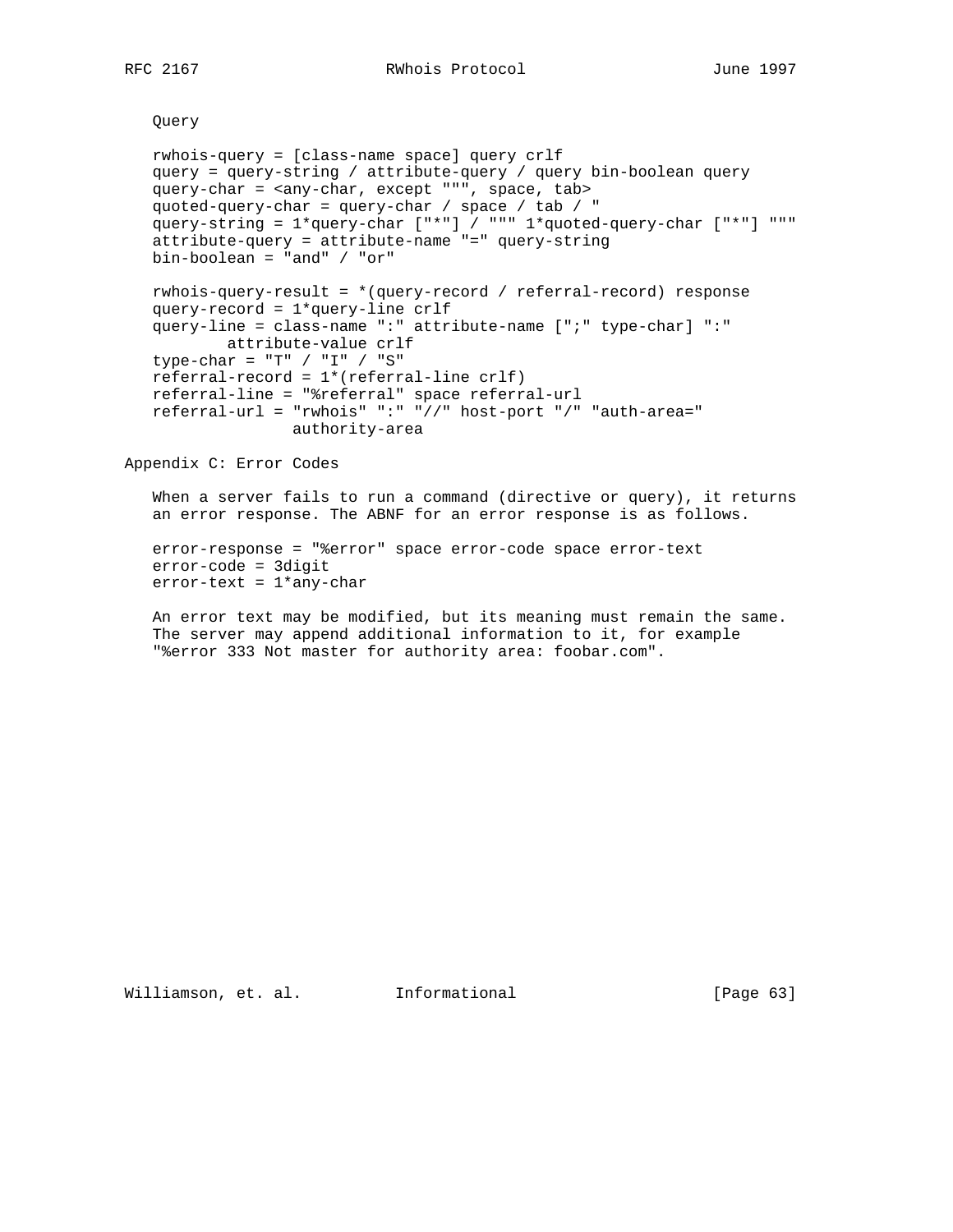The following table describes the possible digits in the first, second, and third positions of an error code. XXX Description 1XX Information only, no action required 2XX Information, action required 3XX Specific command error, retry that command or try another one 4XX Serious for current command, may correct with another command 5XX Fatal, must disconnect X0X System wide, no specific command X1X System wide, no specific command X2X Registration error X3X Specific command X4X Specific command<br>X5X Specific command X5X Specific command X6X Extended message (version specific) XXX Sequential order

 The following table gives an ordered list of RWhois error codes. These codes may be extended with implementation- specific codes. An implementation- specific code must have a "6" in the second position.

| Code | Text                             |
|------|----------------------------------|
| 120  | Registration deferred            |
| 130  | Object not authoritative         |
| 230  | No objects found                 |
| 300  | Not compatible with version      |
| 320  | Invalid attribute                |
| 321  | Invalid attribute syntax         |
| 322  | Required attribute missing       |
| 323  | Object reference not found       |
| 324  | Primary key not unique           |
| 325  | Failed to update outdated object |
| 330  | Exceeded maximum objects limit   |
| 331  | Invalid limit                    |
| 332  | Nothing to transfer              |
| 333  | Not master for authority area    |
| 336  | Object not found                 |
| 338  | Invalid directive syntax         |
| 340  | Invalid authority area           |
| 341  | Invalid class                    |
| 342  | Invalid host/port                |
| 350  | Invalid query syntax             |
| 351  | Query too complex                |
| 352  | Invalid security method          |
| 353  | Authentication failed            |
| 354  | Encryption failed                |
| 400  | Directive not available          |
| 401  | Not authorized for directive     |

Williamson, et. al. 1nformational [Page 64]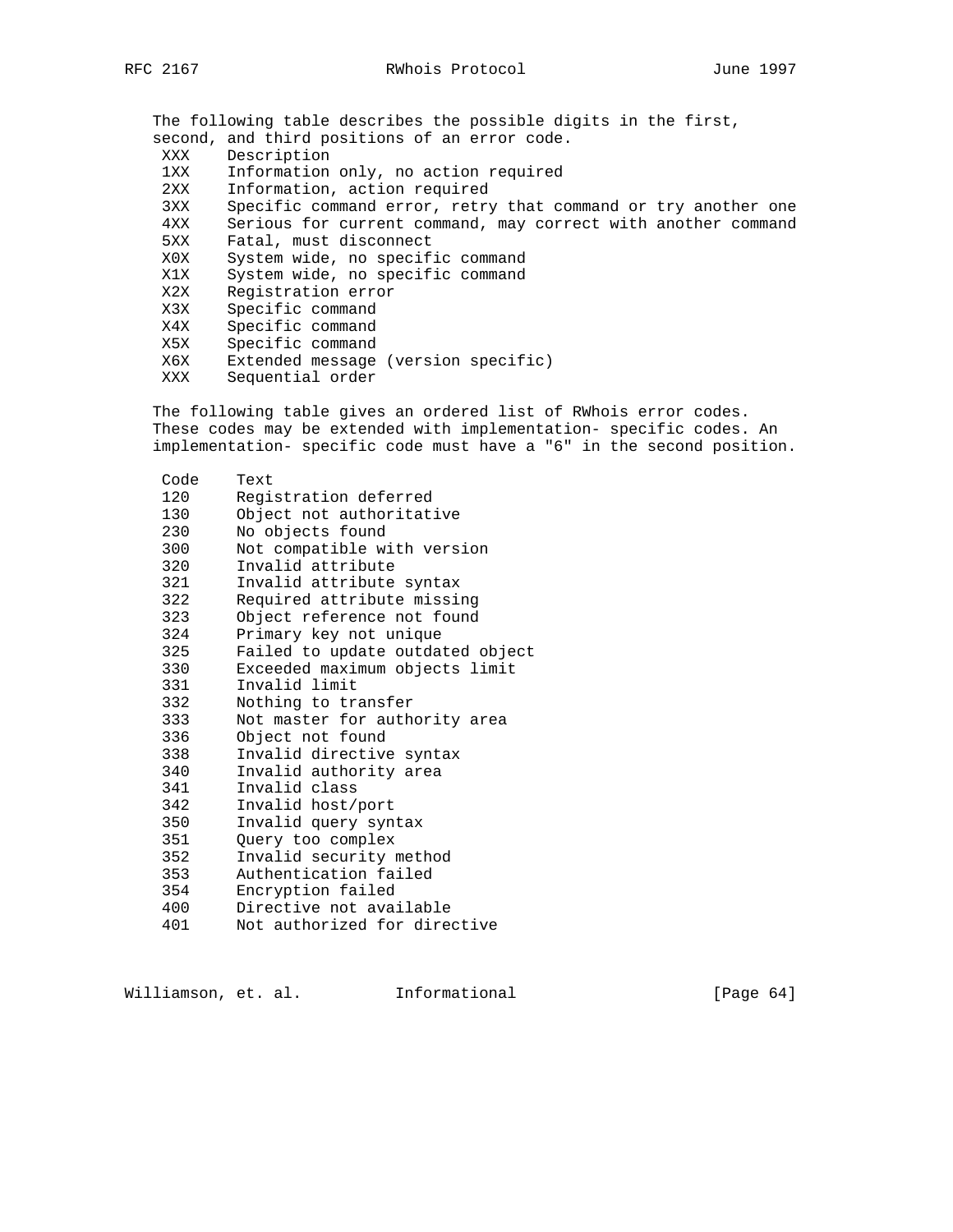- 420 Registration not authorized
- 436 Invalid display format
- 500 Memory allocation problem
- 501 Service not available
- 502 Unrecoverable error
	- 503 Idle time exceeded

 The following error codes, defined in [RFC 1714], have been made obsolete: 100, 200, 231, 334, 335, 337, 421, 431, 432, 433, 434, 460, 461, and 530.

## Appendix D: Capability ID

 The capability ID encodes which directives are implemented in the server. To create a capability ID, perform a logical OR on all the hexadecimal numbers corresponding to the implemented directives. The resulting number is used in the banner, which is sent by the server after opening a connection and as a response to the "-rwhois" directive. The eight most significant bits of the capability ID are reserved for future use:

| class       | 000001h |
|-------------|---------|
| directive   | 000002h |
| display     | 000004h |
| forward     | 000008h |
| holdconnect | 000010h |
| limit       | 000020h |
| notify      | 000040h |
| quit        | 000080h |
| register    | 000100h |
| schema      | 000200h |
| security    | 000400h |
| soa         | 000800h |
| status      | 001000h |
| xfer        | 002000h |
| Χ           | 004000h |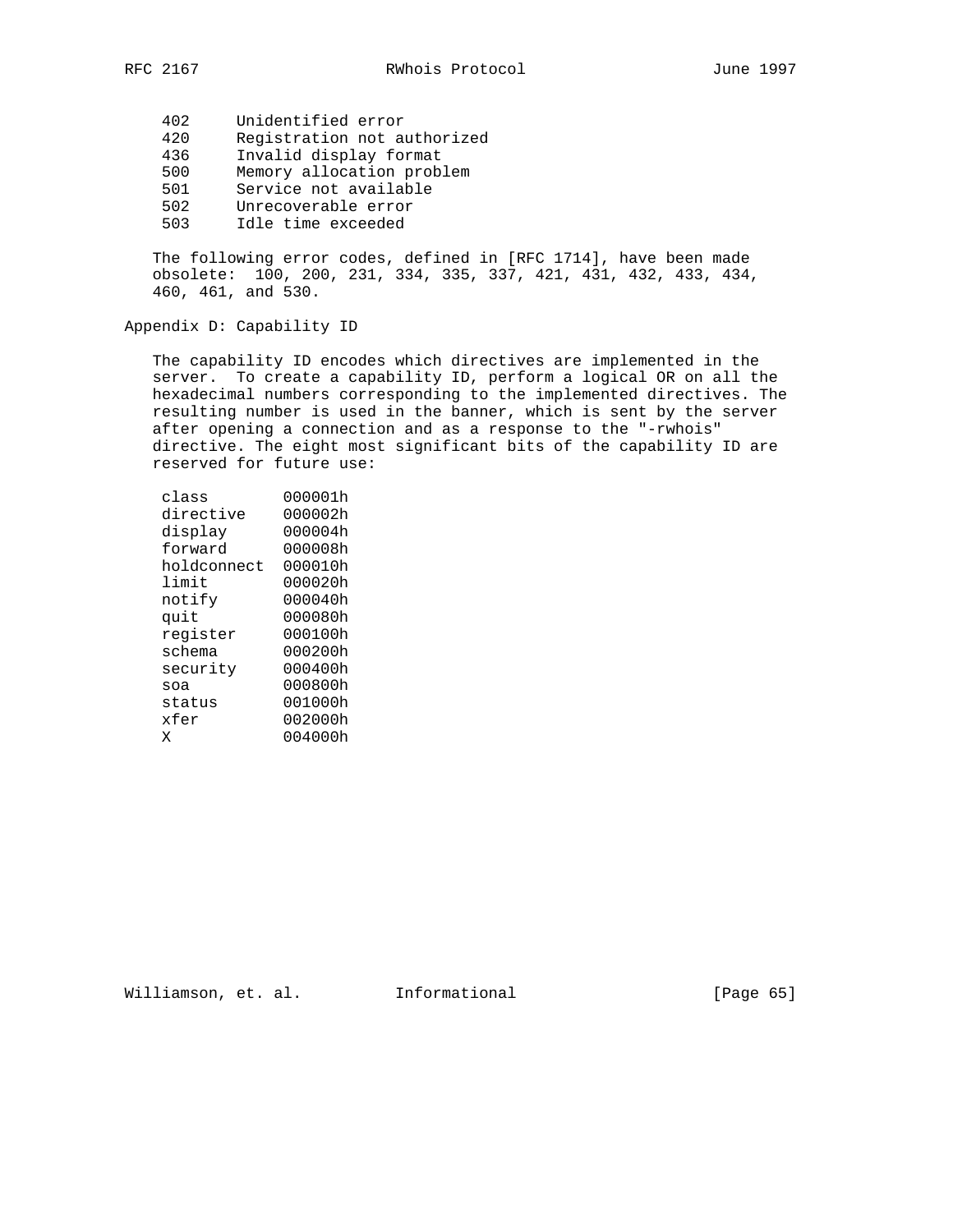- Appendix E: Schema Definitions
- Attribute Definition Model

| Name |  | Type Description |
|------|--|------------------|
|------|--|------------------|

Attribute N This is the name of the attribute.

Description S This is a free-form description of the attribute.

- Type T This is a parameter that broadly indicates the use of the attribute to the protocol. There are three standard types: TEXT, ID, and SEE-ALSO. The default is TEXT, which indicates that the value is a text string. ID indicates that the attribute contains the ID of another RWhois object. This type of attribute is used for database normalization. SEE- ALSO indicates that the attribute contains a pointer (a Uniform Resource Identifier (URI)) to some other kind of external data; for example, a World Wide Web page or FTP site.
- Format S This is an interpretable string that describes the acceptance format of the value. The server (and optionally the client) should match the value to the format string to determine if the value is acceptable. The format of this property is a keyword indicating the syntax of the format string, followed by a colon, followed by the format string itself. Currently, the only keyword recognized is "re" for POSIX.2 extended regular expressions.
- Indexed B This is a true or false flag that indicates that this attribute should be indexed (and therefore able to be searched).
- Required B This is a true or false flag that indicates that this attribute must have a value.
- Multi-Line B This is a true or false flag that indicates that this attribute may have multiple instances in an object; all the instances are to be considered as multiple lines of the same attribute instance.

Williamson, et. al. Informational [Page 66]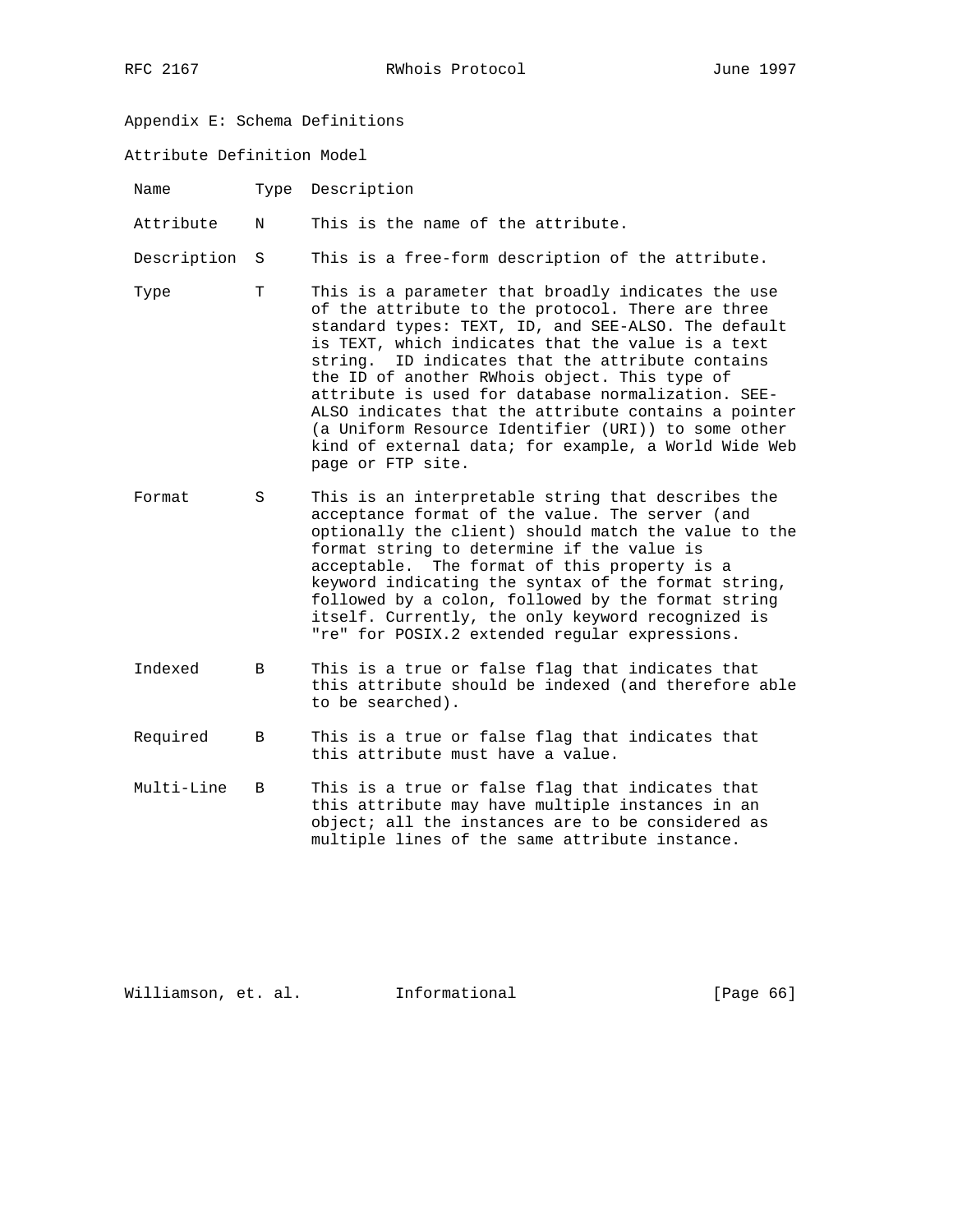- Repeatable B This is a true or false flag that indicates that there may be multiple instances of this attribute in a class and each instance is to be interpreted as a separate instance (in contrast to Multi-Line). This flag is mutually exclusive with Multi-Line: if Multi-Line is true, then Repeatable must be false and vice versa.
- Primary B This is a true or false flag that indicates that this attribute is a primary key. If more than one attribute in a class is marked as primary, then these attributes together form a single primary key. The primary key is intended to be used to force uniqueness among class instances. Therefore, there can be only one instance of a primary key in a database. The Primary flag implies that the attribute is also required.
- Hierarchical B This is a true or false flag that indicates that this attribute is lexically hierarchical.
- Private B This is a true or false flag that indicates whether or not this attribute is private (that is, publicly not viewable). It defaults to false. If it is true, then only the clients that satisfy the authentication/encryption requirements of a guardian are able to view the attribute-value pair.

Williamson, et. al. Informational [Page 67]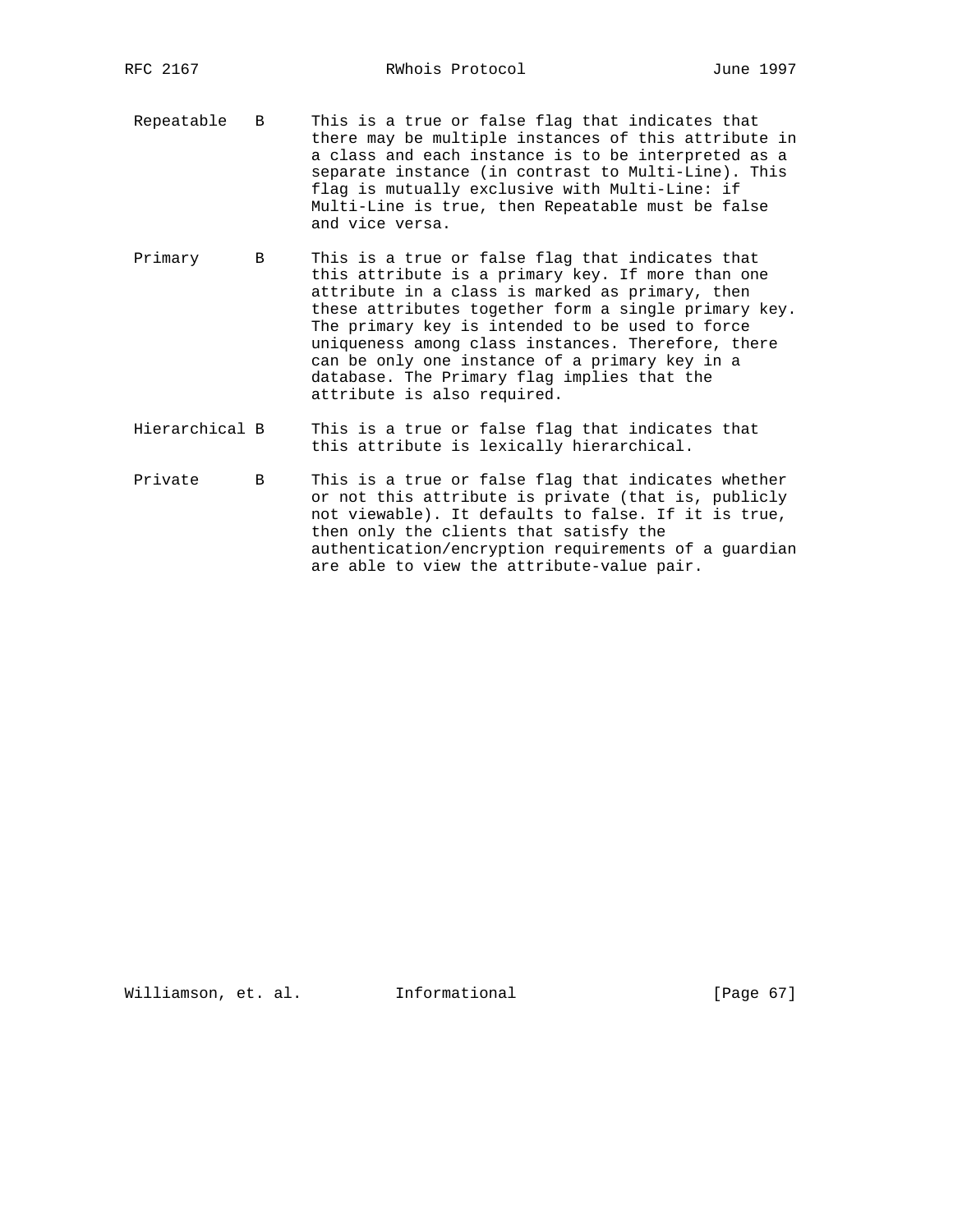Type is defined as follows: Type ABNF Definition B "ON" / "OFF" N 1\*id-char S 1\*any-char T "ID" / "SEE-ALSO" / "TEXT" Base Class Name Type Required RepeatableDescription Class-Name TEXT Y N This attribute is the name of the class to which the object belongs. Auth-Area TEXT Y N This attribute is the name of the authority area to which the object belongs. ID TEXT Y N This attribute is the universal identifier of the object. Updated TEXT Y N This attribute is a time/date stamp that indicates the time of last modification of the object. Guardian ID N Y This attribute is a link to a guardian object. Its value is the ID of a guardian object. Private TEXT N N This attribute is a true or false flag that indicates whether or not an object is private (that is, publicly not viewable). It defaults to false. If it is true, then only the clients that satisfy the authentication/encryption requirements of one of the object's guardians are able to view the object. If the object is publicly viewable, then the Private attribute property of each of its attributes still applies.

Williamson, et. al. Informational [Page 68]